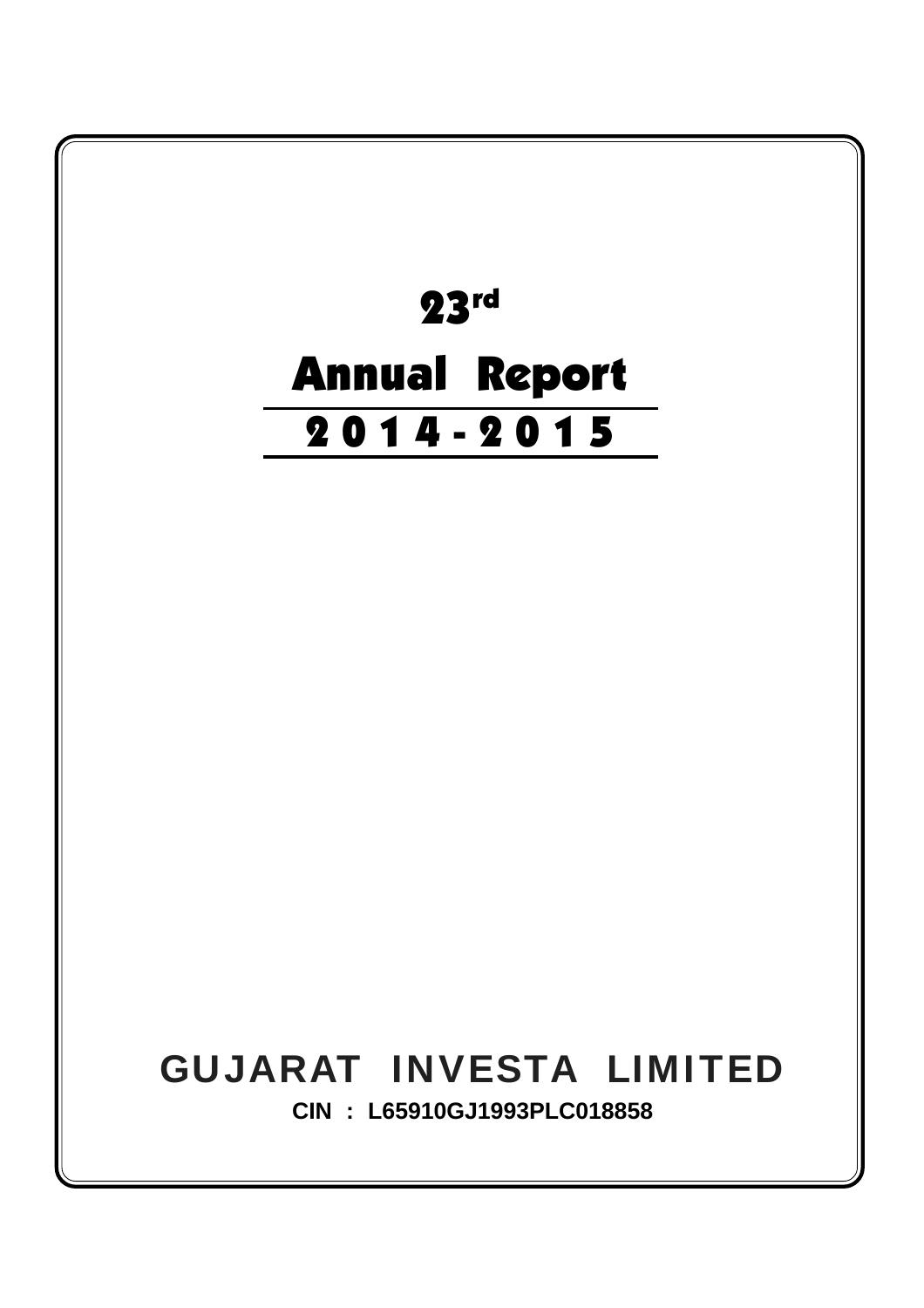# **GUJARAT INVESTA LIMITED**

# **23rd ANNUAL REPORT 2014-15**

## **BOARD OF DIRECTORS :**

Shri Purshottam Agarwal (DIN: 00396869) Chairman Smt. Somna P Agarwal (DIN: 01670948) Director Shri Anandkumar Agarwal (DIN:01227486) Director Shri Sumant Periwal (DIN:02561862) Director

## **CHIEF FINANCIAL OFFICER :**

Mr. Shrikant Solanki (w.e.f. 06.02.2015)

## **CHIEF EXECUTIVE OFFICER :**

Smt. Somna P. Agarwal (w.e.f. 06.02.2015)

## **STATUTORY AUDITORS :**

Lunia & Company Chartered Accountants

## **SECRETARIAL AUDITORS :**

M/s. Umesh Ved & Associates

## **REGISTERED OFFICE :**

3 & 4, Shivalik Plaza, Opp Atira, Ambawadi, Ahmedabad - 380 015.

## **REGISTRAR & SHARE TRANSFER AGENT :**

Sharepro Services (India) Private Limited 13AB, Samhita Warehousing Complex, 2<sup>nd</sup> Floor, Saklnaka Telephone Exchange Lane, Off Andheri Kurla Road, Saklnaka Andheri East, Mumbai – 400 072.

| No.              |  |
|------------------|--|
| 1.               |  |
| 2.               |  |
| 3.               |  |
| 4.               |  |
| 5.               |  |
| 6.               |  |
| $\overline{7}$ . |  |
| 8.               |  |
| 9.               |  |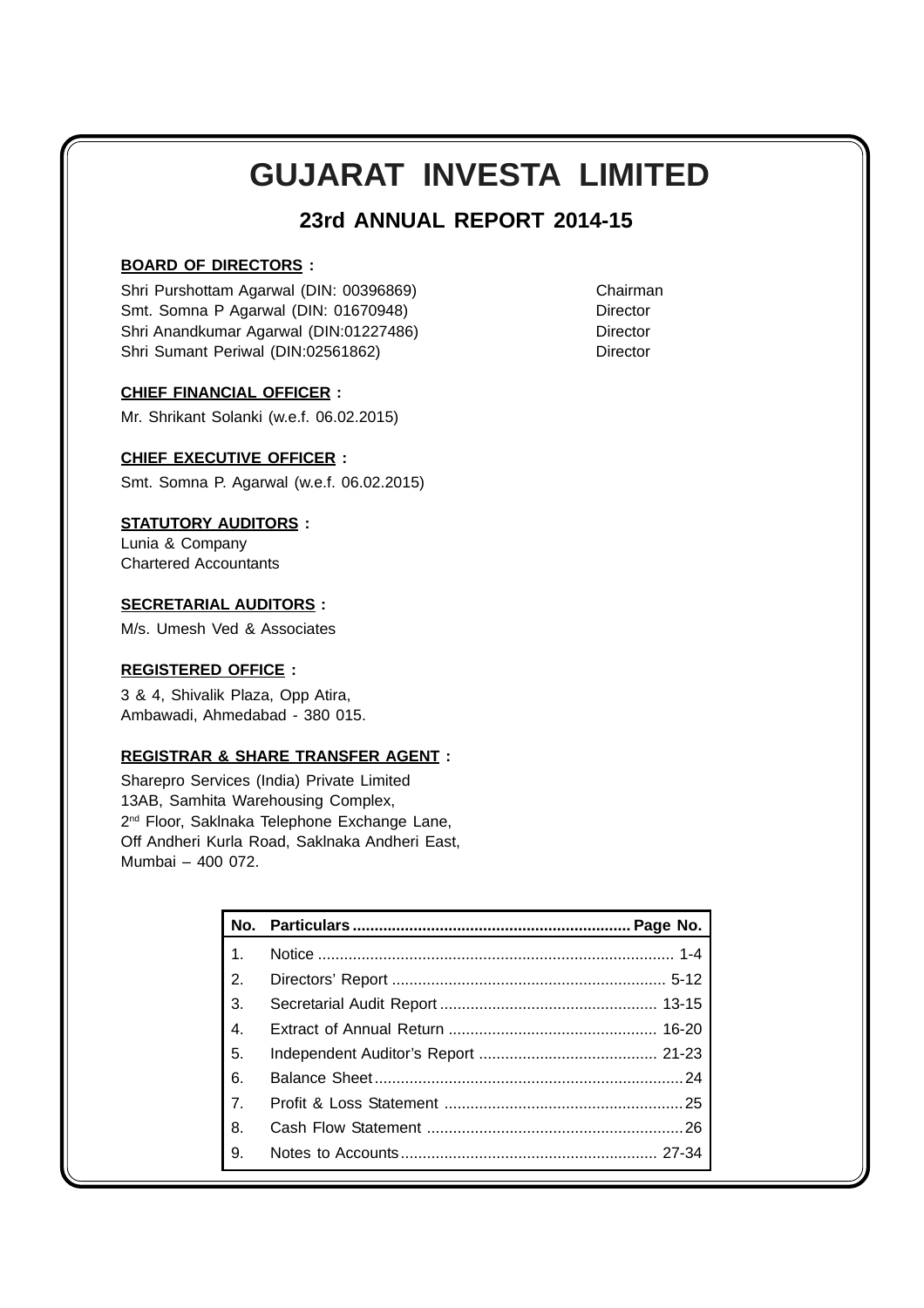## **NOTICE**

NOTICE is hereby given that the 23<sup>rd</sup> Annual General Meeting of the Members of GUJARAT INVESTA LIMITED will be held on Wednesday the 30<sup>th</sup> day of September 2015, 09:30 A.M. at 252, New Cloth Market, O/s Raipur Gate, Ahmedabad - 380 002 to transact the following business :

### **ORDINARY BUSINESS :**

- 1. To receive, consider and adopt the Audited Balance Sheet of the Company as at 31st March, 2015, the Statement of Profit and Loss for the year ended on that date and Statement of Cash Flows for the year ended on that date and the report of Directors and Auditors thereon.
- 2. To appoint a Director in place of Mr. Purshottam R. Agarwal (DIN: 00396869) who retires by rotation and being eligible offers himself for re-appointment.
- 3. To ratify the appointment of Auditors and in this regard pass the following Resolution as an Ordinary Resolution:

"RESOLVED THAT pursuant to the provisions of Sections 139, 141,142 and other applicable provisions, if any, of the Companies Act, 2013, and the Rules made there under, the appointment of M/s. Lunia & Company (Firm Registration No. 116436W), as Auditors of the Company approved by ordinary resolution passed at the 22<sup>nd</sup> Annual General Meeting of the Company, to hold office from the conclusion of the 22<sup>nd</sup> Annual General Meeting until the conclusion of the 25<sup>th</sup> Annual General Meeting, be and is hereby ratified for the balance term and accordingly they continue to hold office from the conclusion of the  $23<sup>rd</sup>$  Annual General Meeting until the conclusion of the 25<sup>th</sup> Annual General Meeting on such remuneration as may be fixed by the Board, apart from reimbursement of out of pocket expenses as may be incurred by them for the purpose of audit."

### **SPECIAL BUSINESS :**

4. To consider and if thought fit, to pass with or without modifications if any, the following resolution as an Ordinary Resolution :-

"RESOLVED THAT pursuant to the provisions of Section 149, 150, 152 and any other applicable provisions of the Companies Act, 2013 and the rules made there under (including any statutory modification(s) or re-enactment thereof for the time being in force) read with Schedule IV to the Companies Act, 2013, Mr. Sumant Laxminarayan Periwal (holding DIN 02561862), Director of the Company who has submitted a declaration that he meets the criteria of independence as provided in section 149 (6) of the Act and who is eligible for re-appointment, be and is hereby appointed as an Independent Director of the Company to hold office for five consecutive years for a term upto 31st March, 2020, whose period of office shall not be liable to determination by retirement of Directors by rotation.

5. To consider, and if thought fit, to pass with or without modifications, the following resolution as an ORDINARY RESOLUTION:

"RESOLVED THAT pursuant to provisions of section 149, 152 read with schedule IV & all other applicable provisions the Companies Act 2013 & the Companies (Appointment & Qualification of Directors) Rules 2014 (including any statutory modifications or re-enactment thereof for time being in force.) Smt. Somna Purushottam Agrawal (DIN: 01670948) who was appointed as an Additional Director of the Company by the Board of Directors under Section 161 of the Companies Act, 2013 and who holds office up to the date of the forth coming Annual General Meeting, being eligible for reappointment and in respect of whom the company has received a notice in writing proposing her candidature for the office of the Director be and is here by appointed as a Director of the Company.

6. To consider and pass, with or without modification(s), the following resolution as a Special Resolution:-

"RESOLVED THAT pursuant to the provisions of Section 14 and all other applicable provisions of the Companies Act, 2013 read with Companies (Incorporation) Rules, 2014 (including any statutory modification(s) or re-enactment thereof, for the time being in force), the draft regulations contained in the Articles of Association submitted to this meeting be and are hereby approved and adopted in substitution, and to the entire exclusion, of the regulations contained in the existing Articles of Association of the Company.

| <b>Registered Office:</b> |
|---------------------------|
| 3 & 4, Shivalik Plaza,    |
| Opp Atira, Ambawadi,      |
| Ahmedabad - 300015.       |
| Date: 13th August, 2015   |

### **By order of the Board of Gujarat Investa Limited**

**Purshottam R. Agarwal Chairman DIN:00396869**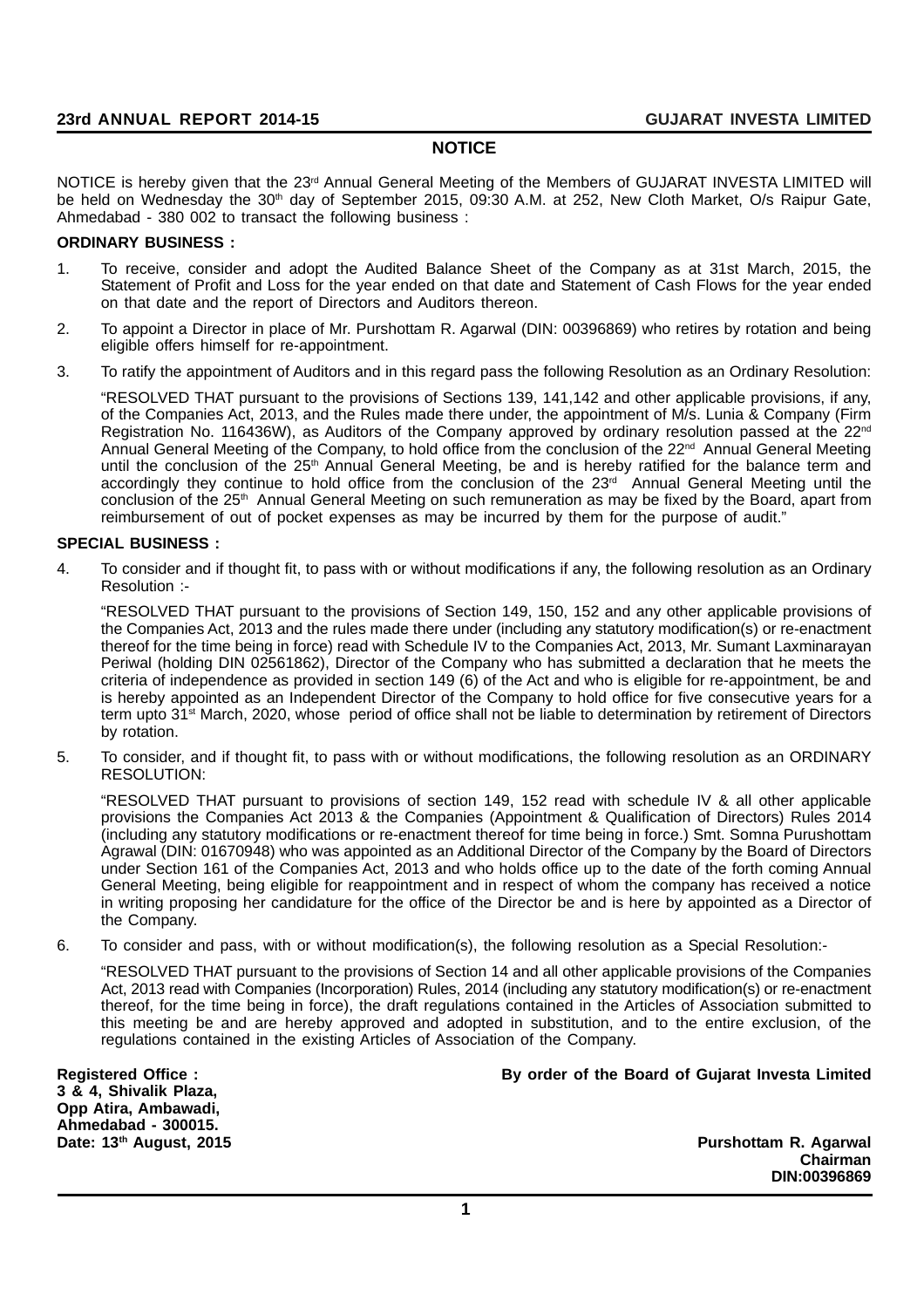## **NOTES :**

- 1. A member entitled to attend and vote at the meeting is also entitled to appoint one or more proxies and that a proxy need not be a member of the company. Proxies in order to be effective must be deposited not less than 48 hours before the commencement of the meeting. A member cannot hold more than 50 proxies. Proxies submitted on behalf of the Companies, Societies, etc., must be supported by an appropriate resolution/authority as applicable.
- 2. The Register of Members and Share Transfer Books will remain close from  $23<sup>rd</sup>$  September, 2015 to  $30<sup>th</sup>$ September, 2015 (both days inclusive ).
- 3. Members are requested to intimate about the change in address, if any.
- 4. Members are requested to bring the copies of the annual report as the same will not be distributed at the annual general meeting.
- 5. Pursuant to Section 72 of the Companies Act, 2013, Members who hold shares in the physical form can nominate a person in respect of all the shares held by them singly or jointly.
- 6. In compliance with the provisions of Section 108 of the Companies Act, 2013 and Rules framed there under, Members have been provided with the facility to cast their vote electronically, through the e- voting services provided by the Link Intime India Private Limited, on all resolutions set forth in this Notice.

Notice of the 23<sup>rd</sup> Annual General Meeting of the Company. Inter alia, indicating the process and manner of evoting is being sent to all the members whose email Ids are registered with the Company/Depository Participant(s) for communication purpose through electronic mode unless any member has requested for a physical copy of the same. For members who have not registered their email address, physical copies of the Notice of the 23<sup>rd</sup> Annual general Meeting of the Company, inter alia, indicating the process and manner of e-voting is being sent through the permitted mode.

## **THE INSTRUCTIONS FOR SHAREHOLDERS VOTING ELECTRONICALLY ARE AS UNDER :**

- (i) The voting period begins on Saturday,  $26<sup>th</sup>$  September, 2015 (9:00 a.m.) and ends on Tuesday,  $29<sup>th</sup>$  September, 2015 (5:00 p.m.). During this period shareholders' of the Company, holding shares either in physical form or in dematerialized form, as on the cut-off date 23rd September, 2015, may cast their vote electronically. The e-voting module shall be disabled by CDSL for voting thereafter.
- (ii) The shareholders should log on to the e-voting website www.evotingindia.com.
- (iii) Click on Shareholders.
- (iv) Now Enter your User ID
	- a. For CDSL: 16 digits beneficiary ID,
	- b. For NSDL: 8 Character DP ID followed by 8 Digits Client ID.
	- c. Members holding shares in Physical Form should enter Folio Number registered with the Company.
- (v) Next enter the Image Verification as displayed and Click on Login.
- (vi) If you are holding shares in demat form and had logged on to www.evotingindia.com and voted on an earlier voting of any company, then your existing password is to be used.
- (vii) If you are a first time user follow the steps given below:

### **For Members holding shares in Demat Form and Physical Form**

| <b>PAN</b>                      | Enter your 10 digit alpha-numeric *PAN issued by Income Tax Department (Applicable for<br>both demat shareholders as well as physical shareholders)                                                                                                  |
|---------------------------------|------------------------------------------------------------------------------------------------------------------------------------------------------------------------------------------------------------------------------------------------------|
|                                 | Members who have not updated their PAN with the Company/ Depository Participant are<br>requested to use the Sequence No. printed on Address Slip/email to the members pertaining<br>to the Notice of this AGM.                                       |
| <b>DOB</b>                      | Enter the Date of Birth as recorded in your demat account or in the company records for<br>the said demat account or folio in dd/mm/yyyy format.                                                                                                     |
| Dividend Bank<br><b>Details</b> | Enter the Dividend Bank Details as recorded in your demat account or in the company<br>records for the said demat account or folio.                                                                                                                  |
|                                 | Please enter the DOB or Dividend Bank Details in order to login. If the details are not<br>recorded with the depository or company please enter the member id / folio number in<br>the Dividend Bank details field as mentioned in instruction (iv). |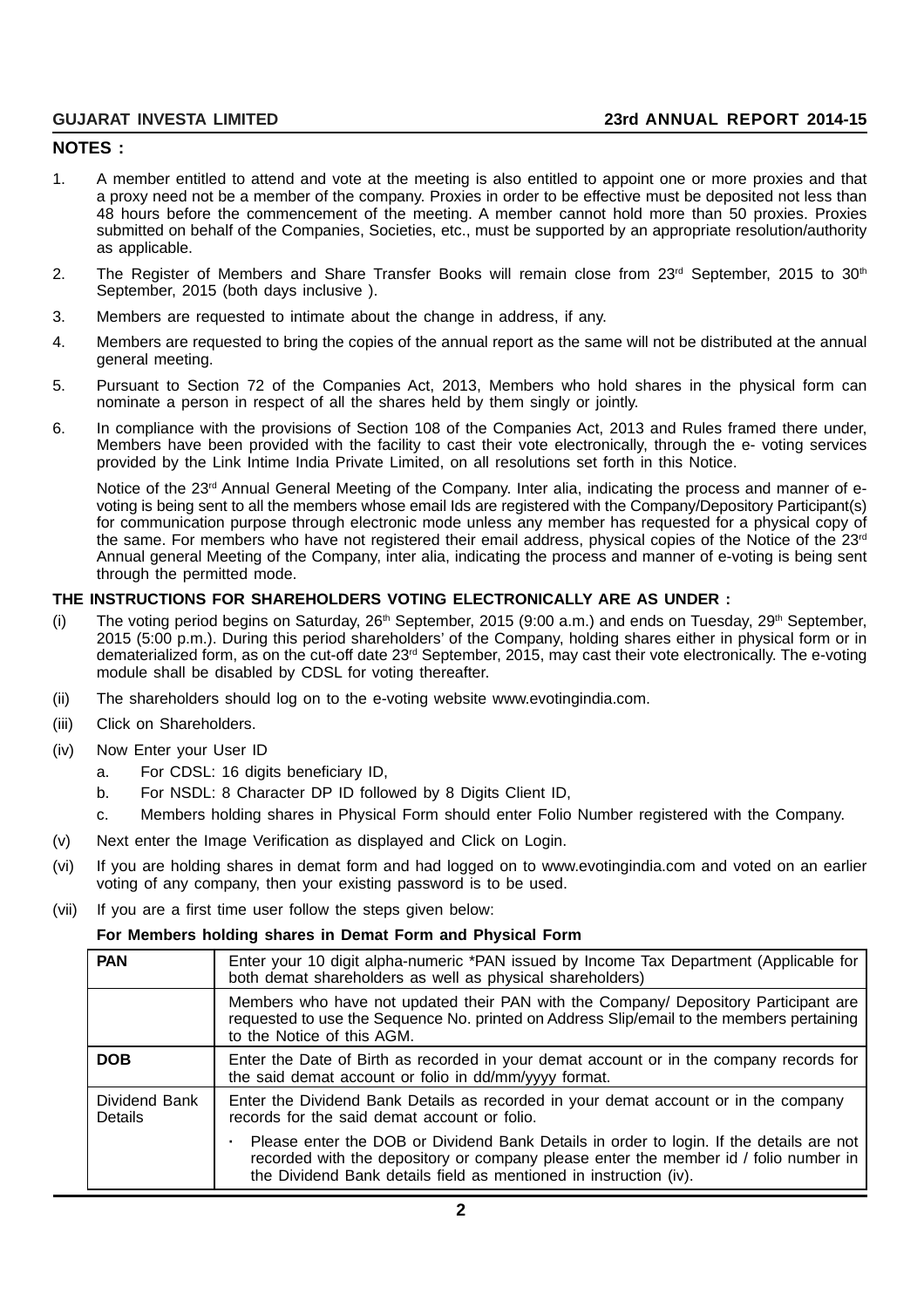- (viii) After entering these details appropriately, click on "SUBMIT" tab.
- (ix) Members holding shares in physical form will then directly reach the Company selection screen. However, members holding shares in demat form will now reach 'Password Creation' menu wherein they are required to mandatorily enter their login password in the new password field. Kindly note that this password is to be also used by the demat holders for voting for resolutions of any other company on which they are eligible to vote, provided that company opts for e-voting through CDSL platform. It is strongly recommended not to share your password with any other person and take utmost care to keep your password confidential.
- (x) For Members holding shares in physical form, the details can be used only for e-voting on the resolutions contained in this Notice.
- (xi) Click on the EVSN<150908051> for the relevant < GUJARAT INVESTA LIMITED > on which you choose to vote.
- (xii) On the voting page, you will see "RESOLUTION DESCRIPTION" and against the same the option "YES/NO" for voting. Select the option YES or NO as desired. The option YES implies that you assent to the Resolution and option NO implies that you dissent to the Resolution.
- (xiii) Click on the "RESOLUTIONS FILE LINK" if you wish to view the entire Resolution details.
- (xiv) After selecting the resolution you have decided to vote on, click on "SUBMIT". A confirmation box will be displayed. If you wish to confirm your vote, click on "OK", else to change your vote, click on "CANCEL" and accordingly modify your vote.
- (xv) Once you "CONFIRM" your vote on the resolution, you will not be allowed to modify your vote.
- (xvi) You can also take out print of the voting done by you by clicking on "Click here to print" option on the Voting page.
- (xvii) If Demat account holder has forgotten the same password then Enter the User ID and the image verification code and click on Forgot Password & enter the details as prompted by the system.
- (xviii) Note for Non Individual Shareholders and Custodians
	- · Non-Individual shareholders (i.e. other than Individuals, HUF, NRI etc.) and Custodian are required to log on to www.evotingindia.com and register themselves as Corporates.
	- · A scanned copy of the Registration Form bearing the stamp and sign of the entity should be emailed to helpdesk.evoting@cdslindia.com.
	- After receiving the login details a compliance user should be created using the admin login and password. The Compliance user would be able to link the account(s) for which they wish to vote on.
	- The list of accounts should be mailed to helpdesk.evoting@cdslindia.com and on approval of the accounts they would be able to cast their vote.
	- A scanned copy of the Board Resolution and Power of Attorney (POA) which they have issued in favour of the Custodian, if any, should be uploaded in PDF format in the system for the scrutinizer to verify the same.
- (xix) In case you have any queries or issues regarding e-voting, you may refer the Frequently Asked Questions ("FAQs") and e-voting manual available at www.evotingindia.com, under help section or write an email to helpdesk.evoting@cdslindia.com.
- (xx) Mr. Umesh Ved, Company Secretary of M/s. Umesh Ved & Associates, (Membership No 4411, CP 2924), Ahmedabad has been appointed as the Scrutinizer to scrutinize the e-voting process in a fair and transparent manner.
- (xxi) The scrutinizer shall within a period of not exceeding three working days from the conclusion of the e- voting period unblock the votes in the presence of at least two witnesses not in employment of the Company and make a scrutinizer's report of the votes cast in favour or against, if any, forthwith to the Chairman of the Company.
- (xxii) The results of the e-voting along with the scrutinizer's report shall be placed in company's website and on the website of CDSL within two days of passing of the resolution at the AGM of the Company. The results will also be communicated to the stock exchanges where the shares of the Company are listed.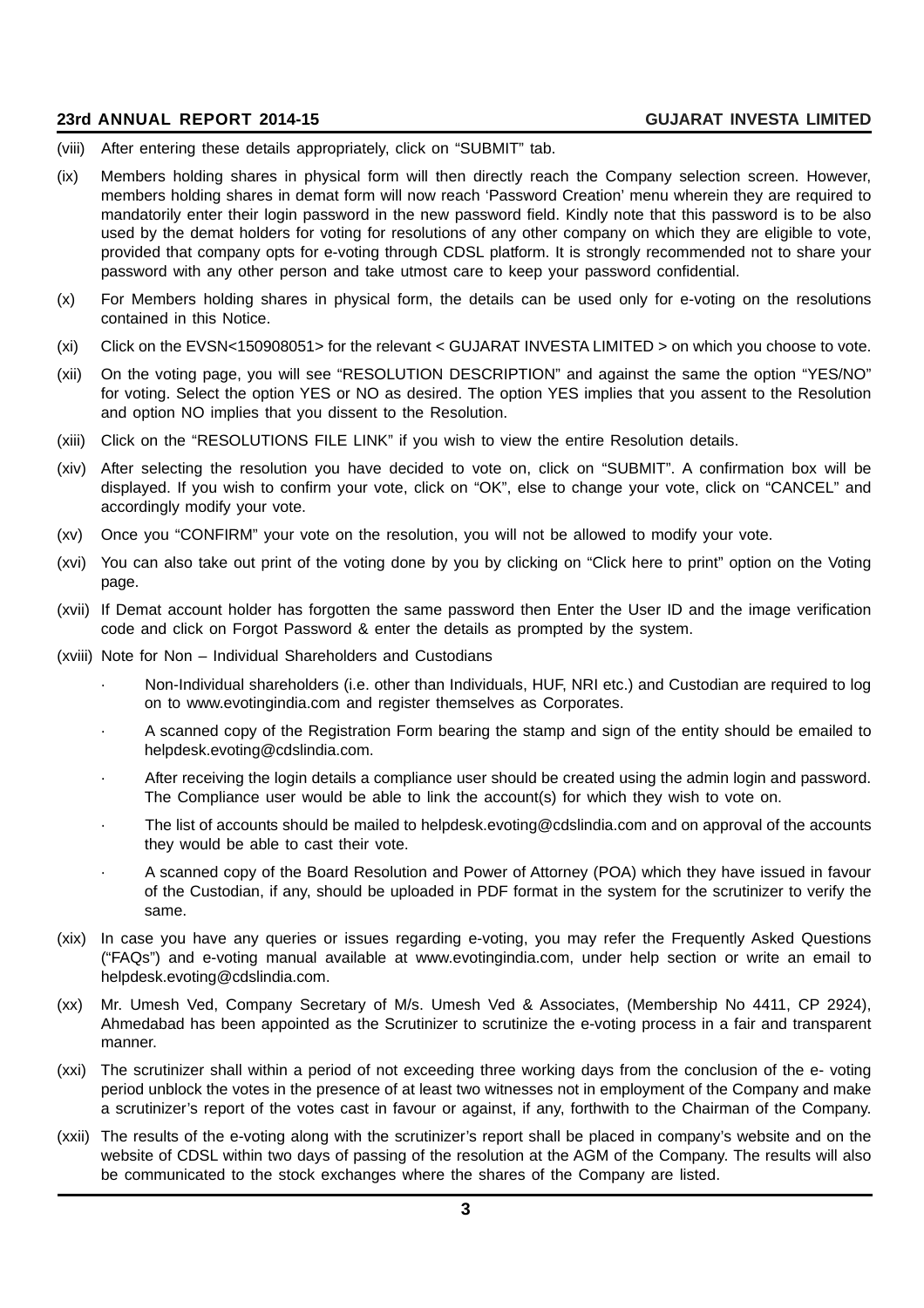## **STATEMENT PURSUANT TO SECTION 102(1) OF THE COMPANIES ACT, 2013**

### **Statement pursuant to Section 102(1) of the Companies Act, 2013 for Item No. 4 of the accompanying notice is as under :**

## **ITEM NO. 4 & 5 :**

The Board of Directors had appointed Mr. Sumant Laxminarayan Periwal (DIN: 02561862) and Smt. Somna Purshottam Agarwal (DIN: 01670948) as an Additional Director of the Company.

The Company has received declarations from Mr. Sumant Laxminarayan Periwal (DIN: 02561862) that he meets with the criteria of independence as prescribed under sub-section (6) of Section 149 of the Act.

He is eminent personality in his field. Your Board considers that his association with the company would be of immense benefit to the Company. In the opinion of the Board, Mr. Sumant Laxminarayan Periwal (DIN: 02561862) fulfills the conditions to be appointed as Independent Director as specified in the Act. Mr. Sumant Laxminarayan Periwal (DIN: 02561862) is independent from the management.

The Board of Directors recommends his appointment as Independent Director, whose period of office is not liable to determination by retirement of Directors by rotation under the provisions of the Companies Act, 2013.

Further, the Board of Directors recommends the appointment of Smt. Somna Purshottam Agarwal (DIN: 01670948) as Director of the Company.

None of the Directors or key managerial personnel or their relatives other than Mr. Sumant Laxminarayan Periwal, Mr. Purshottam Agarwal and Smt. Somna Purshottam Agarwal are in any way concerned or interested in the proposed resolution.

### **ITEM NO. 6 :**

As you are aware that with the applicability of the provisions of the Companies Act, 2013 and the rules there under, it is desirable to alter the provisions of the Articles of Association of the Company so as to include the provisions of the new Act.

Adoption of new set of Articles of Association requires approval of the members through Special Resolution passed at General Meeting. Hence Board of Director of your Company has placed the above resolutions for your kind consideration and approval.

Altered set of Articles of Association of the Company as initialed by the Chairman of the Board for the purpose of identification is available for inspection at the registered office of the Company during business hours on any working day.

None of the Director is interested or concerned in the above resolution except to the extent of the share holding in the Company.

| Name of the Director                                              | Mr. Sumant<br>Laxminarayan Periwal | Smt. Somna<br><b>Purshottam Agarwal</b>                                                             | Mr. Purshottam<br>Agarwal                                                                                                                                                                   |
|-------------------------------------------------------------------|------------------------------------|-----------------------------------------------------------------------------------------------------|---------------------------------------------------------------------------------------------------------------------------------------------------------------------------------------------|
| <b>Father Name</b>                                                | Laxminarayan<br>Muralidhar Periwal | Rampurushottam<br>Govindram Agarwal                                                                 | Radheshyam Agarwal                                                                                                                                                                          |
| Date of Birth                                                     | 08/03/1972                         | 12/09/1969                                                                                          | 18/05/1967                                                                                                                                                                                  |
| Date of Appointment                                               | 14/02/2012                         | 14/02/2012                                                                                          | 03/01/1995                                                                                                                                                                                  |
| Qualification                                                     | <b>Commerce Graduate</b>           | <b>Commerce Graduate</b>                                                                            | <b>Commerce Graduate</b>                                                                                                                                                                    |
| Name of the Companie(s) in<br>which he/she is a director          | <b>NIL</b>                         | Global Aman Infra<br>1)<br><b>Tech Private Limited</b><br>Shree Salasar<br>2)<br>Holdings Pvt. Ltd. | Shree Bhavya<br>1)<br><b>Fabrics Limited</b><br>Anunay Fab Limited<br>2)<br>Global Aman Infratech<br>3)<br><b>Private Limited</b><br>Shree Salasar Holdings<br>4)<br><b>Private Limited</b> |
| Specific functional Areas                                         | Corporate Law                      | Corporate Law                                                                                       | Finance                                                                                                                                                                                     |
| Shareholding in the Company<br>as on 31 <sup>st</sup> March, 2015 | Nil                                | 1161000 Shares                                                                                      | 1664419 Shares                                                                                                                                                                              |

#### **Details of Directors seeking Appointment / Re-appointment :**

**3 & 4, Shivalik Plaza, Opp Atira, Ambawadi, Ahmedabad - 300015.**

#### **Registered Office : By order of the Board of Gujarat Investa Limited**

**Purshottam R. Agarwal Chairman DIN: 00396869**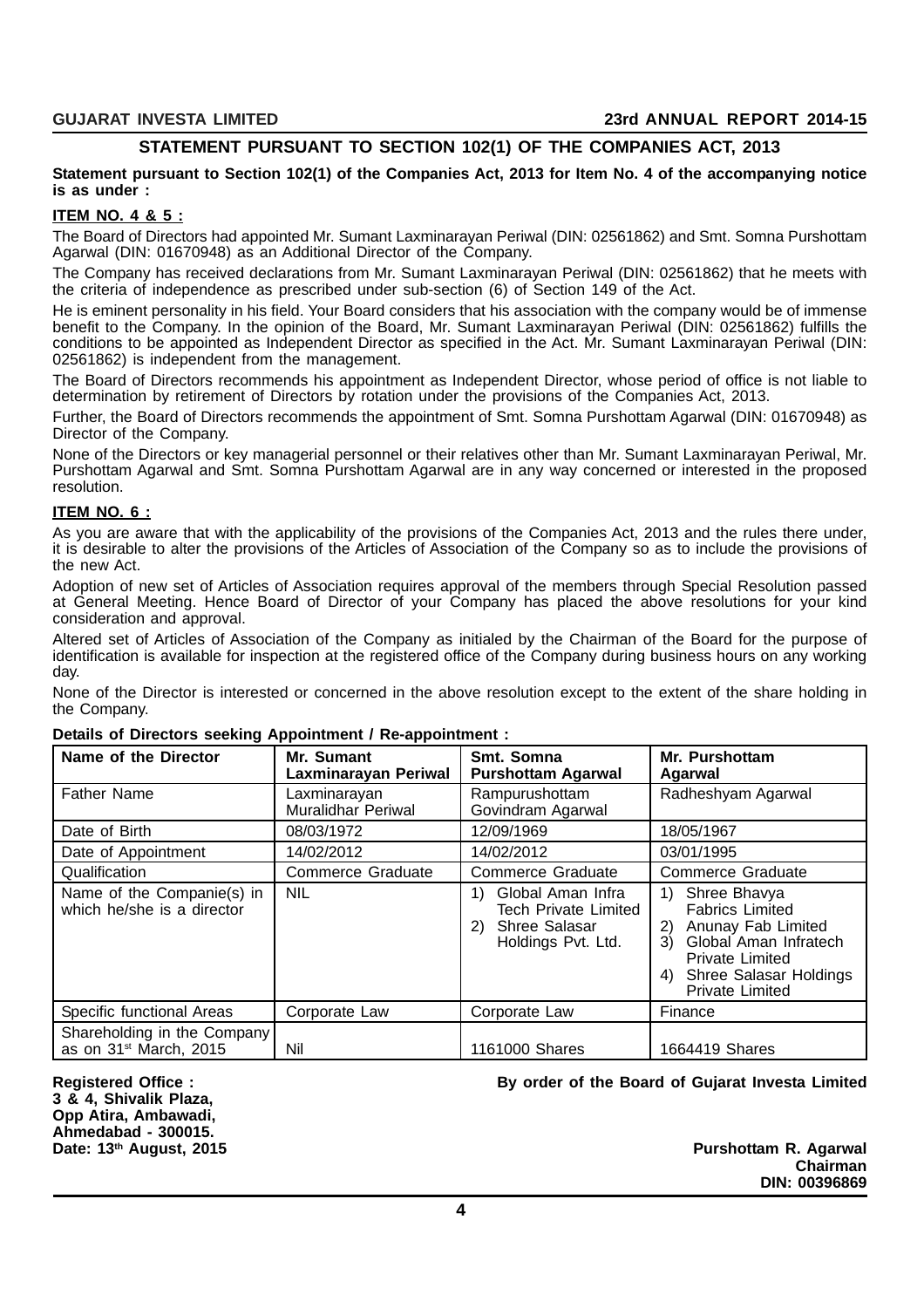## **DIRECTORS REPORT**

To,

The members,

Your Directors are pleased to present the 23<sup>rd</sup> Annual Report together with the Audited Financial Statements for the year ended March 31, 2015.

## **Financial Results :** *(Rupees in Lacs)*

|                                          | Year ended<br>31st March, 2015 | Year ended<br>31st March, 2014 |
|------------------------------------------|--------------------------------|--------------------------------|
| Sales & Operating Income                 | 1132.83                        | 680.23                         |
| <b>Operating Profit</b>                  | 2.54                           | 8.77                           |
| Depreciation & Preliminary Exp.          | 0.00                           | 0.41                           |
| Profit Before Tax                        | 2.54                           | 8.36                           |
| Provision for Taxes                      | 0.80                           | 2.80                           |
| Profit after Tax                         | 1.74                           | 5.56                           |
| Short/Excess provision for previous year | 0.07                           | (0.24)                         |
| <b>Balance Brought Down</b>              | 144.86                         | 139.07                         |
| Balance carried to Balance Sheet         | 146.67                         | 144.86                         |

## **PRESENT OPERATIONS & FUTURE PROSPECTS :**

During the year under review, the revenue from operations of company was Rs. 1132.83 Lacs compared to the previous years of Rs. 680.23 Lacs. The Company has made profit of Rs. 1.74 Lacs as compared to Profit of Rs. 5.56 Lacs in previous year.

Your Directors are hopeful to exploit the present resources in efficient manner and achieve better results in the future.

## **OPERATIONS :**

During the year under the review the total income increased by 66.53 % in comparison to the previous year.

The Company has transferred 20% of Current Year Profit amounting to Rs. 0.29 Lacs to Special Reserve pursuant to section 45-IC of Reserve Bank of India Act, 1934.

## **DIVIDEND :**

In view of inadequate profits during the year, your Directors do not recommend dividend on equity shares for the financial year ending on 31<sup>st</sup> March, 2015.

### **DETAILS OF DIRECTORS / KEY MANAGERIAL PERSONNEL APPOINTED / RESIGNED :**

### **i. Retirement by Rotation :**

Pursuant to the provisions of Section 152(6) of the Companies Act, 2013, Mr. Purushottam R. Agarwal retires by rotation at the ensuing Annual General Meeting and being eligible, offers himself for re-appointment. Your Directors recommended his re-appointment.

### **ii. Cessation :**

There was no cessation of director during the year.

### **iii. Appointment of Additional / Independent Women Director :**

Mr. Sumant Laxminarayan Periwal (DIN:02561862), who was appointed as an additional director, holds the office till the conclusion of the ensuing Annual General Meeting. The necessary resolution proposing his appointment as an Independent Director has been proposed in the notice convening the said Annual General Meeting.

Smt. Somna Purshottam Agarwal (DIN:01670948), who was appointed as an additional director, holds the office till the conclusion of the ensuing Annual General Meeting. The board recommends her appointment as Director of the Company.

## **iv. Appointment of CEO & CFO :**

During the Year under review in compliance with the provisions of Sections 197 and 203 and all other applicable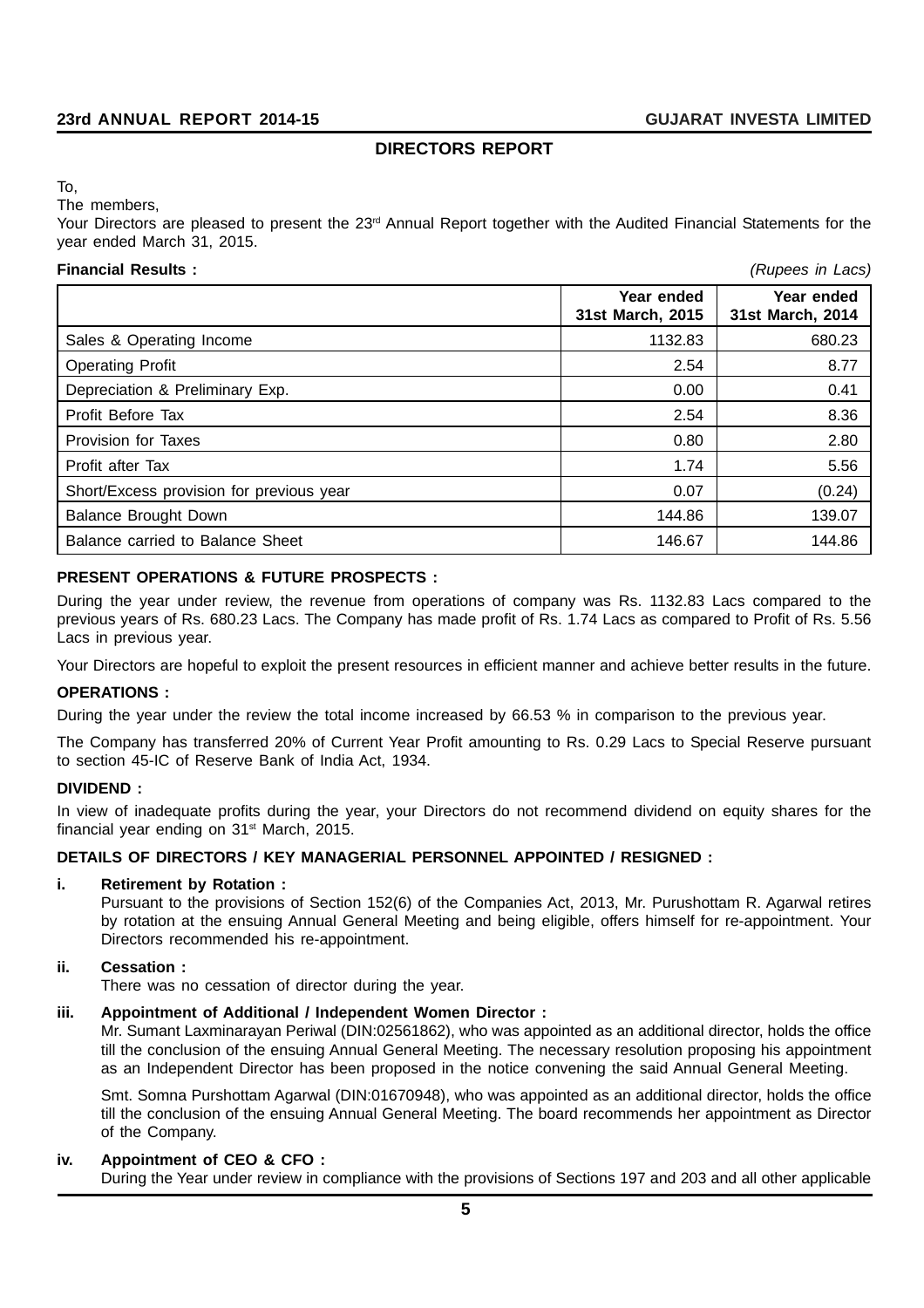provisions, if any, of the Companies Act, 2013 Smt. Somna P. Agarwal was appointed as Chief Executive Officer and Mr. Shrikant Y. Solanki as Chief Finance Officer w.e.f.  $6<sup>th</sup>$  February, 2015.

### **v. Key Managerial Personnel :**

- The following persons were designated as Key Managerial Personnel :
- 1. Mr. Shrikant Y. Solanki, Chief Financial Officer
- 2. Smt. Somna P. Agarwal, Chief Executive Officer

## **DETAILS OF HOLDING / SUBSIDARY COMPANIES / JOINT VENTURES / ASSOCIATE COMPANIES :**

Your Company has two associate Companies i.e. Global Aman Infratech Private Limited and Anunay Fab Limited.

The Company's results are prepared on Standalone basis. However, the details in terms of the provisions contained in Section 129 (3) of the Companies Act, 2013, Read with rule 5 of the Companies (Accounts) Rules, 2014, a report on the performance and the financial of each of the subsidiaries is provided as Annexure A i.e. 'AOC-1' to this Report.

## **DEPOSIT :**

The Company has not invited any deposit other than the exempted deposit as prescribed under the provision of the Companies Act, 2013 and the rules framed there under, as amended from time to time. Hence there are no particulars to report about the deposit falling under Rule 8 (5 ) ( v ) and ( vi ) of Companies ( Accounts ) Rules, 2014.

## **DETAILS OF SIGNIFICANT AND MATERIAL ORDERS PASSED BY REGULATORS OR COURTS OR TRIBUNALS:**

During the year under review there were no significant and material orders passed by any Regulators or Court or Tribunals which may have impact on the going concern status. No order has been passed by any Regulators or Court or Tribunals which may have impact on the Company's operation in future.

## **INTERNAL FINANCIAL CONTROLS :**

The internal financial controls with reference to the Financial Statements are commensurate with the size and nature of business of the Company. The Company has adopted the policies and procedures for ensuring the orderly and efficient conduct of its business, including adherence to Company's policies, safeguarding of its assets, prevention and detection of frauds and errors, the accuracy and completeness of the accounting records, and the timely preparation of reliable financial information.

### **CONSERVATION OF ENERGY, TECHNOLOGY ABSORPTION, FOREIGN EXCHANGE EARNINGS AND OUTGO:**

Pursuant to Rule 8 (3) of Companies (Accounts) Rules, 2014, the Board of Directors hereby declares that there are no particulars to report for the Conservation of Energy & Technology Absorption. There is no foreign exchange earnings and outgo during the year under the review.

### **PERSONNEL :**

There was no employee drawing remuneration requiring disclosure under the Rule 5 (2) of Companies (Appointment and Remuneration of Managerial Personnel) Rules, 2014.

## **DISCLOSURE UNDER SECTION 197(12) AND RULE 5(1) OF THE COMPANIES (APPOINTMENT AND REMUNERATION OF MANAGERIAL PERSONNEL) RULES, 2014**

There was no employee drawing remuneration requiring disclosure under section 197(12) and Rule 5 (1) of Companies (Appointment and Remuneration of Managerial Personnel) Rules, 2014. Required details are annexed to this Report as Annexure B

### **AUDIT COMMITTEE :**

The Audit Committee of the Board of Directors of the Company consisted of three Directors viz. Mr. Anandkumar P. Agarwal, Mr. Sumant Laxminarayan Periwal and Smt. Somna P. Agarwal. Majority members of the Audit Committee are Independent and non-executive Directors. Mr. Anandkumar P. Agarwal, is the Chairman of the Audit Committee.

During the Year under review, total four Meetings of the Board of Directors of the Company were held.

The Composition and the Terms of Reference of the Audit Committee is as mentioned in the provisions of Section 177 of the Companies Act, 2013 and clause 49 of the Listing Agreement with the Stock exchanges as amended from time to time.

### **AUDITORS :**

**i) Statutory Auditor and their Report :**

In the last Annual General Meeting held on 30<sup>th</sup> September, 2014, M/s. Lunia & Company (Firm Registration No.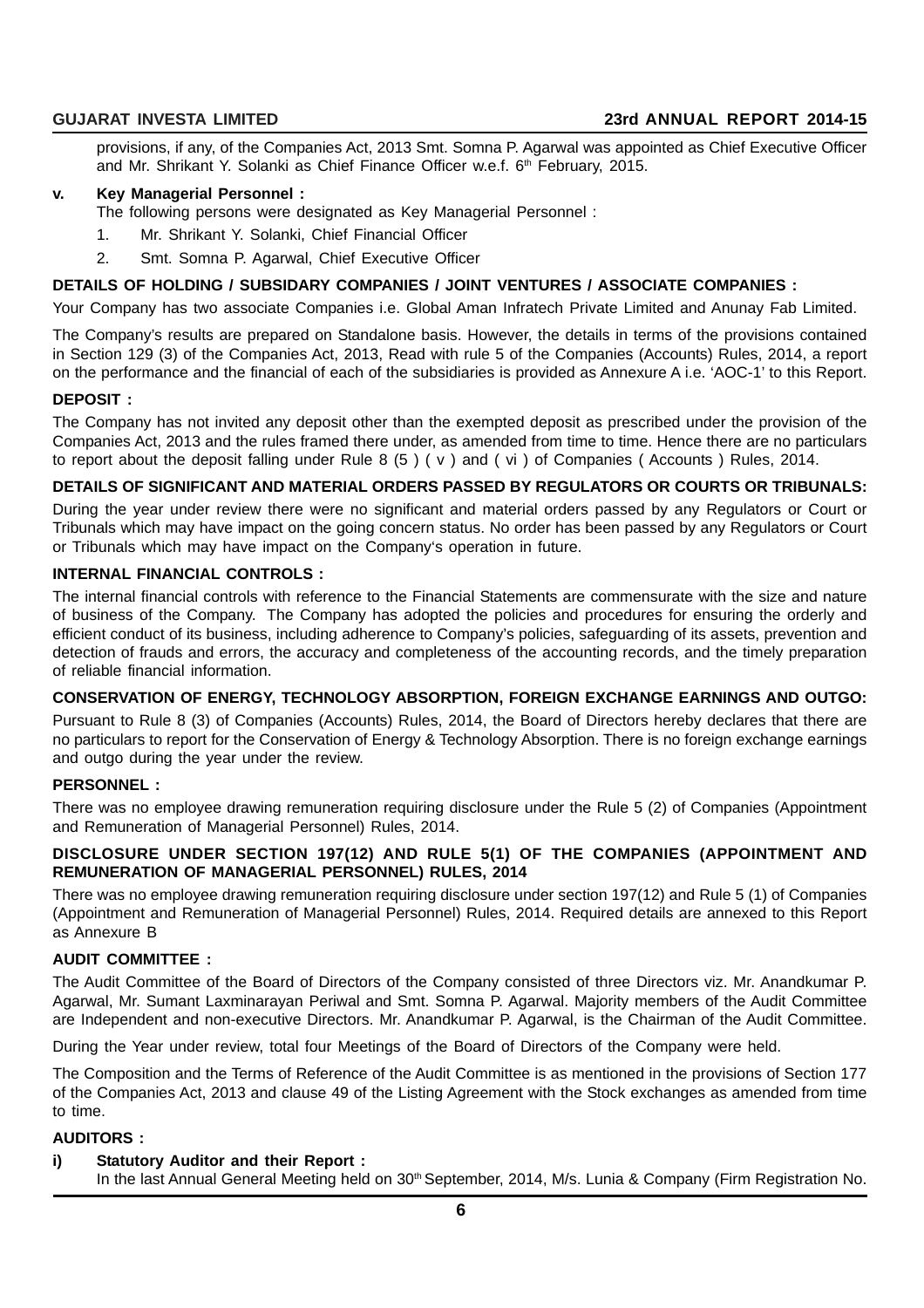116436W) Chartered Accountants, have been appointed Statutory Auditors of the Company for a period of 3 (Three) years. Ratification of appointment of Statutory Auditors is being sought from the members of the Company at the ensuing Annual General Meeting. They have confirmed their eligibility and willingness to accept office, if re-appointed.

The observations made in their report are dealt with in the notes forming part of the Accounts at appropriate places which are self–explanatory.

### **ii) INTERNAL AUDITOR :**

The Company has not appointed internal auditor during the Financial Year 2014-15.

## **iii) SECRETARIAL AUDITOR AND SECRETARIAL AUDIT REPORT :**

The Board of Directors of the Company has, in compliance with the provisions of Section 304(1) of the Companies Act, 2013 and rules made in this behalf, appointed M/S. Umesh Ved & Associates, Company Secretaries to carry out Secretarial Audit of the Company for the financial year 2014-15. The Report of the Secretarial Auditor is annexed to this Report as Annexure C which is self explanatory and give complete information.

## **EXPLANATION TO THE QUALIFICATIONS IN AUDITOR'S REPORT AND SECRETARIAL AUDIT REPORT :**

There are no qualifications or adverse remarks in the Auditor's Report. Explanation on qualification adverse remark made in Secretarial Audit Report is as under.

| <b>Qualification/ Adverse Remark</b>                                                                                                                                                                                                                                                                                                                                                                                                                | <b>Explanation:</b>                                                                                                                                                                                                                                                                 |  |
|-----------------------------------------------------------------------------------------------------------------------------------------------------------------------------------------------------------------------------------------------------------------------------------------------------------------------------------------------------------------------------------------------------------------------------------------------------|-------------------------------------------------------------------------------------------------------------------------------------------------------------------------------------------------------------------------------------------------------------------------------------|--|
| The Company is yet to appoint the Company Secretary as<br>specified under the provisions of Section 203 under the<br>Companies Act, 2013.                                                                                                                                                                                                                                                                                                           | The Company was not able to get a fit and proper<br>candidate at remuneration commensurate with the<br>size of the Company. The Company did make<br>sufficient attempts to appoint full time Company<br>Secretary, however, was unable to find / appoint any<br>suitable candidate. |  |
| The requisite Form MR-1are yet to be filed by the Company<br>with the Registrar of Company as specified under the<br>provisions of Section 203 under the Companies Act, 2013<br>in respect of the return of appointment of a Chief Financial<br>Officer and Chief Executive Officer.                                                                                                                                                                | The company is in process of filing the requisite<br>forms and the compliance of the same will be made<br>soon.<br>However, Board assures that it will be complied with<br>now onwards.                                                                                             |  |
| The Form DIR-12 is yet to be filed by the Company with the<br>Registrar of Company as specified under the provisions of<br>Section 170 under the Companies Act, 2013 in respect of<br>the return of appointment of a Chief Financial Officer and<br><b>Chief Executive Officer</b>                                                                                                                                                                  |                                                                                                                                                                                                                                                                                     |  |
| The Form MGT-14 is yet to be filed by the Company with the<br>Registrar of Company as specified under the provisions of<br>Section 179 under the Companies Act, 2013 in respect of<br>appointment of Secretarial Auditor, Internal Auditor, Chief<br>Financial Officer, Chief Executive Officer, approval of<br>Quarterly Results of Financial Year 2014-15 and Annual<br>Financial Statements and the Board's Report of Financial<br>Year 2013-14. |                                                                                                                                                                                                                                                                                     |  |
| The Form ADT-1 is yet to be filed by the Company with the<br>Registrar of Company as specified under provision of Section<br>139 under the Companies Act, 2013 and rules made thereof<br>in respect of Appointment of Auditor for the financial year<br>2014-15.                                                                                                                                                                                    |                                                                                                                                                                                                                                                                                     |  |
| The dispatch proofs of notice of Annual General Meeting to<br>the shareholders are not available with the Company as<br>specified under the provisions of Section 101 under the<br>Companies Act, 2013 and rules made thereof.                                                                                                                                                                                                                      | The Company assure to maintain the record, hence<br>forth.                                                                                                                                                                                                                          |  |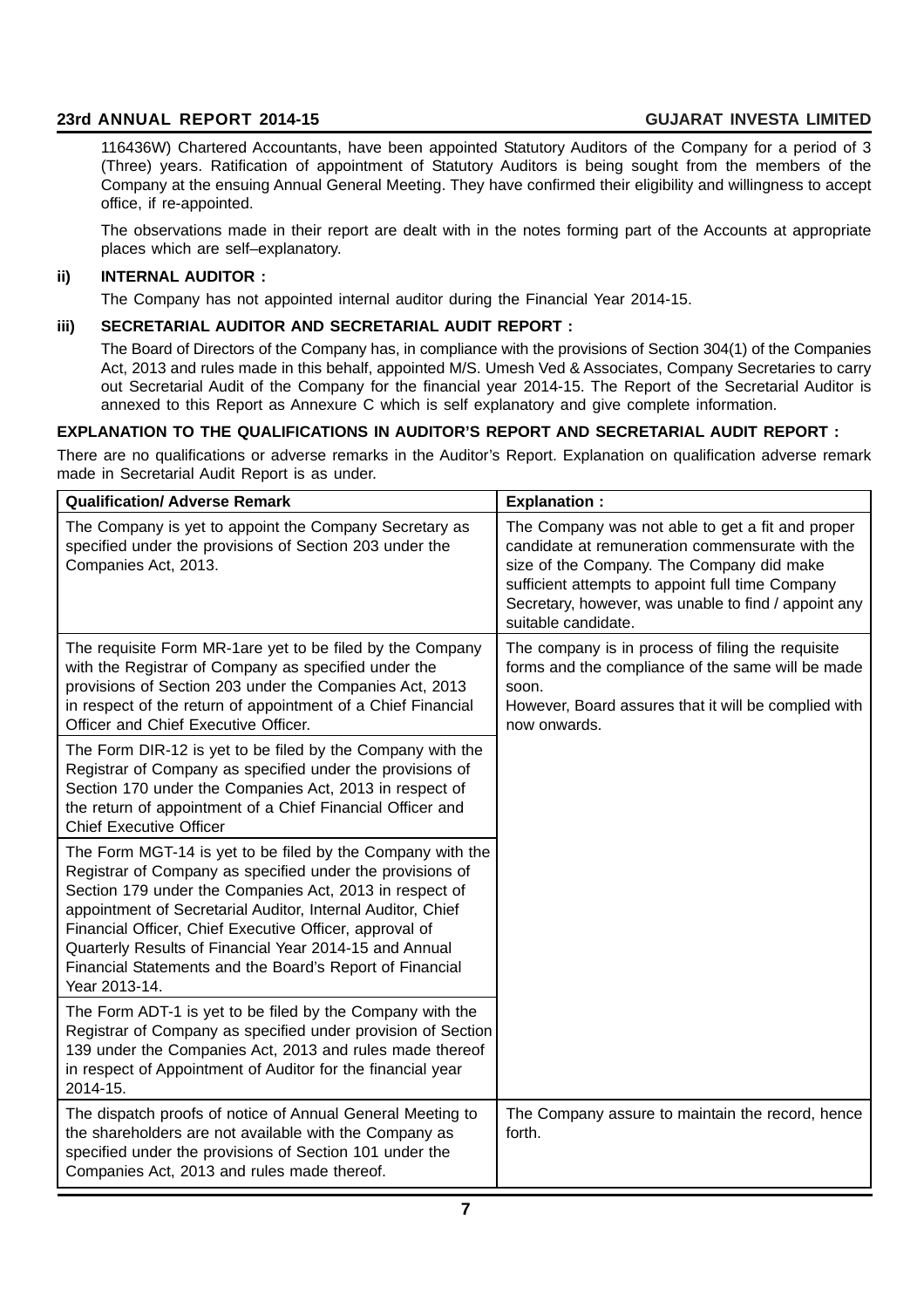| The Company has not complied with any requirement at<br>Ahmedabad Stock Exchange as specified under the<br>provisions of Listing Agreement.                                                                                  | The company assure to do compliance on time.                                                                                                                                                                                            |
|------------------------------------------------------------------------------------------------------------------------------------------------------------------------------------------------------------------------------|-----------------------------------------------------------------------------------------------------------------------------------------------------------------------------------------------------------------------------------------|
| The Company had submitted Annual Report under clause 31<br>of Listing Agreement (for year ended March 2014) after the<br>prescribed time limit. However the Company had paid the<br>penalty for late submission of the same. | The Company had submitted the Annual Report (for<br>year ended March 2014) after the prescribed time<br>limit and penalty for the same has been paid by the<br>Company. However the Board assures to comply with<br>the same in future. |
| The Company has made Intercorporate loans and advances<br>in the contravention of Section 185 of the Companies Act,<br>2013 and rules made thereof.                                                                          | The Company is in process of realizing of loans &<br>advances given prior to the commencement of<br>Companies Act, 2013                                                                                                                 |
| The Company had submitted Unaudited Quarterly Results<br>after the prescribed time limit as specified under clause 41<br>of Listing Agreement for the Quarter ended 30.09.2014.                                              | The company assure to do compliance on time<br>in future.                                                                                                                                                                               |
| The Company does not maintain a functional website<br>containing basic information of the Company pursuant to<br>Clause 54 of the Listing Agreement.                                                                         | The website of the company is under maintenance,<br>the required details as per the Companies Act, 2013<br>and Listing Agreement will be made available as soon<br>as possible.                                                         |
|                                                                                                                                                                                                                              | However, Board assures to comply with the same<br>soon as possible.                                                                                                                                                                     |
| The Company has not appointed internal auditor for the<br>financial year 2014-15 as specified under provisions of<br>Section 138 under the Companies Act, 2013 and rules<br>made thereof.                                    | The Company was not able to get a fit and proper<br>candidate at remuneration commensurate with the<br>size of the Company to appoint an internal auditor.                                                                              |

## **LISTING :**

The shares of the company are listed at BSE Limited and the Company has paid the listing fees for the year 2015  $-2016.$ 

## **DIRECTORS RESPONSIBITLY STATEMENT :**

As required under the provisions of Section 134 of the Act, your Directors report that:

- (a) In the preparation of the annual accounts, the applicable accounting standards have been followed along with proper explanation relating to material departures.
- (b) The Directors have selected such accounting policies and applied them consistently and made judgments and estimates that are reasonable and prudent so as to give a true and fair view of the state of affairs of the Company at the end of the financial year and of the profits of the Company for that period.
- (c) The Directors have taken proper and sufficient care for the maintenance of adequate accounting records in accordance with the provisions of the Act for safeguarding the assets of the Company and for preventing and detecting fraud and other irregularities.
- (d) The Directors have prepared the annual accounts on a going concern basis.
- (e) The Directors have laid down internal financial controls as required by Explanation to Section 134(5)(e) of the Act) to be followed by the Company and such internal financial controls are adequate and are operating effectively.
- (f) The Directors have devised proper systems to ensure compliance with the provisions of applicable laws and such systems are adequate and operating effectively.

### **CORPORATE GOVERNANCE :**

The Clause 49 of the Listing Agreement regarding Corporate Governance is not applicable to the Company, the paidup capital of the company being less than Rs.10 corers and networth is less than 25 crores, the threshold limit as prescribed therein.

### **RELATED PARTY TRANSACTIONS :**

During the year under review the Company has entered into the transactions with the related parties, the details of each are provided in Note No. 19 (B)(6) under the head Statement of Significant Accounting Policies.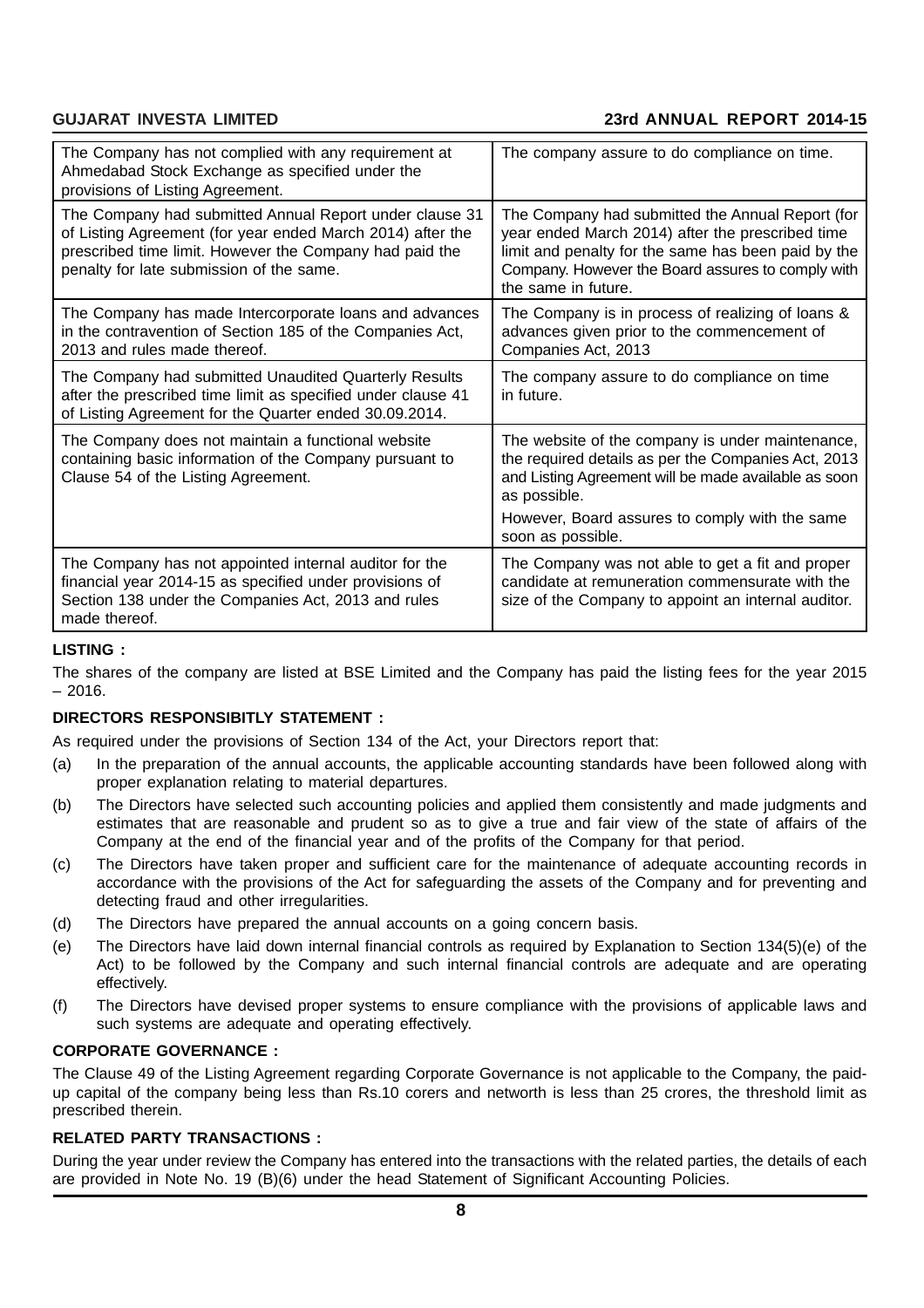## **PARTICULARS OF LOANS / GUARANTEES / INVESTMENT :**

The Particulars of loans, guarantee or investment made under Section 186 of the Companies Act, 2013 are furnished in the Notes to the Financial Statements for the year ended 31<sup>st</sup> March, 2015.

## **INVESTMENT IN UNQUOTED SHARES :**

The Company has made investment in unquoted shares.

- 1. Ambuja Fashion Private Limited 15,000 Shares
- 2. V.R.Polyfab Private Limited 70,000 Shares
- 3. Global Aman Infratech Private Limited 100,000 Shares
- 4. Anunay Fab Limited 27,02,000 Shares
- 5. Balhanuman Fabrics Private Limited 55,000 Shares

## **RISK MANAGEMENT POLICY :**

The Company has a structured risk management policy. The Risk management process is designed to safeguard the organisation from various risks through adequate and timely actions. It is designed to anticipate, evaluate and mitigate risks in order to minimize its impact on the business. The potential risks are inventorised and integrated with the management process such that they receive the necessary consideration during decision making. It is dealt with in greater details in the management discussion and analysis section.

## **STATEMENT OF INDEPENDENT DIRECTORS :**

The following Directors are independent in terms of Section 149(6) of the Act :

(a) Mr. Anandkumar P. Agarwal

(b) Ms. Sumant L. Periwal

The Company has received requisite declarations/ confirmations from all the above Directors confirming their independence.

## **EXTRACT OF THE ANNUAL RETURN :**

Pursuant to provision of Section 92 and 134 and other applicable provision of the Companies Act, 2013 and of Rule 12 ( 1 ) of Companies ( Management and Administration ) Rules, 2014 the extract of the annual return in form MGT 9 for the Financial Year ended on 31st March, 2015 is annexed as Annexure D to this Report.

## **NUMBER OF BOARD MEETINGS :**

The calendar of meetings to be held in a year is decided in advance by the Board and circulated to the Directors. During the year, Six Board meetings were convened and held. The gap between two consecutive meetings was not more than one hundred and twenty days as provided in section 173 of the Act.

### **CORPORATE SOCIAL RESPONSIBILITY :**

The Provision of Section 135 of the Companies Act, 2013 regarding Corporate Social Responsibility is not applicable to the company.

### **ANNUAL PERFORMANCE EVALUATION :**

In compliance with the provisions of the Act and voluntarily under Clause 49 of the Listing Agreement, the performance evaluation was carried out as under:

### **Board :**

In accordance with the criteria suggested by The Nomination and Remuneration Committee, the Board of Directors evaluated the performance of the Board, having regard to various criteria such as Board composition, Board processes, Board dynamics etc. The Independent Directors, at their separate meetings, also evaluated the performance of the Board as a whole based on various criteria. The Board and the Independent Directors were of the unanimous view that performance of the Board of Directors as a whole was satisfactory.

### **Committees of the Board :**

The performance of the Audit Committee, the Nomination and Remuneration Committee, The Stakeholder Relationship Committee was evaluated by the Board having regard to various criteria such as committee composition, committee, processes, committee dynamics etc. The Board was of the unanimous view that all the committees were performing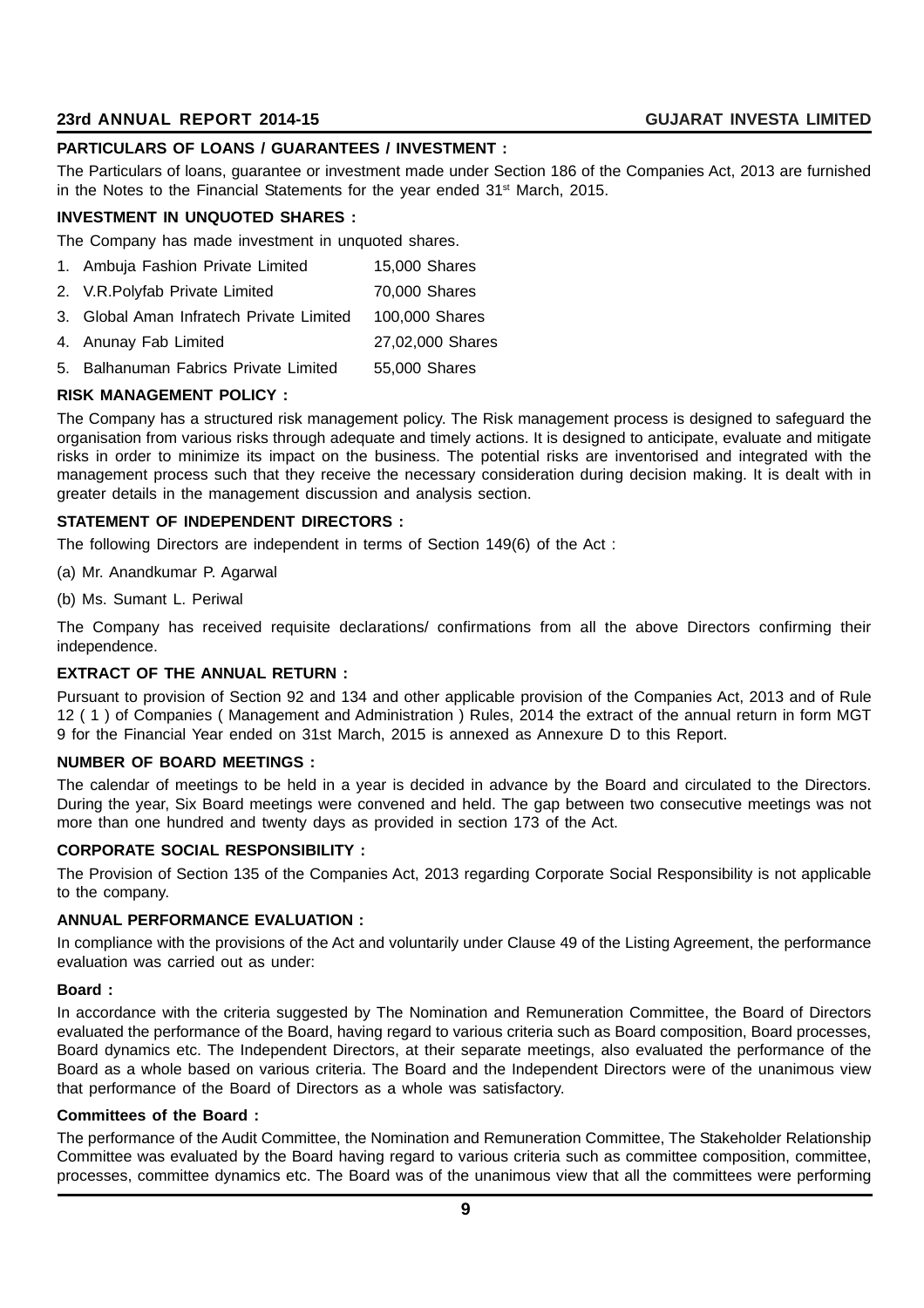their functions satisfactorily and according to the mandate prescribed by the Board under the regulatory requirements including the provisions of the Act, the Rules framed thereunder and the Listing Agreement.

## **Individual Directors :**

- (a) Independent Directors: In accordance with the criteria suggested by The Nomination and Remuneration Committee, the performance of each independent director was evaluated by the entire Board of Directors (excluding the director being evaluated) on various parameters like engagement, leadership, analysis, decision making, communication, governance and interest of stakeholders. The Board was of the unanimous view that each independent director was a reputed professional and brought his rich experience to the deliberations of the Board. The Board also appreciated the contribution made by all the independent directors in guiding the management in achieving higher growth and concluded that continuance of each independent director on the Board will be in the interest of the Company.
- (b) Non-Independent Directors: The performance of each of the non-independent directors (including the chair person) was evaluated by the Independent Directors at their separate meeting. Further, their performance was also evaluated by the Board of Directors. The various criteria considered for the purpose of evaluation included leadership, engagement, transparency, analysis, decision making, functional knowledge, governance and interest of stakeholders. The Independent Directors and the Board were of the unanimous view that each of the nonindependent directors was providing good business and people leadership.

## **MATERIAL CHANGES AND COMMITMENTS IF ANY AFTER BALANCESHEET DATE :**

There ware no material changes after the balance - sheet date.

## **APPRECIATION :**

Your Directors wish to convey their thanks to all the bankers, suppliers, customers and all other Stakeholders for their continued support to the company.

**O/S. Raipur Gate, Ahmedabad - 380 002**

**Registered Office : For and on behalf of the Board 252, New Cloth Market, GUJARAT INVESTA LIMITED**

**Dated : 13th August, 2015 Chairman**

**Purshottam R. Agarwal DIN: 00396869**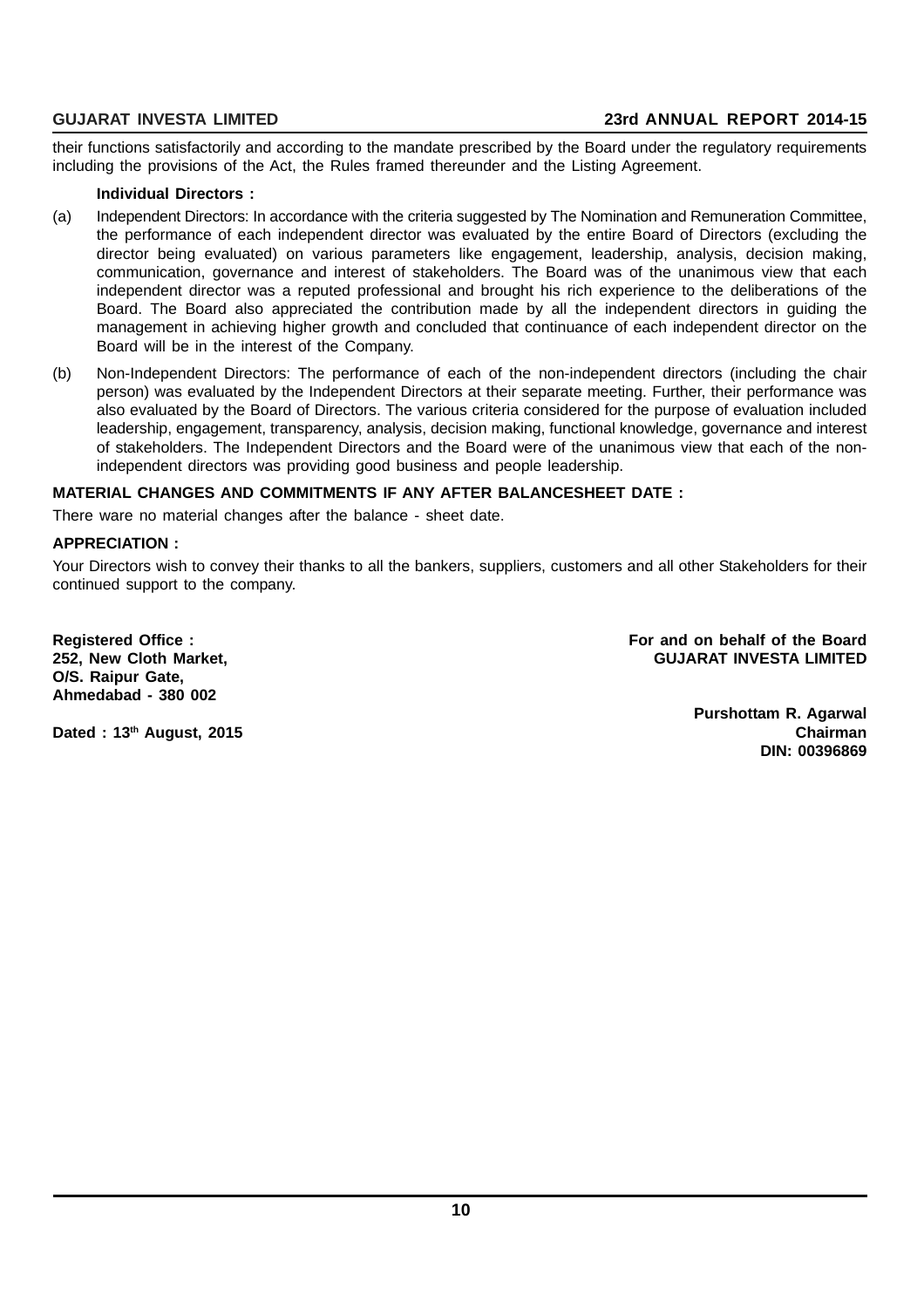## **"ANNEXURE- A"**

## **FORM AOC- 1**

**(Pursuant to first proviso to sub- section (3) of Section 129 read with rule 5 of Companies (Accounts) Rules, 2014)**

**Statement containing salient features of the financial statement of subsidiaries/ associate companies / joint ventures**

**Part "A": Associates**

| Sr.<br>No. | <b>Particulars</b>             | <b>Anunay Fab Limited</b> | <b>Global Aman Infratech</b><br><b>Private Limited</b> |
|------------|--------------------------------|---------------------------|--------------------------------------------------------|
| 1.         | Reporting period               | April - March             | April - March                                          |
| 2.         | <b>Reporting Currency</b>      | <b>INR</b>                | <b>INR</b>                                             |
| 3.         | Share Capital                  | 87940000                  | 34,20,000                                              |
| 4.         | Reserves & Surplus             | 263200431                 | 1,68,45,987                                            |
| 5.         | <b>Total Assets</b>            | 1549672564                | 4,59,57,184                                            |
| 6.         | <b>Total Liabilities</b>       | 1401942225                | 4,59,57,184                                            |
| 7.         | Investments                    | <b>NIL</b>                |                                                        |
| 8.         | Turnover (Total Revenue)       | 3361095197                | 12,31,930                                              |
| 9.         | Profit/ (Loss) Before Taxation | 4901731                   | 5,48,640                                               |
| 10.        | Provision For Taxation         |                           | 1,85,970                                               |
| 11.        | Profit/ (Loss) After Taxation  | 4901731                   | 5,48,640                                               |
| 12.        | Proposed Dividend              | <b>NIL</b>                |                                                        |
| 13.        | % of Share holding             | 31%                       | 29%                                                    |

**Notes :** There were no subsidiaries liquidated during the financial year 2014-15.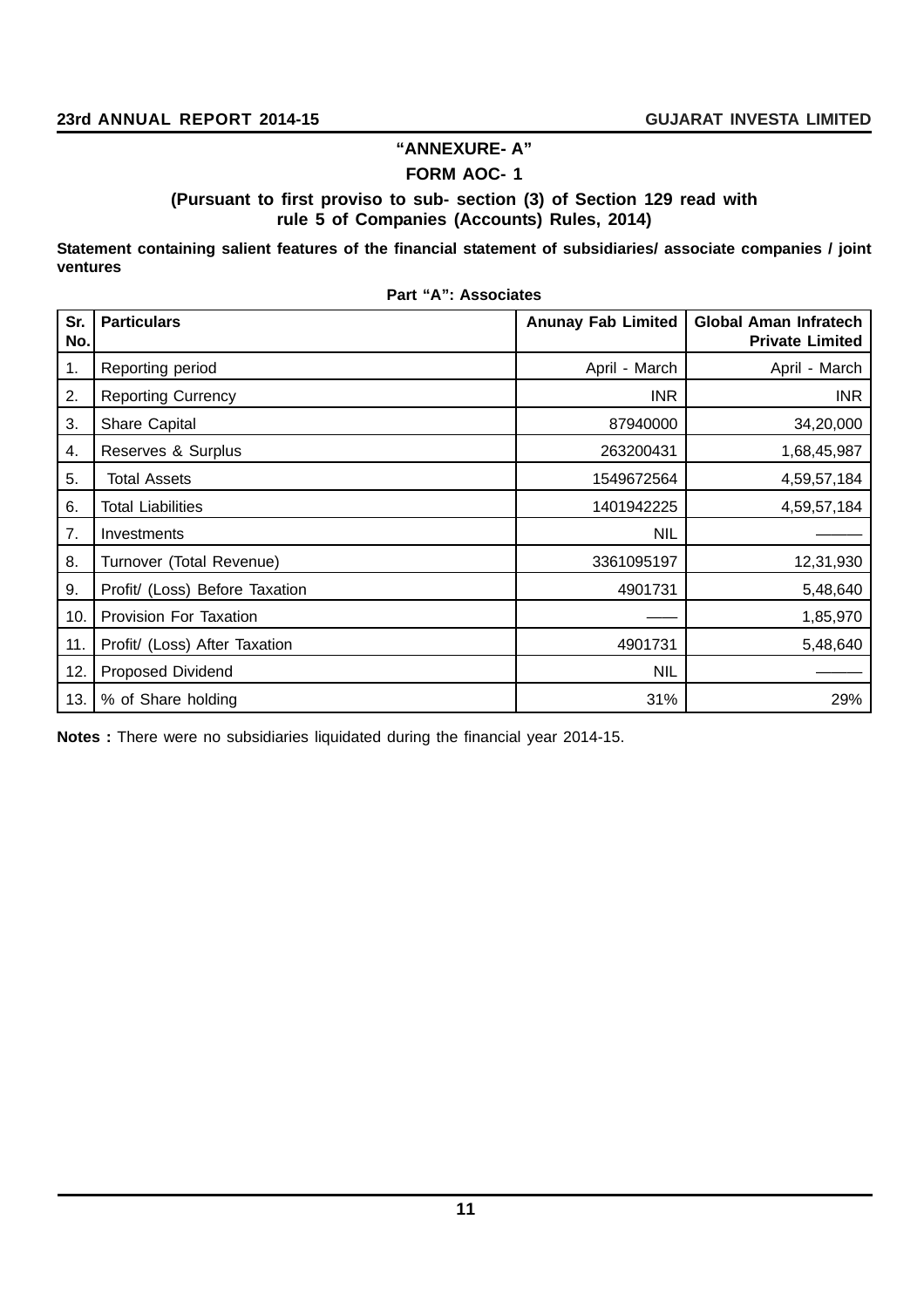## **"ANNEXURE-B"**

### **Disclosure under Section 197(12) and Rule 5(1) of the Companies (Appointment and Remuneration of Managerial Personnel) rules 2014**

**(i)** the ratio of remuneration of each director to the median remuneration of the employees of the company for the financial year 2014-15:

During the period no remuneration was paid to any Director, hence ratio of remuneration stands at 0 (zero)

**(ii)** the percentage increase in remuneration of each director CFO, CEO, Company Secretary or Manager, if any, in the financial year 2014-15:

| Mr. Shrikant Solanki # | CEO | Nil |
|------------------------|-----|-----|
| Smt. Somna Agarwal #   | CEO | Nil |

# Appointed during the financial year 2014-15 and hence there is no comparison.

## **(iii) Market Capitalisation :**

| <b>Date</b>          | <b>Issued</b><br><b>Shares</b> | <b>Closing</b><br><b>Market</b><br>Price per<br>share(Rs) | EPS (Rs.) | <b>PE Ratio</b> | <b>Market</b><br>Capitalisation<br>(Rs. In Cr.) |
|----------------------|--------------------------------|-----------------------------------------------------------|-----------|-----------------|-------------------------------------------------|
| 31.03.2014           | 75,09,900                      | 3.24                                                      | 0.08      | 40.5            | 2.43                                            |
| 31.03.2015           | 75,09,900                      | 7.46                                                      | 0.02      | 373             | 5.60                                            |
| Increase/(Decrease)  | Nil                            | 4.22                                                      | (0.06)    | 332.5           | 3.17                                            |
| Increase/(Decrease)% | Nil                            | 130.25%                                                   | (75) %    | 820.99%         | 130.45%                                         |

The company came out with the IPO at a price of Rs. 10 /- per share. The market price of the share as on  $31st$ March, 2015 was Rs. 7.46/- on BSE Limited.

**O/S. Raipur Gate, Ahmedabad - 380 002.**

**Registered Office: For and on behalf of the Board of 252, New Cloth Market, Community Community COUSTALIES** 

**Purshottam R. Agarwal Dated : 13th August, 2015 Chairman DIN: 00396869**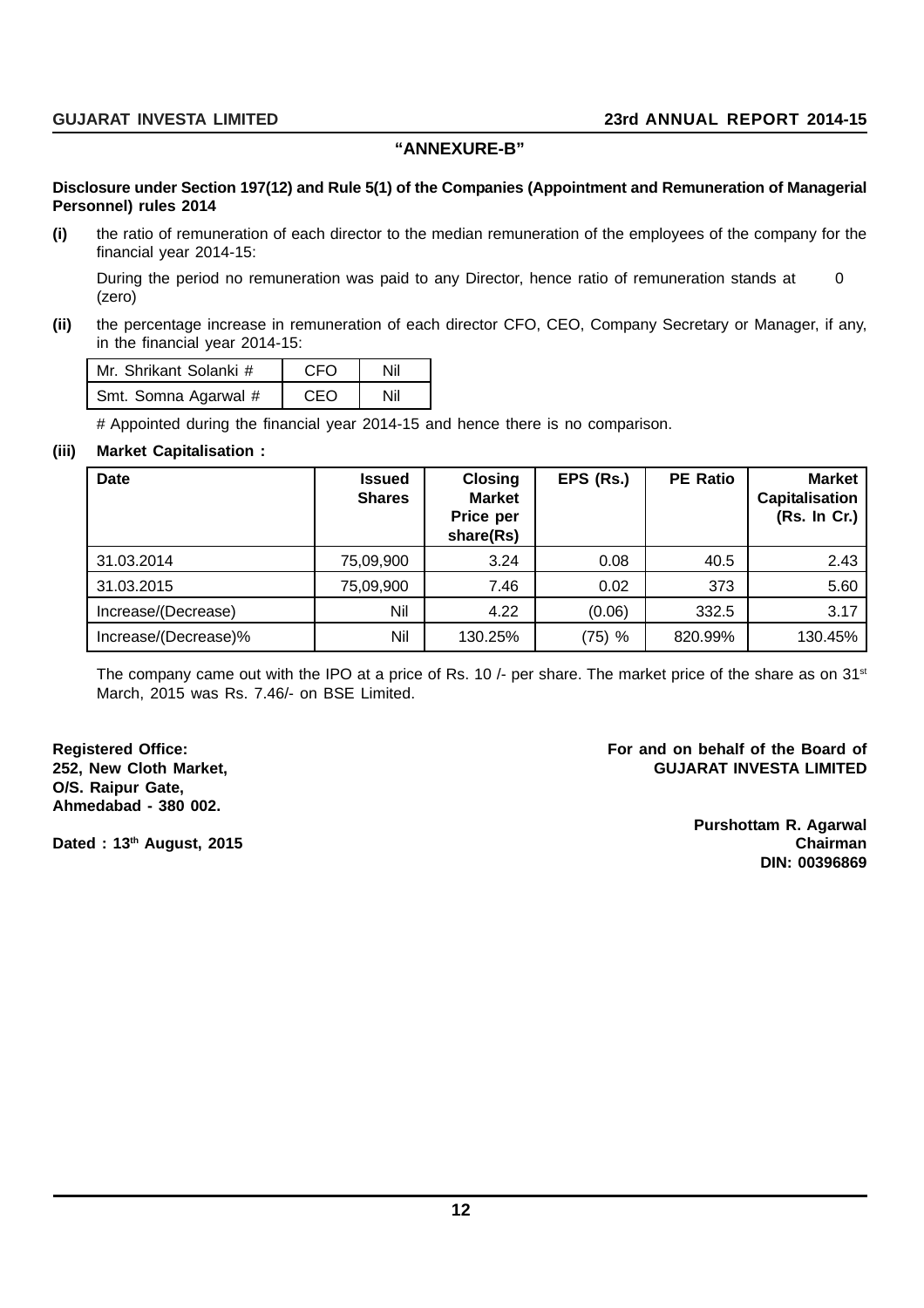## **"ANNEXURE-C"**

## **Form No. MR-3**

## **SECRETARIAL AUDIT REPORT**

## **FOR THE FINANICAL YEAR ENDED ON 31ST MARCH, 2015**

## **[Pursuant to section 204(1) of the Companies Act, 2013 and rule No. 9 of the Companies (Appointment and Remuneration Personnel) Rules, 2014]**

To, The Members, Gujarat Investa Limited Ahmedabad

We have conducted the secretarial audit of the compliance of applicable statutory provisions and the adherence to good corporate practices by Gujarat Investa Limited (hereinafter called the Company). Secretarial Audit was conducted in a manner that provided us a reasonable basis for evaluating the corporate conducts/statutory compliances and expressing our opinion thereon.

Based on our verification of the Company's books, papers, minute books, forms and returns filed and other records maintained by the company and also the information provided by the Company, its officers, agents and authorized representatives during the conduct of secretarial audit, We hereby report that in our opinion, the company has, during the audit period covering the financial year ended on 31st March, 2015 complied with the statutory provisions listed hereunder and also that the Company has proper Board-processes and compliance-mechanism in place to the extent, in the manner and subject to the reporting made hereinafter:

We have examined the books, papers, minute books, forms and returns filed and other records maintained by the Company for the financial year ended on 31st March, 2015 according to the provisions of:

- (i) The Companies Act, 2013 (the Act) and the rules made thereunder;
- (ii) The Securities Contracts (Regulation) Act, 1956 ('SCRA') and the rules made thereunder;
- (iii) The Depositories Act, 1996 and the Regulations and Bye-laws framed thereunder;
- (iv) Foreign Exchange Management Act, 1999 and the rules and regulations made thereunder to the extent of Foreign Direct Investment, Overseas Direct Investment and External Commercial Borrowings; (Not Applicable to the Company during the Audit Period)
- (v) The following Regulations and Guidelines prescribed under the Securities and Exchange Board of India Act, 1992 ('SEBI Act'):-
	- (a) The Securities and Exchange Board of India (Substantial Acquisition of Shares and Takeovers) Regulations, 2011;
	- (b) The Securities and Exchange Board of India (Prohibition of Insider Trading) Regulations, 1992;
	- (c) The Securities and Exchange Board of India (Issue of Capital and Disclosure Requirements) Regulations, 2009; (Not Applicable to the Company during the Audit Period)
	- (d) The Securities and Exchange Board of India (Employee Stock Option Scheme and Employee Stock Purchase Scheme) Guidelines, 1999; (Not Applicable to the Company during the Audit Period)
	- (e) The Securities and Exchange Board of India (Issue and Listing of Debt Securities) Regulations, 2008; (Not Applicable to the Company during the Audit Period)
	- (f) The Securities and Exchange Board of India (Registrars to an Issue and Share Transfer Agents) Regulations, 1993 regarding the Companies Act and dealing with client;
	- (g) The Securities and Exchange Board of India (Delisting of Equity Shares) Regulations, 2009; (Not Applicable to the Company during the Audit Period) and
	- (h) The Securities and Exchange Board of India (Buyback of Securities) Regulations, 1998; (Not Applicable to the Company during the Audit Period)
- (vi) We have relied on the representation made by the Company and its Officers for systems and mechanism formed by the Company for compliances under other applicable Acts, Laws and Regulations to the Company. The list of major head / groups of Acts, Laws and Regulations as applicable to the Company is as under:
	- 1. Income-Tax Act, 1961 and Indirect Tax Laws;
	- 2. Labour Laws & other incidental laws related to labour and employees appointed by the Company;
- 3. Other laws, including the laws relating to Non Banking Financial Companies to the extent applicable to the Company as per the representation made by the Company.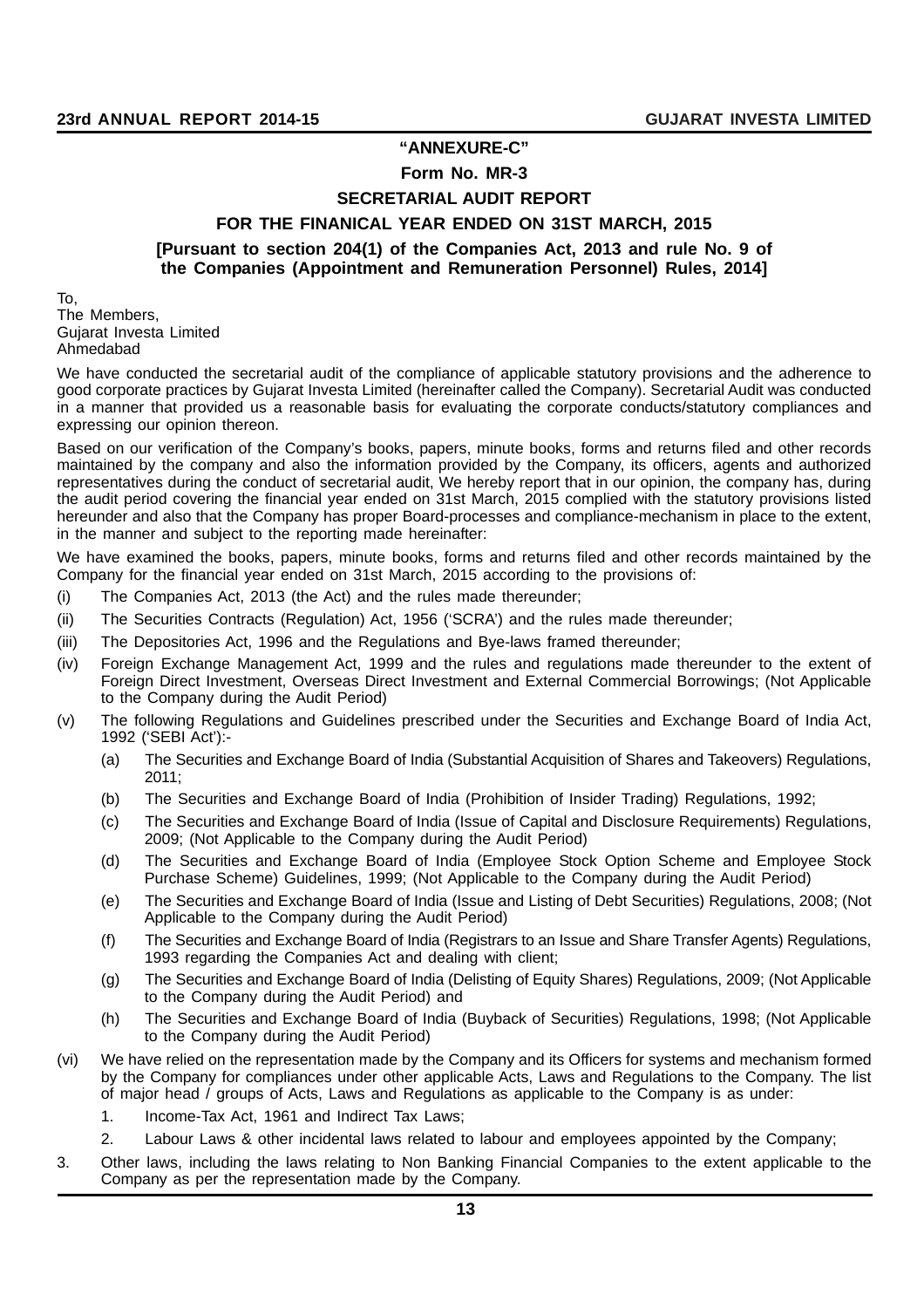### **We have also examined compliance with the applicable clauses of the following :**

- (i) Secretarial Standards issued by The Institute of Company Secretaries of India (Not Applicable to the Company during the Audit Period)
- (ii) The Listing Agreements entered into by the Company with Stock Exchanges.

During the period under review the Company has complied with the provisions of the Act, Rules, Regulations, Guidelines, Standards, etc. mentioned above subject to the following observations:

The Company is yet to appoint the Company Secretary as specified under the provisions of Section 203 under the Companies Act, 2013.

The requisite Form MR-1are yet to be filed by the Company with the Registrar of Company as specified under the provisions of Section 203 under the Companies Act, 2013 in respect of the return of appointment of a Chief Financial Officer and Chief Executive Officer.

The Form DIR-12 is yet to be filed by the Company with the Registrar of Company as specified under the provisions of Section 170 under the Companies Act, 2013 in respect of the return of appointment of a Chief Financial Officer and Chief Executive Officer.

The Form MGT-14 is yet to be filed by the Company with the Registrar of Company as specified under the provisions of Section 179 under the Companies Act, 2013 in respect of appointment of Secretarial Auditor, Internal Auditor, Chief Financial Officer, Chief Executive Officer, approval of Quarterly Results of Financial Year 2014-15 and Annual Financial Statements and the Board's Report of Financial Year 2013-14.

The Form ADT-1 is yet to be filed by the Company with the Registrar of Company as specified under provision of Section 139 under the Companies Act, 2013 and rules made thereof in respect of Appointment of Auditor for the financial year 2014-15.

The dispatch proofs of notice of Annual General Meeting to the shareholders are not available with the Company as specified under the provisions of Section 101 under the Companies Act, 2013 and rules made thereof.

The Company has not complied with any requirement at Ahmedabad Stock Exchange as specified under the provisions of Listing Agreement.

The Company had submitted Annual Report under clause 31 of Listing Agreement (for year ended March 2014) after the prescribed time limit. However the Company had paid the penalty for late submission of the same.

The Company has made Intercorporate loans and advances in the contravention of Section 185 of the Companies Act, 2013 and rules made thereof.

The Company had submitted Unaudited Quarterly Results after the prescribed time limit as specified under clause 41 of Listing Agreement for the Quarter ended 30.09.2014.

The Company does not maintain a functional website containing basic information of the Company pursuant to Clause 54 of the Listing Agreement.

The Company has not appointed internal auditor for the financial year 2014-15 as specified under provisions of Section 138 under the Companies Act, 2013 and rules made thereof.

BSE Limited has imposed penalty of Rs. 21348/- for late submission of Annual Report for the Year ended on 31st March, 2014 under clause 31 of Listing Agreement.

## **We further report that :**

The Board of Directors of the Company is duly constituted with proper balance of Executive Directors, Non-Executive Directors and Independent Directors. The changes in the composition of the Board of Directors that took place during the period under review were carried out in compliance with the provisions of the Act.

Adequate notice is given to all directors to schedule the Board Meetings, agenda and detailed notes on agenda were sent at least seven days in advance, and a system exists for seeking and obtaining further information and clarifications on the agenda items before the meeting and for meaningful participation at the meeting.

Majority decision is carried through while the dissenting members' views are captured and recorded as part of the minutes.

We further report that there are adequate systems and processes in the company commensurate with the size and operations of the company to monitor and ensure compliance with applicable laws, rules, regulations and guidelines.

**Place : Ahmedabad Umesh Ved Umesh Ved & Associates Company Secretaries FCS No.: 4411 C.P. No.: 2924**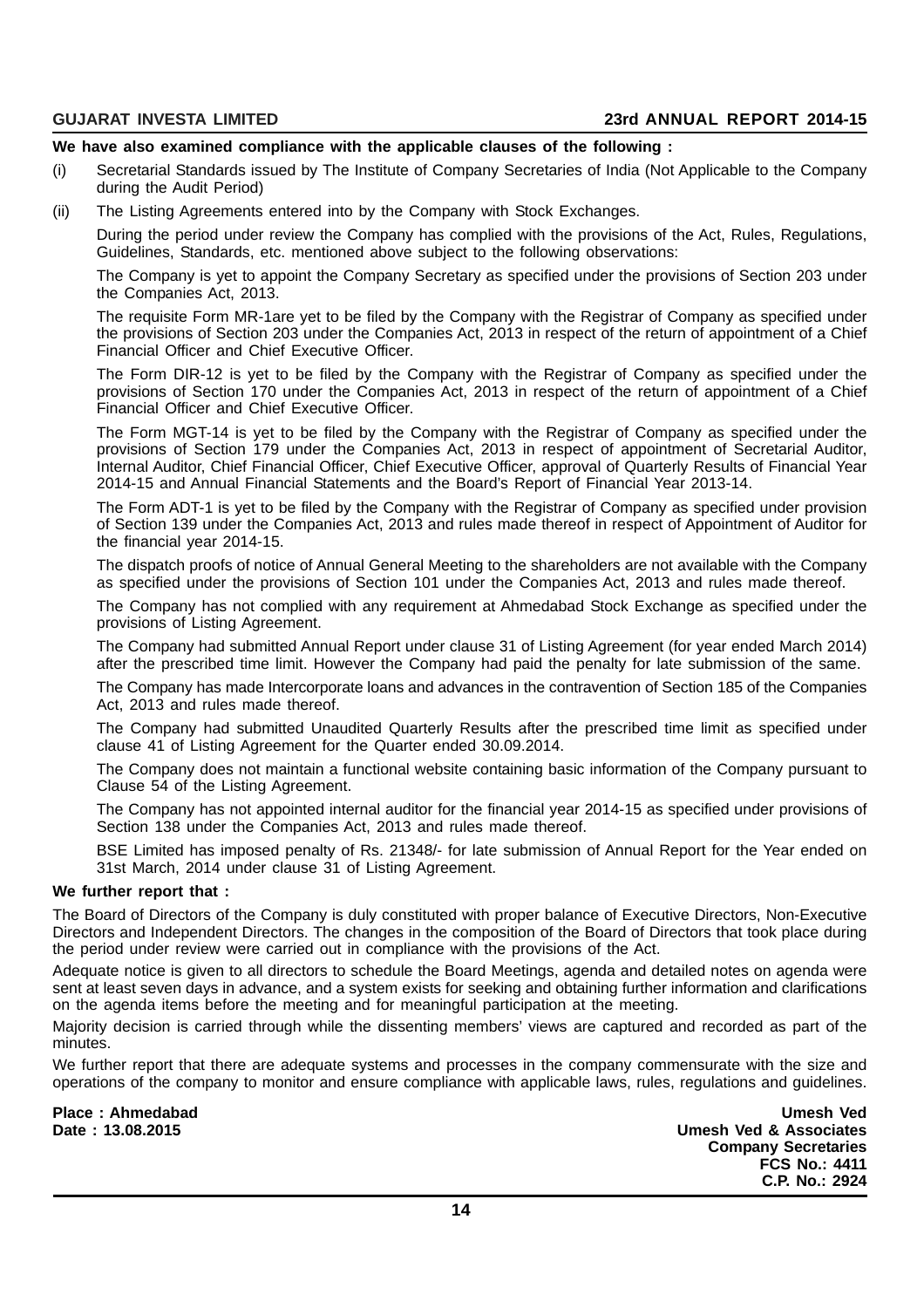To, The Members, Gujarat Investa Limited Ahmedabad

Our report of even date is to be read along with this letter.

- 1. Maintenance of secretarial record is the responsibility of the management of the company. Our responsibility is to express an opinion on these secretarial records based on our audit.
- 2. We have followed the audit practices and processes as were appropriate to obtain reasonable assurance about the correctness of the contents of the Secretarial records. The verification was done on test basis to ensure that correct facts are reflected in secretarial records. We believe that the processes and practices, we followed provide a reasonable basis for our opinion.
- 3. We have not verified the correctness and appropriateness of financial records and Books of Accounts of the Company.
- 4. Wherever required, we have obtained the Management representation about the compliance of laws, rules and regulations and happenings of events etc.
- 5. The compliance of the provisions of Corporate and other applicable laws, rules, regulations, standards is the responsibility of management. Our examination was limited to the verification of procedures on test basis.
- 6. The secretarial Audit report is neither an assurance as to the future viability of the company nor of the efficiency or effectiveness with which the management has conducted the affairs of the company.

**Place : Ahmedabad Umesh Ved Date : 13.08.2015 Umesh Ved & Associates Company Secretaries C.P. No.: 2924**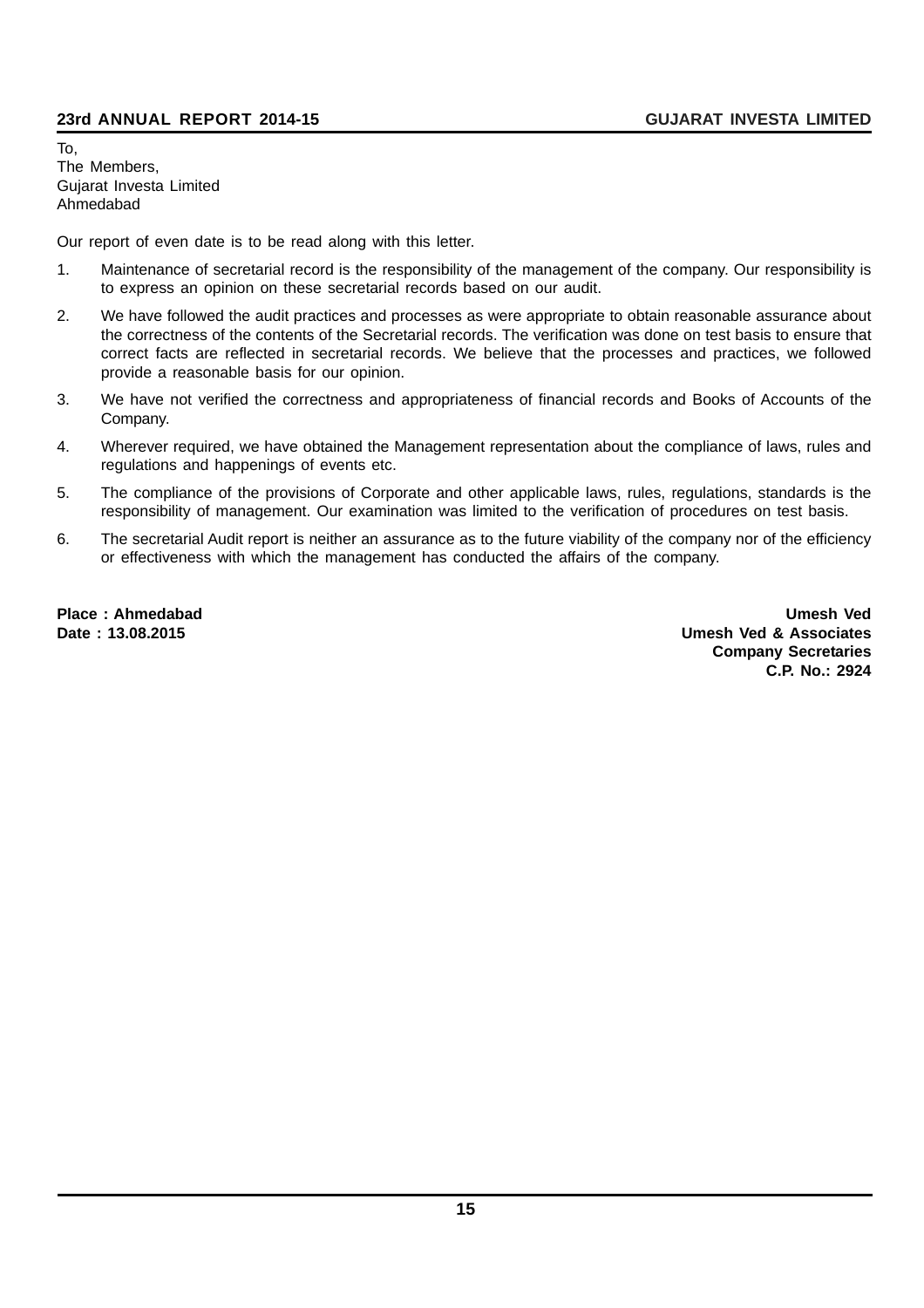## **"ANNEXURE-D"**

## **Form No. MGT-9**

## **EXTRACT OFANNUAL RETURNAS ON THE FINANCIAL YEAR ENDED ON 31.03.2015**

## **[Pursuant to section 92(3) of the Companies Act, 2013 and rule 12(1) of the Companies (Management and Administration) Rules, 2014]**

## **I. REGISTRATIONANDOTHERDETAILS :**

|      | <b>CIN</b>                                                                   | L65910GJ1993PLC018858                                                                                                                                                                       |
|------|------------------------------------------------------------------------------|---------------------------------------------------------------------------------------------------------------------------------------------------------------------------------------------|
| ii.  | <b>Registration Date</b>                                                     | 22.01.1993                                                                                                                                                                                  |
| iii. | Name of the Company                                                          | <b>GUJARAT INVESTA LIMITED</b>                                                                                                                                                              |
| iv.  | Category/Sub-Category of the Company                                         | Company Limited by shares                                                                                                                                                                   |
| V.   | Address of the Registered office and<br>contact details (w.e.f. 28.08.2015)  | Office No. 3 & 4 Shivalik Plaza<br>Opp.Atira, Ambawadi, Ahmedabad 380015                                                                                                                    |
| vi.  | Whether listed company                                                       | Yes                                                                                                                                                                                         |
| vii. | Name, Address and Contact details of<br>Registrar and Transfer Agent, if any | Sharepro Services (India) Pvt.Ltd<br>13AB Samhita Warehousing Complex, 2nd Floor,<br>Saklnaka Telephone Exchange Lane, Off. Andheri Kurla Road,<br>Saklnaka Andheri East, Mumbai - 400 072. |

## **II. PRINCIPAL BUSINESS ACTIVITIES OF THE COMPANY :**

All the business activities contributing 10% or more of the total turnover of the company shall be stated:-

| -S. I | <b>Name and Description of</b>           | NIC Code of the        | % to total turnover |
|-------|------------------------------------------|------------------------|---------------------|
| N. I  | main products / services                 | <b>Product/service</b> | of the company      |
|       | Company operates in single business-NBFC | 65923                  |                     |

## **III. PARTICULARS OF HOLDING, SUBSIDIARY AND ASSOCIATE COMPANIES :**

| S.   Name and Address<br>$N.$ of the Company | <b>CIN/GLN</b>        | Holding/Subsidiary/<br><b>Associates</b> | $%$ of<br><b>Shares Held</b> | Applicable<br><b>Section</b> |
|----------------------------------------------|-----------------------|------------------------------------------|------------------------------|------------------------------|
| I GLOBAL AMAN<br>INFRATECH PVT. LTD.         | U45201GJ2006PTC049212 | <b>ASSOCIATES</b>                        | 29%                          |                              |
| I ANUNAY FAB LIMITED                         | U17110GJ1992PLC017717 | <b>ASSOCATES</b>                         | 31%                          |                              |

## **IV. SHARE HOLDING PATTERN (Equity Share Capital Breakup as percentage of Total Equity)**

## **i. Category-wise Share Holding :**

| Category of Shareholders  |         |                                  | No. of Shares held at the beginning |               |                |                               | No. of Shares held at the end of |               | %<br>Change |
|---------------------------|---------|----------------------------------|-------------------------------------|---------------|----------------|-------------------------------|----------------------------------|---------------|-------------|
|                           |         | of the year [As on 1-April-2014] |                                     |               |                | the year[As on 31-March-2015] |                                  |               |             |
|                           |         | Demat Physical                   | <b>Total</b>                        | $%$ of        |                | Demat   Physical              | Total                            | % of          | during      |
|                           |         |                                  |                                     | Total         |                |                               |                                  | Total         | the year    |
|                           |         |                                  |                                     | <b>Shares</b> |                |                               |                                  | <b>Shares</b> |             |
| <b>Promoter</b><br>А.     |         |                                  |                                     |               |                |                               |                                  |               |             |
| Indian<br>1)              |         |                                  |                                     |               |                |                               |                                  |               |             |
| Individual/ HUF<br>a)     | 4360919 | 0l                               | 4360919                             | 58.07         | 4360919        |                               | 4360919                          | 58.07         | 0           |
| <b>Central Govt</b><br>b) | 0       | $\Omega$                         | 0                                   | 0             | $\overline{0}$ | 0                             | 0                                | 0             | 0           |
| State Govt(s)<br>C)       | 0       | $\Omega$                         | 0                                   | 0             | 0              | 0                             | 0                                | 0             | 0           |
| <b>Bodies Corp</b><br>d)  | 0       | $\overline{0}$                   | 0                                   | 0             | 0              | 0                             | 0                                | 0             | 0           |
| Banks / FI<br>e)          | 0       | $\Omega$                         | 0                                   | 0             | 0              | 0                             | 0                                | 0             | 0           |
| Any Other                 | 0       |                                  |                                     | 0             | 0              |                               | 0                                |               | 0           |
| Sub-total(A)(1):-         | 4360919 | 01                               | 4360919                             | 58.07         | 4360919        | 0                             | 4360919                          | 58.07         | $\bf{0}$    |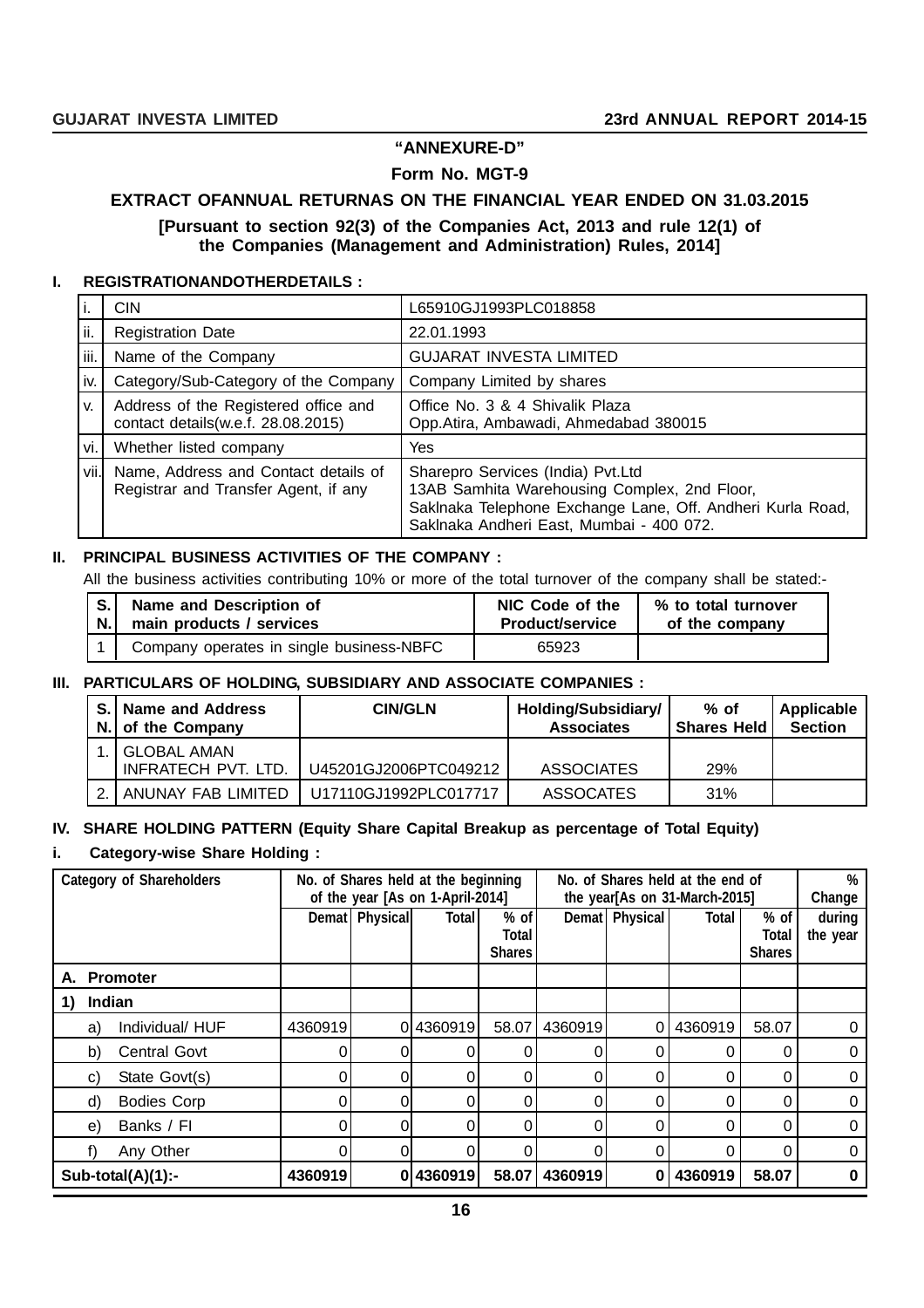## **i. Category-wise Share Holding : (Contd.....)**

| <b>Category of Shareholders</b>                                                   |         |                                  | No. of Shares held at the beginning<br>of the year [As on 1-April-2014] |                        |                |                  | No. of Shares held at the end of<br>the year[As on 31-March-2015] |                               | %<br>Change      |
|-----------------------------------------------------------------------------------|---------|----------------------------------|-------------------------------------------------------------------------|------------------------|----------------|------------------|-------------------------------------------------------------------|-------------------------------|------------------|
|                                                                                   |         | Demat   Physical                 | <b>Total</b>                                                            | $%$ of                 |                | Demat Physical   | Total                                                             | $%$ of                        | during           |
|                                                                                   |         |                                  |                                                                         | Total<br><b>Shares</b> |                |                  |                                                                   | <b>Total</b><br><b>Shares</b> | the year         |
|                                                                                   |         |                                  |                                                                         |                        |                |                  |                                                                   |                               |                  |
| 2)<br>Foreign<br>NRIs-Individuals                                                 | 0       | $\overline{0}$                   | 0                                                                       | 0                      | 0              | 0                | 0                                                                 | 0                             | 0                |
| g)<br>Other-Individuals<br>h)                                                     | 0       | $\overline{0}$                   | $\mathbf 0$                                                             | 0                      | 0              | 0                | 0                                                                 | $\mathbf 0$                   | $\pmb{0}$        |
| i)<br>Bodies Corp.                                                                | 0       | $\overline{0}$                   | $\mathbf 0$                                                             | $\mathbf 0$            | 0              | 0                | 0                                                                 | 0                             | $\boldsymbol{0}$ |
| j)<br>Banks / Fl                                                                  | 0       | $\overline{0}$                   | $\mathbf 0$                                                             | 0                      | 0              | 0                | 0                                                                 | $\mathbf 0$                   | $\pmb{0}$        |
| Any Other<br>k)                                                                   | 0       | $\overline{0}$                   | $\Omega$                                                                | 0                      | 0              | 0                | 0                                                                 | $\Omega$                      | $\boldsymbol{0}$ |
| Sub-total(A)(2):-                                                                 | 4360919 |                                  | 0 4360919                                                               | 58.07                  | 4360919        | 0                | 4360919                                                           | 58.07                         | $\mathbf 0$      |
| <b>Total Shareholding of</b>                                                      |         |                                  |                                                                         |                        |                |                  |                                                                   |                               |                  |
| Promoters $(A)=(A)(1)+(A)(2)$                                                     | 4360919 |                                  | 0 4360919                                                               | 58.07                  | 4360919        | 0                | 4360919                                                           | 58.07                         | 0                |
| <b>B. Public Shareholding</b>                                                     |         |                                  |                                                                         |                        |                |                  |                                                                   |                               |                  |
| <b>Institutions</b><br>1.                                                         | 0       | $\overline{0}$                   | $\mathbf 0$                                                             | 0                      | $\pmb{0}$      | 0                | 0                                                                 | $\mathbf 0$                   | 0                |
| <b>Mutual Funds</b><br>a)                                                         | 0       | $\overline{0}$                   | $\mathbf 0$                                                             | 0                      | 0              | 0                | $\mathbf 0$                                                       | $\overline{0}$                | $\mathbf 0$      |
| Banks / Fl<br>b)                                                                  | 0       | $\overline{0}$                   | $\mathbf 0$                                                             | 0                      | 0              | 0                | 0                                                                 | $\overline{0}$                | $\boldsymbol{0}$ |
| <b>Central Govt</b><br>C)                                                         | 0       | $\overline{0}$                   | $\mathbf 0$                                                             | 0                      | 0              | 0                | 0                                                                 | $\Omega$                      | $\boldsymbol{0}$ |
| State Govt(s)<br>d)                                                               | 0       | $\overline{0}$                   | $\mathbf 0$                                                             | $\mathbf 0$            | 0              | 0                | 0                                                                 | $\mathbf 0$                   | $\boldsymbol{0}$ |
| Venture Capital Funds<br>e)                                                       | 0       | $\overline{0}$                   | $\overline{0}$                                                          | 0                      | 0              | 0                | $\mathbf 0$                                                       | $\mathbf 0$                   | $\mathbf 0$      |
| f)<br>Insurance Companies<br>Flls                                                 | 0       | $\overline{0}$<br>$\overline{0}$ | $\mathbf 0$                                                             | 0                      | 0              | 0                | 0                                                                 | $\mathbf 0$                   | $\boldsymbol{0}$ |
| g)<br>h)                                                                          | 0       |                                  | $\overline{0}$                                                          | 0                      | 0              | 0                | 0                                                                 | $\overline{0}$                | 0                |
| Foreign Venture<br>Capital Funds                                                  | 0       | $\overline{0}$                   | 0                                                                       | 0                      | 0              | 0                | 0                                                                 | 0                             | 0                |
| i)<br>Others (specify)                                                            | 0       | $\overline{0}$                   | 0                                                                       | 0                      | $\pmb{0}$      | 0                | 0                                                                 | $\mathbf 0$                   | $\mathbf 0$      |
| Sub-total(B)(1)                                                                   | 0       | $\mathbf{0}$                     | $\bf{0}$                                                                | $\bf{0}$               | 0              | 0                | 0                                                                 | $\bf{0}$                      | 0                |
| 2. Non Institutions                                                               |         |                                  |                                                                         |                        |                |                  |                                                                   |                               |                  |
| Bodies Corp.<br>a)                                                                | 1110239 | 0l                               | 1110239                                                                 | 14.78                  | 1111787        | $\mathbf 0$      | 1111787                                                           | 14.80                         | 0.02             |
| Indian<br>(i)                                                                     |         |                                  |                                                                         |                        |                |                  |                                                                   |                               |                  |
| (ii)<br>Overseas                                                                  |         |                                  |                                                                         |                        |                |                  |                                                                   |                               |                  |
| Individuals<br>b)                                                                 |         |                                  |                                                                         |                        |                |                  |                                                                   |                               |                  |
| Individual shareholders<br>(i)<br>holding nominal share<br>capital upto Rs.1 lakh |         |                                  | 454667 203884 658551                                                    | 8.77                   |                | 454298 196784    | 651082                                                            | 8.67                          | $-0.10$          |
| Individual shareholders<br>(ii)                                                   |         |                                  |                                                                         |                        |                |                  |                                                                   |                               |                  |
| holding nominal share                                                             |         |                                  |                                                                         |                        |                |                  |                                                                   |                               |                  |
| capital in excess of<br>Rs 1 lakh                                                 | 1371424 |                                  | 0 1371424                                                               |                        | 1377323        |                  | 1377323                                                           | 18.34                         | 0.08             |
| Others (Specify)                                                                  | 0       | $\overline{0}$                   | $\overline{0}$                                                          | 18.26<br>$\Omega$      | $\mathbf 0$    | 0<br>$\mathbf 0$ | $\Omega$                                                          | $\mathbf 0$                   | 0                |
| C)<br>ci) Clearing Member                                                         | 1792    | $\overline{0}$                   | 1792                                                                    | 0.02                   | $\pmb{0}$      | 0                | 0                                                                 | $\overline{0}$                | $-0.02$          |
| c-ii) Non Resident Indians                                                        |         |                                  |                                                                         |                        |                |                  |                                                                   |                               |                  |
| (Repat.)                                                                          | 3300    | 3600                             | 6900                                                                    | 0.09                   | 3414           | 3600             | 7014                                                              | 0.09                          | 0                |
| Non Resident Indians<br>(Non-Repat.)                                              | 75      | 0l                               | 75                                                                      | 0.00                   | 1775           | 0                | 1775                                                              | 0.02                          | 0.02             |
| Sub-total(B)(2)                                                                   | 2941497 |                                  | 207484 3148981                                                          | 41.93                  | 2948597        | 200384           | 3148981                                                           | 41.93                         | 0.00             |
| <b>Total Public Shareholding</b>                                                  |         |                                  |                                                                         |                        |                |                  |                                                                   |                               |                  |
| $(B)=(B)(1)+(B)(2)$                                                               | 2941497 |                                  | 207484 3148981                                                          | 41.93                  | 2948597        | 200384           | 3148981                                                           | 41.93                         | 0                |
| C. Shares held by<br><b>Custodian for GDRs</b>                                    |         |                                  |                                                                         |                        |                |                  |                                                                   |                               |                  |
| & ADRs                                                                            | 0       | $\overline{0}$                   | 0                                                                       | 0                      | 0              | $\Omega$         | 0                                                                 | 0                             | 0                |
| Grand Total (A+B+C)                                                               | 7302416 |                                  | 207484 7509900                                                          | 100 <sub>1</sub>       | 7309516 200384 |                  | 7509900                                                           | 100                           | $\mathbf 0$      |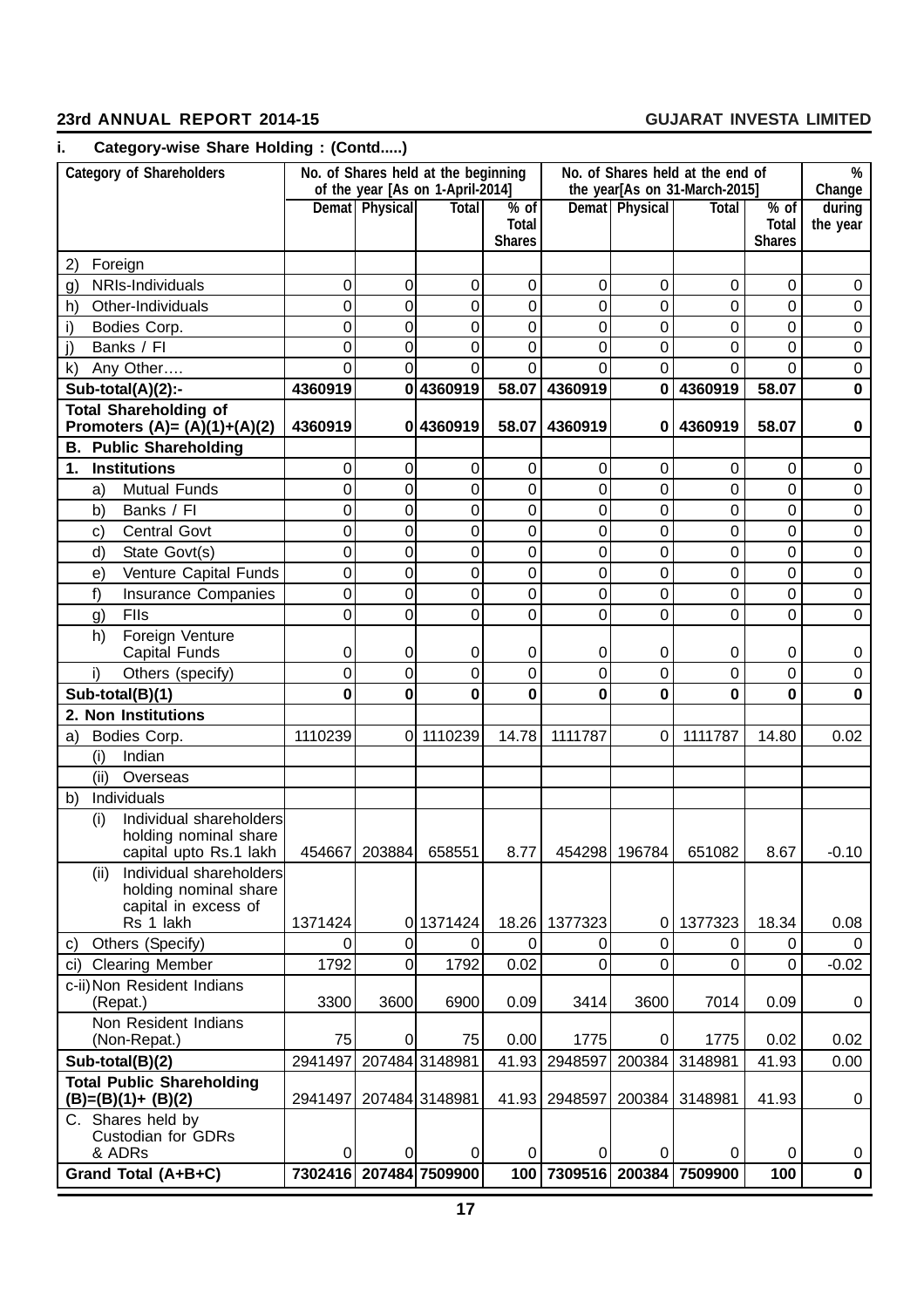## **ii. Shareholding of Promoters :**

| S. | Shareholder's Name        |               | Shareholding at the beginning |               |               | Shareholding at the end |               | %         |
|----|---------------------------|---------------|-------------------------------|---------------|---------------|-------------------------|---------------|-----------|
| N. |                           |               | of the year                   |               |               | of the year             |               | change    |
|    |                           | No. of        | % of total                    | $%$ of        | No. of        | % of total              | % of          | in share- |
|    |                           | <b>Shares</b> | Shares of                     | <b>Shares</b> | <b>Shares</b> | Shares of               | <b>Shares</b> | holding   |
|    |                           |               | the                           | Pledged /     |               | the                     | Pledged /     | during    |
|    |                           |               | Company                       | encum-        |               | Company                 | encum-        | the year  |
|    |                           |               |                               | bered to      |               |                         | bered to      |           |
|    |                           |               |                               | total         |               |                         | total         |           |
|    |                           |               |                               | shares        |               |                         | shares        |           |
| 1. | Somna Agarwal             | 1161000       | 15.46                         | 0             | 1161000       | 15.46                   | 0             | 0         |
| 2. | Purushottam R.Agarwal     | 1664419       | 22.16                         | $\Omega$      | 1664419       | 22.16                   | 0             | 0         |
| 3. | Anjani R.Agarwal          | 960500        | 12.79                         | 0             | 960500        | 12.79                   | 0             | 0         |
| 4. | Purushottam R.Agarwal HUF | 575000        | 7.66                          | 0             | 575000        | 7.66                    | 0             | 0         |
|    | Total                     | 4360919       | 58.07                         | 0             | 4360919       | 58.07                   | 0             | $\bf{0}$  |

## **iii. Change in Promoters' Shareholding :**

| S.<br>N. | Name of the<br>Promoter/<br><b>Prometer Group</b> | Shareholding at the<br>begining of the<br>year (01-04-2014) |                                             | Date | Increase/<br><b>Decrease</b><br>in Share-<br>holding | Reason |                  | <b>Cumulative</b><br><b>Shareholding during</b><br>the year (31-03-2015) |
|----------|---------------------------------------------------|-------------------------------------------------------------|---------------------------------------------|------|------------------------------------------------------|--------|------------------|--------------------------------------------------------------------------|
|          |                                                   | No. of<br>shares                                            | $%$ of<br>total shares<br>of the<br>company |      |                                                      |        | No. of<br>shares | $%$ of<br>total shares<br>of the<br>company                              |
|          |                                                   |                                                             |                                             |      |                                                      |        |                  |                                                                          |
| 2.       |                                                   | ___________________________<br><b>NIL</b>                   |                                             |      |                                                      |        |                  |                                                                          |
|          | <b>TOTAL</b>                                      | ,,,,, <u>,,,,,,,,,,,,,,,,,,,</u> ,                          |                                             |      |                                                      |        |                  |                                                                          |

\* There was no change during the Year in the Promoter's Shareholding.

## **(iv) Shareholding pattern of top ten shareholders :**

| S.<br>N. | For Each of the<br><b>Top 10 Shareholders</b> | Shareholding at the<br>beginning of the year |                                                | <b>Cumulative</b><br>Shareholding<br>during the year |                                                | Shareholding at the<br>end of the year |                                                |
|----------|-----------------------------------------------|----------------------------------------------|------------------------------------------------|------------------------------------------------------|------------------------------------------------|----------------------------------------|------------------------------------------------|
|          |                                               | No. of<br>shares                             | $%$ of<br>total<br>shares<br>of the<br>company | No. of<br>shares                                     | $%$ of<br>total<br>shares<br>of the<br>company | No. of<br>shares                       | $%$ of<br>total<br>shares<br>of the<br>company |
| 1.       | Ambrosia Fabrics Pvt. Ltd.                    | 280000                                       | 3.73                                           | $\Omega$                                             | $\Omega$                                       | 280000                                 | 3.73                                           |
| 2.       | Aman Global Pvt. Ltd.                         | 250000                                       | 3.33                                           | $\Omega$                                             | 0                                              | 250000                                 | 3.33                                           |
| 3.       | Rohan Advisory Pvt. Ltd.                      | 250000                                       | 3.33                                           | $\Omega$                                             | 0                                              | 250000                                 | 3.33                                           |
| 4.       | Nisarg Fashions Pvt. Ltd.                     | 145801                                       | 1.94                                           | $\Omega$                                             | 0                                              | 145801                                 | 1.94                                           |
| 5.       | Trilokchand Govindram Agarwal.                | 246877                                       | 3.29                                           | $\Omega$                                             | $\Omega$                                       | 246877                                 | 3.29                                           |
| 6.       | Sandip R. Agarwal                             | 211267                                       | 2.81                                           | $\Omega$                                             | $\Omega$                                       | 211267                                 | 2.81                                           |
| 7.       | Mrunal Agency & Financials Pvt.Ltd.           | 136000                                       | 1.81                                           | $\Omega$                                             | $\Omega$                                       | 136000                                 | 1.81                                           |
| 8        | Krishnakant Bhimsen Goyal                     | 0                                            | 0                                              | $\Omega$                                             | $\Omega$                                       | 129500                                 | 1.72                                           |
| 9.       | Bhimsen Saligram Goyal                        | 127000                                       | 1.69                                           | $\Omega$                                             | 0                                              | $\Omega$                               | 0                                              |
|          | <b>Total</b>                                  | 1646945                                      | 21.93                                          | 0                                                    | $\bf{0}$                                       | 1649445                                | 21.96                                          |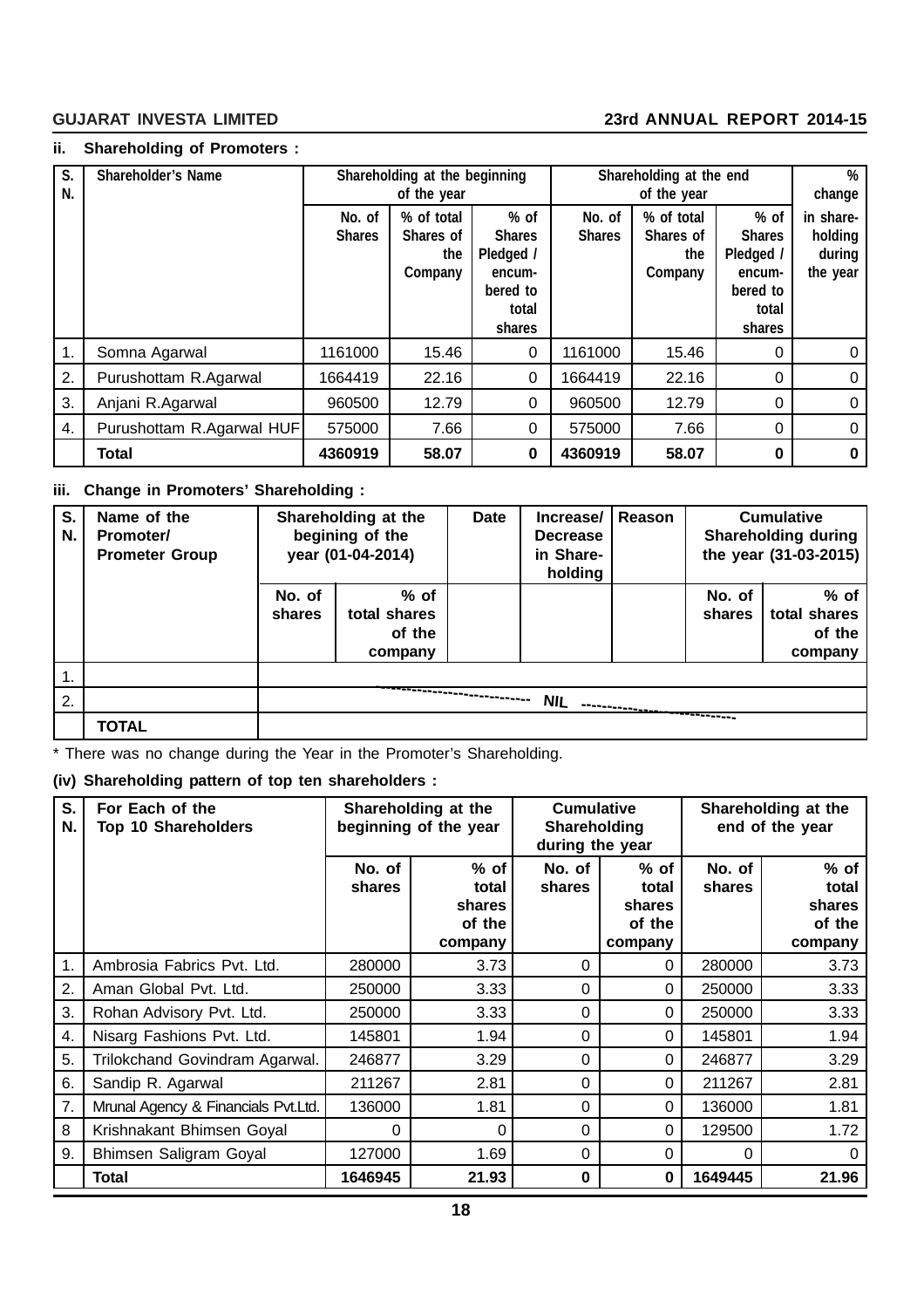|            | (v) Shareholding of Directors and Key Managerial personnel: NOT APPLICABLE : |                                              |                      |                            |                                                |  |  |  |  |  |
|------------|------------------------------------------------------------------------------|----------------------------------------------|----------------------|----------------------------|------------------------------------------------|--|--|--|--|--|
| Is.<br>IN. | For each of the Directors and KMP                                            | Shareholding at the<br>beginning of the year |                      |                            | <b>Cumulative Share-</b><br>holding during the |  |  |  |  |  |
|            |                                                                              | No. of<br>shares<br>of the                   | % of total<br>shares | No. of<br>shares<br>of the | % of total<br>shares                           |  |  |  |  |  |
|            |                                                                              |                                              |                      |                            |                                                |  |  |  |  |  |

## **V. INDEBTEDNESS :**

Indebtedness of the Company including interest outstanding/accrued but not due for payment.

|                                                                    | <b>Secured</b><br>Loans<br>excluding<br>deposits | <b>Unsecured</b><br>Loans | <b>Deposits</b> | <b>Total</b><br>Indebted-<br>ness |
|--------------------------------------------------------------------|--------------------------------------------------|---------------------------|-----------------|-----------------------------------|
| Indebtedness at the beginning of the financial year                | $\Omega$                                         | 0                         | 0               | 0                                 |
| <b>Principal Amount</b><br>I)                                      | 0                                                | 0                         | 0               | 0                                 |
| ii)<br>Interest due but not paid                                   | $\Omega$                                         | 0                         | 0               | 0                                 |
| iii)<br>Interest accrued but not                                   | $\Omega$                                         | 0                         | 0               | 0                                 |
| Total (i+ii+iii)                                                   | 0                                                | 0                         | 0               | 0                                 |
| Change in Indebtedness during the financial year                   |                                                  |                           |                 |                                   |
| Addition                                                           |                                                  |                           |                 |                                   |
| Reduction                                                          | $\Omega$                                         | 0                         | 0               | 0                                 |
| <b>Net Change</b>                                                  | $\bf{0}$                                         | 0                         | 0               | 0                                 |
| Indebtedness at the end of the financial year                      |                                                  |                           |                 |                                   |
| <b>Principal Amount</b><br>i)                                      |                                                  |                           |                 |                                   |
| ii)<br>Interest due but not paid iii) Interest accrued but not due | $\Omega$                                         | 0                         | 0               | 0                                 |
| Total (i+ii+iii)                                                   | 0                                                | 0                         | 0               |                                   |

## **VI. REMUNERATION OF DIRECTORS AND KEYMANAGERIAL PERSONNEL :**

**A. Remuneration to Managing Director, Whole-time Directors and/or Manager :**

| S.<br>N.    | <b>Particulars of Remuneration</b>                                                       |            | Name of Managing Director /<br>Whole-Time Director / Manager |  |  | Total<br><b>Amount</b> |
|-------------|------------------------------------------------------------------------------------------|------------|--------------------------------------------------------------|--|--|------------------------|
| $\mathbf 1$ | <b>Gross Salary</b>                                                                      |            |                                                              |  |  |                        |
|             | Salary as per provisions contained in<br>a)<br>Section 17(1) of the Income-tax Act, 1961 | <b>NIL</b> |                                                              |  |  | <b>NIL</b>             |
|             | Value of perquisites u/s 17(2) Income-tax<br>(b)<br>Act, 1961                            | <b>NIL</b> |                                                              |  |  | <b>NIL</b>             |
|             | Profits in lieu of salary under section17(3)<br>(c)<br>Income Tax Act, 1961              | <b>NIL</b> |                                                              |  |  | <b>NIL</b>             |
|             | <b>Stock Option</b>                                                                      | <b>NIL</b> |                                                              |  |  | <b>NIL</b>             |
|             | <b>Sweat Equity</b>                                                                      | <b>NIL</b> |                                                              |  |  | <b>NIL</b>             |
|             | Commission<br>as % of profit<br>others, specify                                          | <b>NIL</b> |                                                              |  |  | <b>NIL</b>             |
|             | Others, please specify                                                                   | <b>NIL</b> |                                                              |  |  | <b>NIL</b>             |
|             | Total(A)                                                                                 |            |                                                              |  |  | <b>NIL</b>             |
|             | Ceiling as per the Act                                                                   |            |                                                              |  |  | <b>NIL</b>             |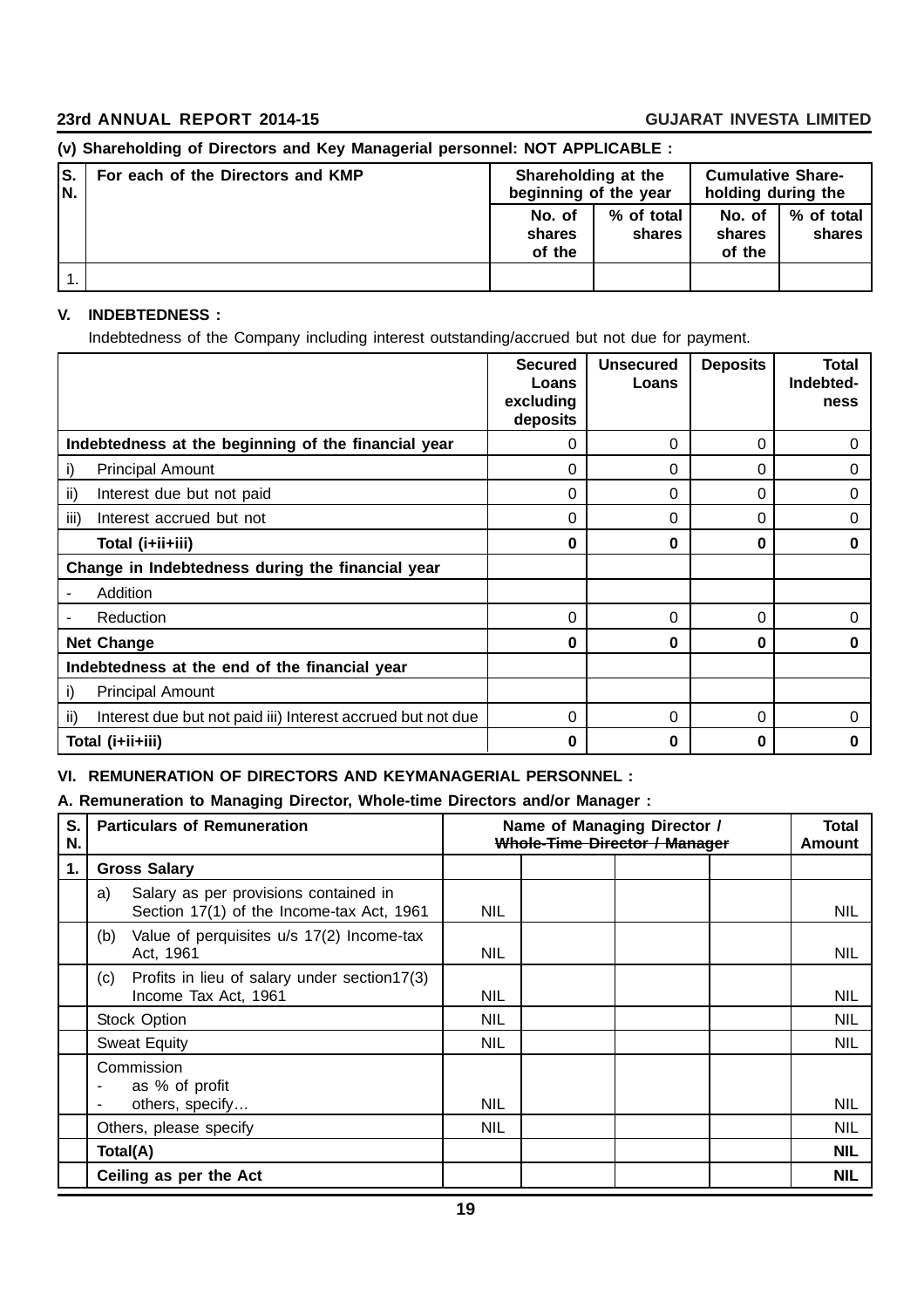## **B. Remuneration to other directors :**

| S. | <b>Particulars of Remuneration</b>           |            | Name of MD/WTD/ Manager |  | <b>Total</b> |
|----|----------------------------------------------|------------|-------------------------|--|--------------|
| N. |                                              |            |                         |  | Amount       |
|    | <b>Independent Directors</b>                 | <b>NIL</b> |                         |  | $\theta$     |
|    | · Fee for attending board committee meetings |            |                         |  |              |
|    | · Commission                                 |            |                         |  |              |
|    | · Others, please specify                     |            |                         |  |              |
|    | Total(1)                                     |            |                         |  |              |
|    | <b>Other Non-Executive Directors</b>         | NIL        |                         |  |              |
|    | · Fee for attending board committee meetings |            |                         |  |              |
|    | Commission                                   |            |                         |  |              |
|    | Others, please specify                       |            |                         |  |              |
|    | Total(2)                                     |            |                         |  |              |
|    | $Total(B)=(1+2)$                             |            |                         |  |              |
|    | <b>Total Managerial Remuneration</b>         |            |                         |  |              |
|    | Overall Ceiling as per the Act               |            |                         |  |              |

## **C. Remuneration to Key Managerial Personnel Other Than MD/Manager/WTD** : NOT APPLICABLE

|                  | Sr. Particulars of Remuneration                                 |            | <b>Key Managerial Personnel</b> |            |       |
|------------------|-----------------------------------------------------------------|------------|---------------------------------|------------|-------|
| No.              |                                                                 | <b>CEO</b> | Company<br><b>Secretary</b>     | <b>CFO</b> | Total |
| 1.               | Gross salary                                                    |            |                                 |            |       |
|                  | Salary as per provisions contained in section17(1) of<br>(a)    |            |                                 |            |       |
|                  | the Income-tax Act, 1961                                        | 0          | $\Omega$                        | 0          |       |
|                  | (b)<br>Value of perquisites u/s 17(2)Income-tax Act, 1961       | 0          | 0                               | 0          |       |
|                  | Profits in lieu of salary under section 17(3) Income-tax<br>(c) |            |                                 |            |       |
|                  | Act, 1961                                                       | 0          | 0                               | $\Omega$   |       |
| 2.               | Stock Option                                                    | 0          |                                 | 0          |       |
| 3.               | <b>Sweat Equity</b>                                             | 0          | $\Omega$                        | $\Omega$   | 0     |
| $\overline{4}$ . | Commission                                                      |            |                                 |            |       |
|                  | - as % of profit                                                |            |                                 |            |       |
|                  | -others, specify                                                | 0          | $\Omega$                        | $\Omega$   | O     |
| 5.               | Others, please specify                                          | O          | O                               | 0          |       |
| 6.               | <b>Total</b>                                                    |            |                                 | $\bf{0}$   |       |

# **VII. PENALTIES/PUNISHMENT/COMPOUNDINGOFOFFENCES :**

against the Company, Directors and other Officers in Default under the Companies Act, 2013: NIL

| <b>Type</b> |                                  | <b>Section</b><br>of the<br><b>Companies</b><br>Act | <b>Brief</b><br><b>Description</b> | Details of<br>Penalty /<br>Punishment/<br>Compounding<br>fees imposed                                                                                                                                                                                                                                                                                                                                                                                                                                           | <b>Authority</b><br>[RD/NCLT/<br>COURT] | <b>Appeal</b><br>made,<br>if any<br>(give<br>Details) |
|-------------|----------------------------------|-----------------------------------------------------|------------------------------------|-----------------------------------------------------------------------------------------------------------------------------------------------------------------------------------------------------------------------------------------------------------------------------------------------------------------------------------------------------------------------------------------------------------------------------------------------------------------------------------------------------------------|-----------------------------------------|-------------------------------------------------------|
| А.          | Company                          |                                                     |                                    |                                                                                                                                                                                                                                                                                                                                                                                                                                                                                                                 |                                         |                                                       |
|             | Penalty                          |                                                     |                                    |                                                                                                                                                                                                                                                                                                                                                                                                                                                                                                                 |                                         |                                                       |
|             | Punishment                       |                                                     |                                    |                                                                                                                                                                                                                                                                                                                                                                                                                                                                                                                 |                                         |                                                       |
|             | Compounding                      |                                                     |                                    |                                                                                                                                                                                                                                                                                                                                                                                                                                                                                                                 |                                         |                                                       |
| В.          | <b>Directors</b>                 |                                                     |                                    |                                                                                                                                                                                                                                                                                                                                                                                                                                                                                                                 |                                         |                                                       |
|             | Penalty                          |                                                     |                                    | $\begin{array}{c} \mathcal{L}_{\mathcal{M}_{\mathcal{M}_{\mathcal{M}_{\mathcal{M}_{\mathcal{M}_{\mathcal{M}}}}}}}(\mathcal{M}_{\mathcal{M}_{\mathcal{M}_{\mathcal{M}_{\mathcal{M}}}}}(\mathcal{M}_{\mathcal{M}_{\mathcal{M}_{\mathcal{M}_{\mathcal{M}}}}})\otimes \mathcal{M}_{\mathcal{M}_{\mathcal{M}_{\mathcal{M}_{\mathcal{M}}}}}(\mathcal{M}_{\mathcal{M}_{\mathcal{M}_{\mathcal{M}_{\mathcal{M}}}}}(\mathcal{M}_{\mathcal{M}_{\mathcal{M}_{\mathcal{M}_{\mathcal{M}}}}})\otimes \mathcal{M}_{$<br>$A_{H}$ |                                         |                                                       |
|             | Punishment                       |                                                     |                                    |                                                                                                                                                                                                                                                                                                                                                                                                                                                                                                                 |                                         |                                                       |
|             | Compounding                      |                                                     |                                    |                                                                                                                                                                                                                                                                                                                                                                                                                                                                                                                 |                                         |                                                       |
| C.          | <b>Other Officers In Default</b> |                                                     |                                    |                                                                                                                                                                                                                                                                                                                                                                                                                                                                                                                 |                                         |                                                       |
|             | Penalty                          |                                                     |                                    |                                                                                                                                                                                                                                                                                                                                                                                                                                                                                                                 |                                         |                                                       |
|             | Punishment                       |                                                     |                                    |                                                                                                                                                                                                                                                                                                                                                                                                                                                                                                                 |                                         |                                                       |
|             | Compounding                      |                                                     |                                    |                                                                                                                                                                                                                                                                                                                                                                                                                                                                                                                 |                                         |                                                       |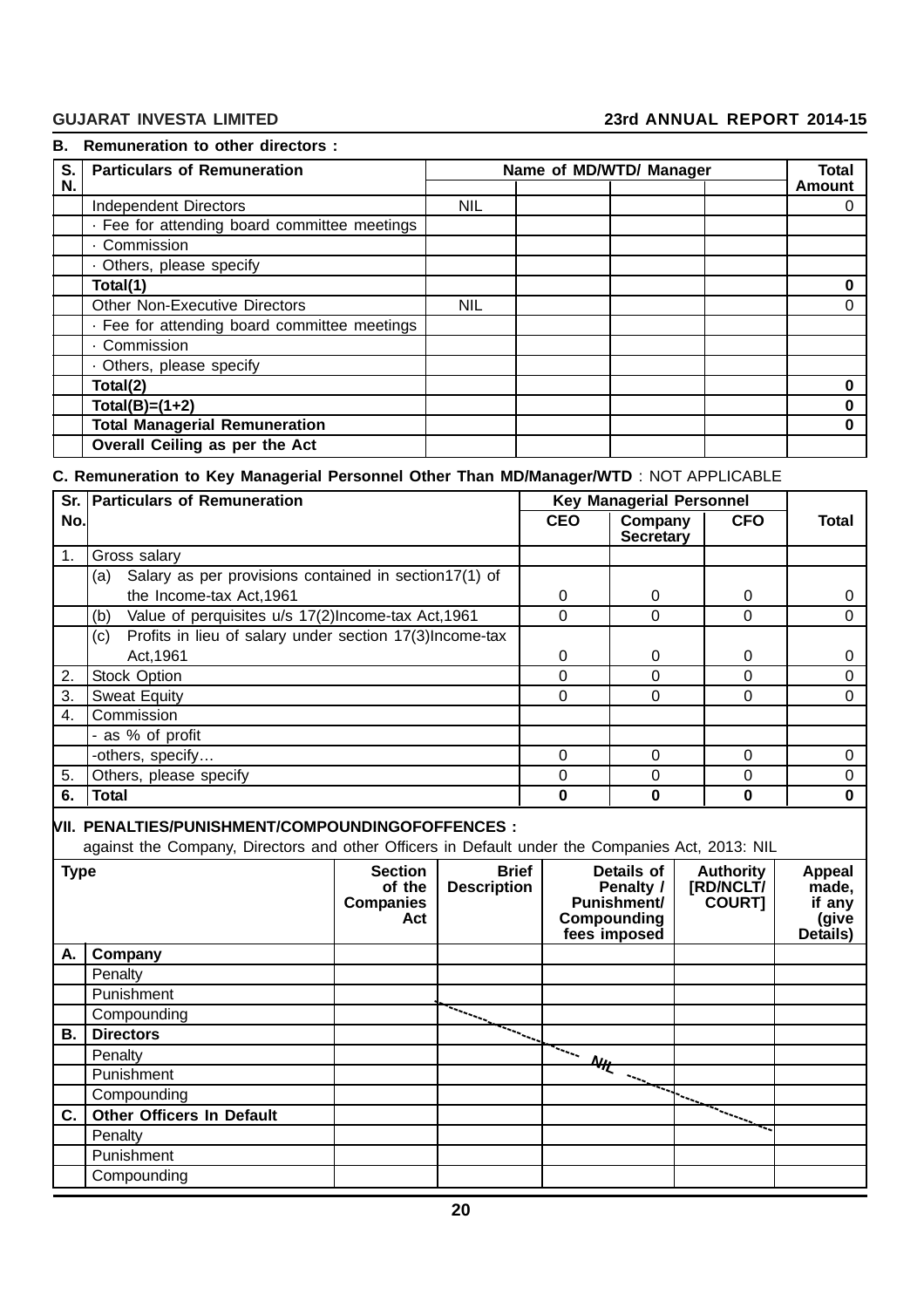## **INDEPENDENT AUDITORS' REPORT**

TO THE MEMBERS, GUJARAT INVESTA LIMITED

## **Report on the Financial Statements :**

We have audited the accompanying financial statements of Gujarat Investa Limited ("the Company") which comprise of the Balance Sheet as at 31st March, 2015, the Statement of Profit & Loss for the year ended on that date and Cash Flow Statement for the year then ended and a summary of significant accounting policies and other explanatory information which we have signed under reference to this report.

## **Management's Responsibility for the Financial Statements :**

The Company's Board of Directors and the management is responsible for the matters stated in Section 134(5) of the Companies Act, 2013, with respect to the preparation of these financial statements that give a true and fair view of the financial position, financial performance of the Company in accordance with the accounting principles generally accepted in India, including the Accounting Standards specified under Section 133 of the Act, read with Rule 7 of the Companies (Accounts) Rules, 2014. This responsibility also includes maintenance of adequate accounting records in accordance with the provisions of the Act for safeguarding the assets of the Company and for preventing and detecting frauds and other irregularities; selection and application of appropriate accounting policies; making judgments and estimates that are reasonable and prudent; and design, implementation and maintenance of adequate internal financial controls, that were operating effectively for ensuring the accuracy and completeness of the accounting records, relevant to the preparation and presentation of the financial statements that give a true and fair view and are free from material misstatement, whether due to fraud or error.

## **Auditor's Responsibility :**

Our responsibility is to express an opinion on these financial statements based on our audit. We have taken into account the provisions of the Act, the accounting and auditing standards and matters which are required to be included in the audit report under the provisions of the Act and the Rules made thereunder.

We conducted our audit in accordance with the Standards on Auditing issued by the Institute of Chartered Accountants of India and as specified under Section 143(10) of the Companies Act 2013. Those Standards require that we comply with ethical requirements and plan and perform the audit to obtain reasonable assurance about whether the financial statements are free from material misstatements.

An audit involves performing procedures to obtain audit evidence about the amounts and disclosures in the financial statements. The procedures selected depend on the auditor's judgment, including the assessment of the risks of material misstatement of financial statement, whether due to fraud or errors. In making those risk assessments, the auditor considers internal financial control relevant to the Company's preparation and fair presentation of the financial statements in order to design audit procedures that are appropriate in the circumstances, but not for the purpose of expressing an opinion on whether the Company has in place an adequate internal financial controls system over financial reporting and the operating effectiveness of such controls. An audit also includes evaluating the appropriateness of accounting policies used and the reasonableness of the accounting estimates made by management, as well as evaluating the overall presentation of the financial statements.

We believe that the audit evidence we have obtained is sufficient and appropriate to provide a basis for our audit opinion.

## **Opinion :**

In our opinion and to the best of our information and according to the explanations given to us, the aforesaid financial statements dealt with by this Report read together with schedules, significant accounting policies and disclosures, give the information required by the act, rules and regulations in the manner so required and give a true and fair view in conformity with the accounting principles generally accepted in India;

- a) In the case of the Balance Sheet, of the State of Affairs of the Company as at 31st March, 2015;
- b) In the case of the Statement of Profit and Loss, of the Profit for the year ended on that date.
- c) In the case of Cash flow Statement, of Cash Inflows and Outflows for the year ended on that date.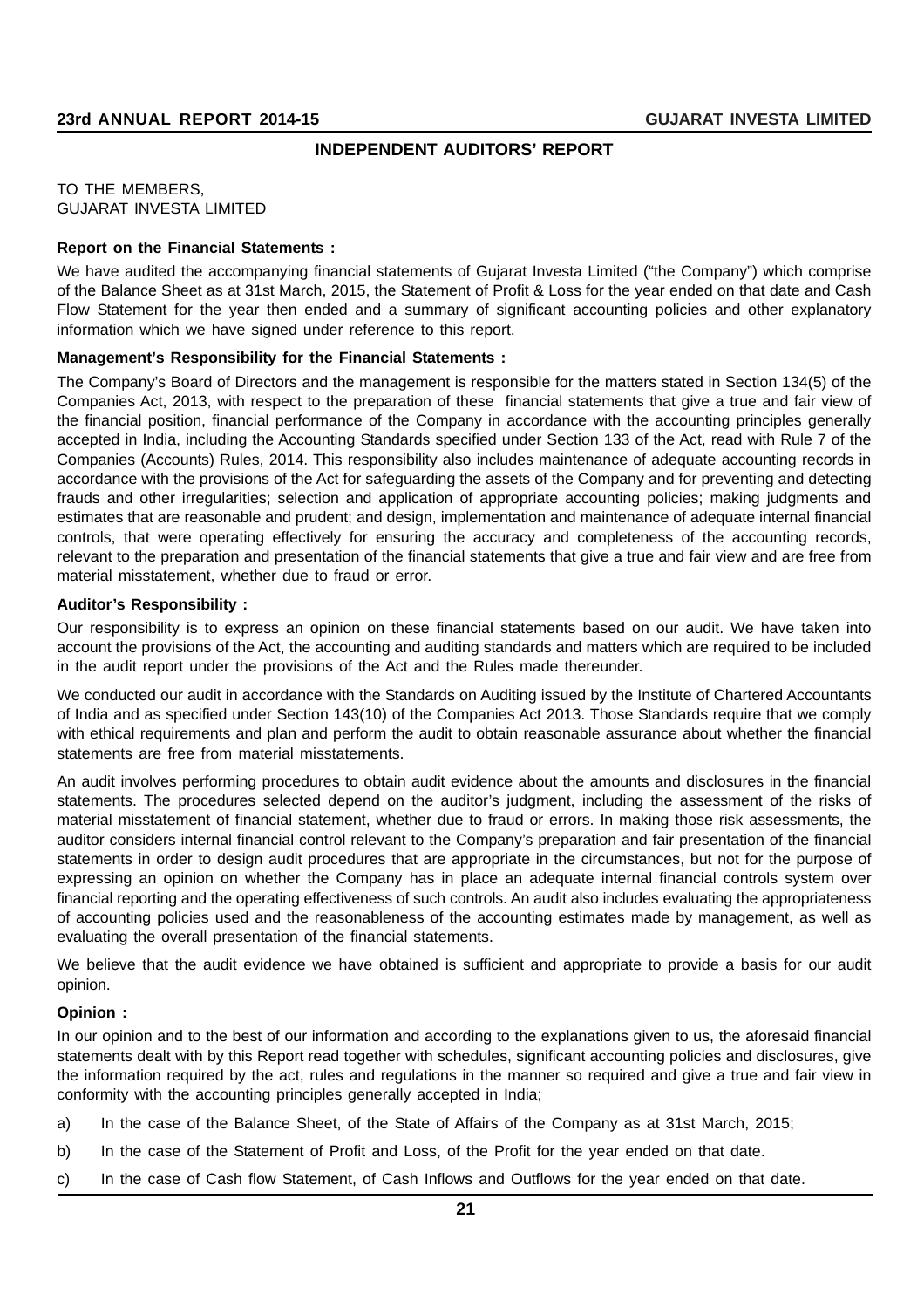## **Report on other Legal and Regulatory Requirements :**

- 1. As required by "the Companies (Auditor's Report) Order 2015", issued by the Central Government of India in terms of Sub Section (11) of Section 143 of the Companies Act, 2013 (hereinafter referred as the "Order") and on the basis of such checks of the books and records of the Company as we considered appropriate and according to the information and explanations given to us, we give in the Annexure a statement on the matters specified in paragraphs 3 and 4 of the "Order".
- 2. As required by Section 143 (3) of the Act, we report that
	- a) We have obtained all the information and explanations which to the best of our knowledge and belief were necessary for the purpose of our audit;
	- b) In our opinion, proper Books of Account as required by law have been kept by the Company so far as appears from our examination of those books;
	- c) The Balance-Sheet, Statement of Profit and Loss and the Cash Flow Statement dealt with by this Report are in agreement with the Books of Account;
	- d) In our opinion, the aforesaid Financial Statements comply with the Accounting Standards referred to in Section 133 of the Companies Act, 2013, read with Rule 7 of the Companies (Accounts) Rules, 2014;
	- e) On the basis of written representations received from the Directors as on March, 31,2015 and taken on record by the Board of Directors, none of the directors is disqualified as on March, 31, 2015, from being appointed as a director in terms of Section 164 (2) of the Act.
	- f) In our opinion and to the best of our information and according to the explanations given to us, we report as under with respect to other matters to be included in the Auditor's Report in accordance with Rule 11 of the Companies (Audit and Auditors) Rules, 2014:
		- i. The Company does not have any such pending litigation which would impact its financial position.
		- ii. The Company has made provision, as required under the applicable law or accounting standards, for material foreseeable losses, if any, on long-term contracts including derivative contracts.
		- iii. There has not been an occasion in case of the Company during the year under report to transfer any sums to Investor Education and Protection Fund. The question of delay in transferring such sums does not arise.

**For Lunia & Company, Chartered Accountants, Firm Registration No. 116436W,**

**(R. C. Lunia), Ahmedabad, Partner, The 2nd May, 2015 Membership No.: F-12729**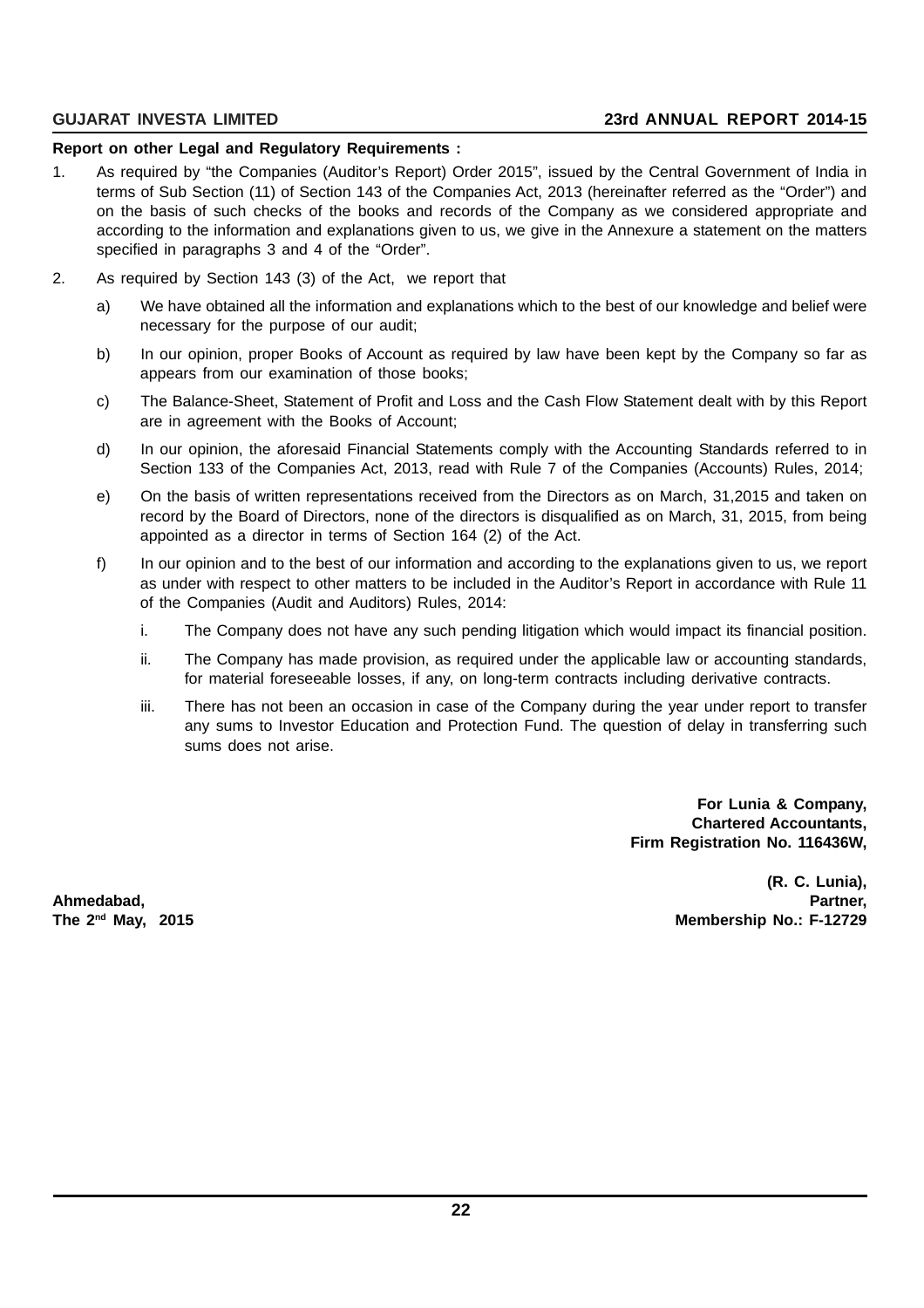## **ANNEXURE REFERRED TO IN PARAGRAPH 1 OF OUR REPORT OF EVEN DATE ON THE ACCOUNTS FOR THE YEAR ENDED 31st MARCH, 2015 OF M/S GUJARAT INVESTA LIMITED**

On the basis of such checks as we considered appropriate and according to the information and explanations given to us during the course of audit, we report that:

## **1. In respect of the Fixed assets :**

- (a) The Company has maintained proper records showing full particulars, including quantitative detail and situation of its fixed assets.
- (b) The fixed assets have been physically verified during the year, by the management in accordance with a program of verification, the frequency of which is reasonable. According to the information given to us, no material discrepancies were noticed on such verification.

## **2. In respect of the inventories :**

- (a) As explained to us, inventories were verified during the year by the management at reasonable intervals.
- (b) In our opinion and according to the information and explanations given to us, the procedures of verification of inventories followed by the management were reasonable and adequate in relation to the size of the Company and the nature of its business.
- (c) In our opinion and according to the information and explanations given to us, the Company has maintained proper records of its inventories and no material discrepancies were noticed on physical verification.
- **3.** According to the information and explanations given to us, the Company has granted Secured or unsecured loans to Companies, firms and other parties covered in the register maintained under Section 189 of the Companies Act, 2013 and
	- (a) In the case of the loans granted to the bodies corporate listed in the register maintained under section 189 of the Act, the borrowers have been regular in the payment of the interest as stipulated. The terms of arrangements do not stipulate any repayment schedule and the loans are repayable on demand.
	- (b) There are no overdue amounts of more than rupees one lakh in respect of the loans granted to the bodies corporate listed in the register maintained under section 189 of the Act.
- 4. In our opinion and according to the information and explanations given to us, there are adequate internal control procedures commensurate with the size of the Company and the nature of its business with regard of purchases of Inventory and fixed assets and sales of goods and services. During the course of our audit, no major weakness has been noticed in the internal controls and there is no continuing failure for the same.
- 5. The Company has not accepted any deposits from the public during the year, covered by the direction issued by the Reserve Bank of India and the provisions of Section 73 to 76 of the Companies Act, 2013 and rules framed there under were not applicable
- 6. The maintenance of the cost records has not been prescribed by the Central Government under Section 148 (1) of the Companies Act, 2013, for the year under review.
- 7. According to the information and explanations given to us and the records examined by us, the Company is regular in depositing undisputed statutory dues including Income Tax, Sales-Tax, Wealth Tax, Service Tax, Custom Duty, Excise Duty, Value Added Tax, Cess and other statutory dues with the appropriate authorities, there were no undisputed statutory dues outstanding as on 31st March, 2015 for a period of more than six months from the date they became payable.
- 8. The Company does not have accumulated losses at the end of the year. The Company has not incurred any cash losses during the current and immediately preceding financial year.
- 9. Based on the information and explanations given to us, the Company has not defaulted in repayment of any dues to financial institutions and banks.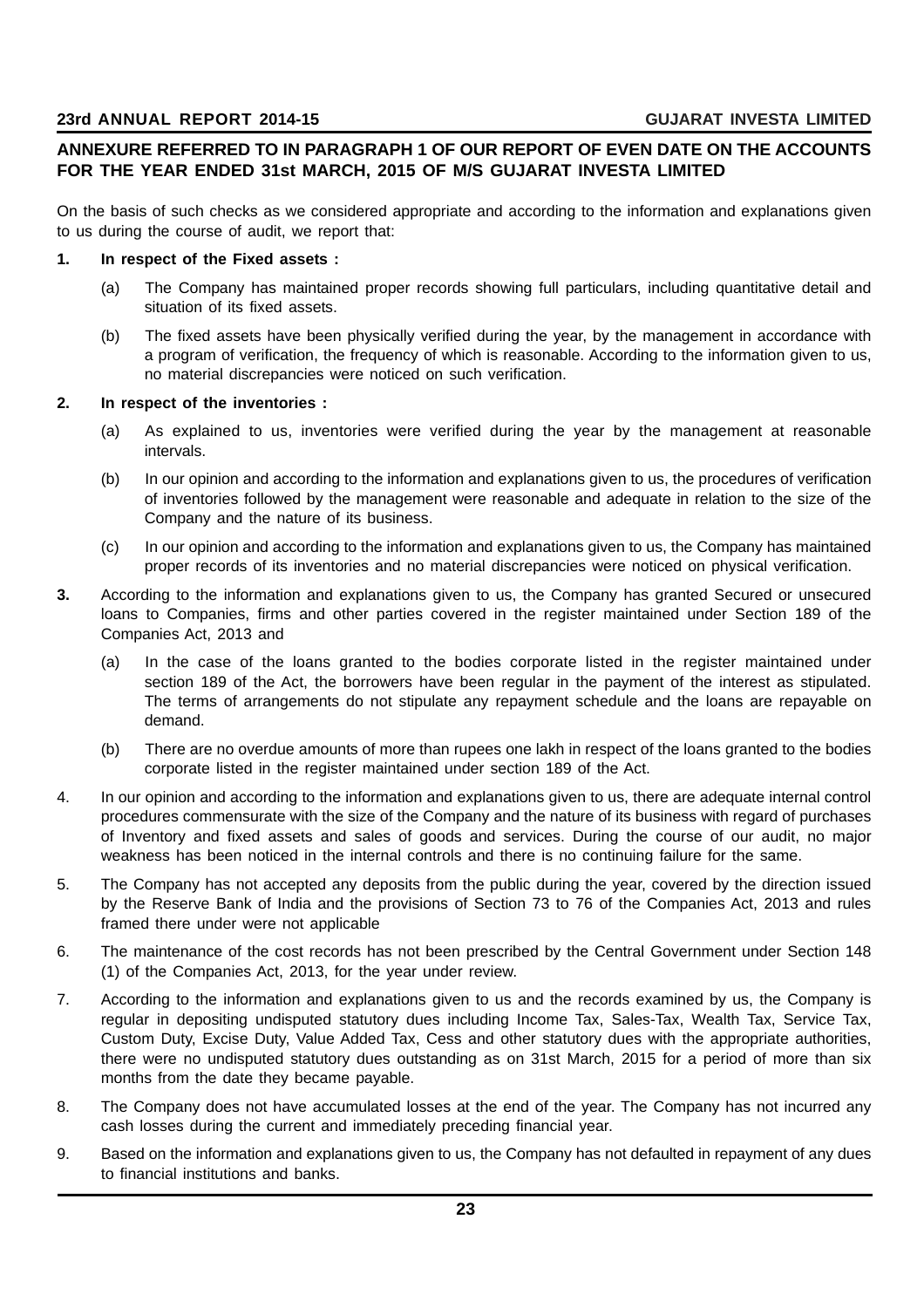- 10. According to the information and explanations given to us, the Company has not given guarantee for loans taken by others from bank or financial institutions.
- 11. According to the information and explanations given to us, the company has not raised any term loan. Therefore, the question of its use does not arise.
- 12. As per the information given to us, no fraud on or by the company has been noticed or reported during the course of our audit.

**For Lunia & Company, Chartered Accountants, Firm Registration No. 116436W,**

**(R. C. Lunia), Ahmedabad, Partner,** The 2<sup>nd</sup> May, 2015 **Membership No.: F-12729**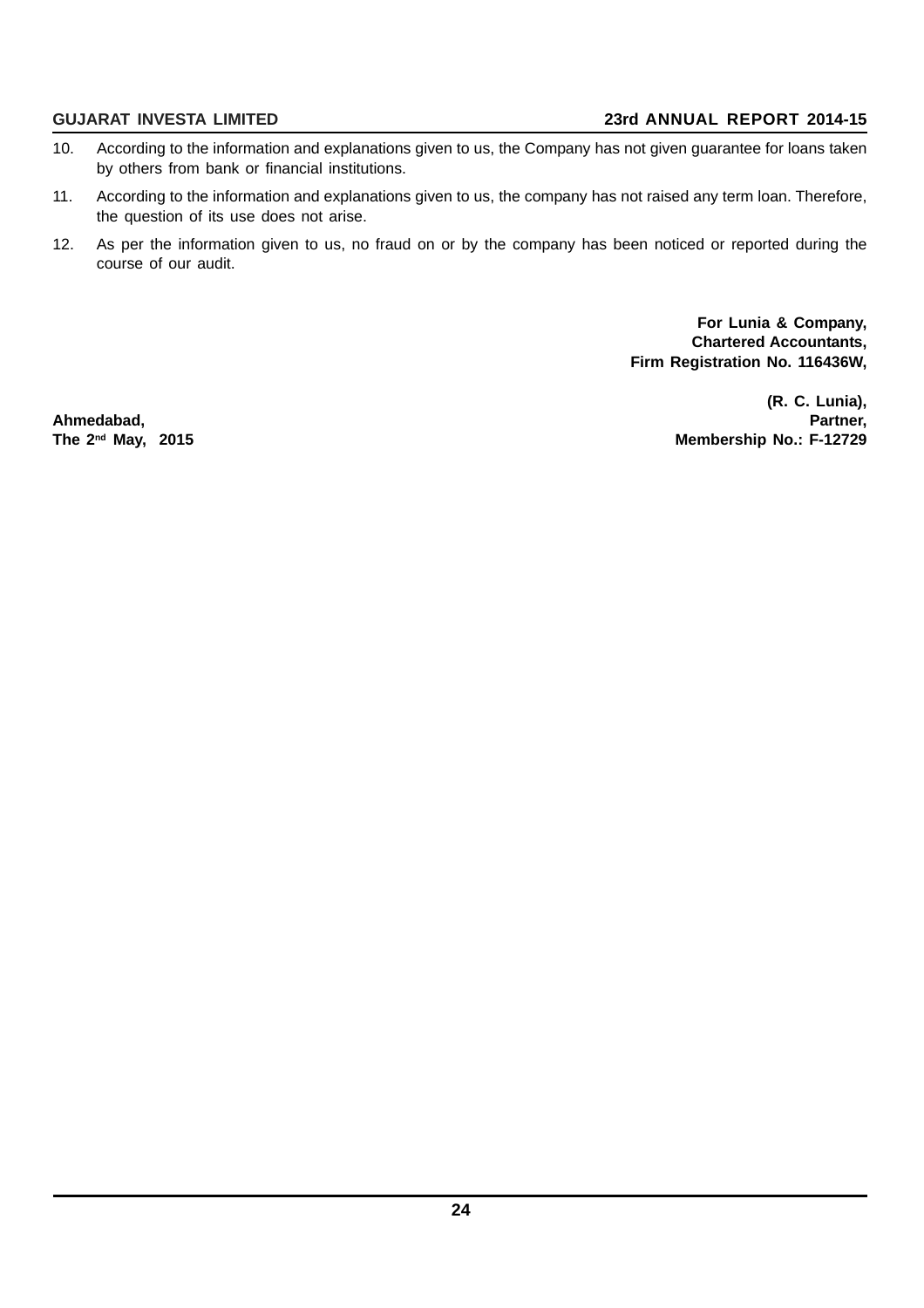|                                                                            | <b>NOTES</b>   | As at                    | As at                    |
|----------------------------------------------------------------------------|----------------|--------------------------|--------------------------|
|                                                                            |                | March 31, 2015<br>Rs.    | March 31, 2014<br>Rs.    |
| <b>EQUITY AND LIABILITIES:</b>                                             |                |                          |                          |
| A. Shareholders' Funds:                                                    |                |                          |                          |
| <b>Share Capital</b>                                                       |                |                          |                          |
| <b>Reserves and Surplus</b>                                                | 1<br>2         | 75,099,000<br>25,229,702 | 75,099,000<br>22,741,252 |
| Money Received against Share Warrants                                      | 3              |                          | 2,340,655                |
|                                                                            |                |                          |                          |
| <b>B. Non Current Liabilities:</b>                                         |                | 100,328,702              | 100,180,907              |
| <b>C. Current Liabilities:</b>                                             |                |                          |                          |
| <b>Trade Payables</b>                                                      |                | 23,316,130               | 9,285,363                |
| <b>Other Current Liabilities</b>                                           | 4<br>5         | 1,549,370                | 298,266                  |
|                                                                            |                |                          |                          |
|                                                                            |                | 24,865,500               | 9,583,629                |
| <b>TOTAL</b>                                                               |                | 125,194,201              | 109,764,536              |
| <b>ASSETS:</b>                                                             |                |                          |                          |
| D. Non Current Assets:                                                     |                |                          |                          |
| <b>Fixed Assets:</b>                                                       |                |                          |                          |
| <b>Tangible Assets</b>                                                     | 6              | 106,571                  | 139,786                  |
| Long Term Investments                                                      | $\overline{7}$ | 87,920,000               | 81,970,000               |
|                                                                            |                | 88,026,571               | 82,109,786               |
| E. Current Assets:                                                         |                |                          |                          |
| Inventories                                                                | 8              | 395,331                  | 395,331                  |
| Cash & Cash Equivalent                                                     | 9              | 186,379                  | 240,000                  |
| <b>Trade Receivables</b>                                                   | 10             | 3,734,471                | 1,000,000                |
| Loans and Advances                                                         | 11             | 32,851,449               | 26,019,418               |
|                                                                            |                | 37, 167, 631             | 27,654,750               |
| <b>TOTAL</b>                                                               |                | 125,194,202              | 109,764,536              |
|                                                                            |                |                          |                          |
| <b>Significant Accounting Policies - Note No. 19</b>                       |                | 0                        | $\mathbf 0$              |
| The accompanying Notes are an integral part<br>of the Financial Statements |                |                          |                          |

| For Lunia & Company,<br>Firm Registration No. 116436W,<br><b>Chartered Accountants,</b> | ON BEHALF OF THE BOARD, |
|-----------------------------------------------------------------------------------------|-------------------------|
| R.C. Lunia,<br>Partner,<br>Membership No. F-12729                                       | Chairman                |
| Place: Ahmedabad<br>Date: 2nd May, 2015                                                 | <b>Directors</b>        |
|                                                                                         | 25                      |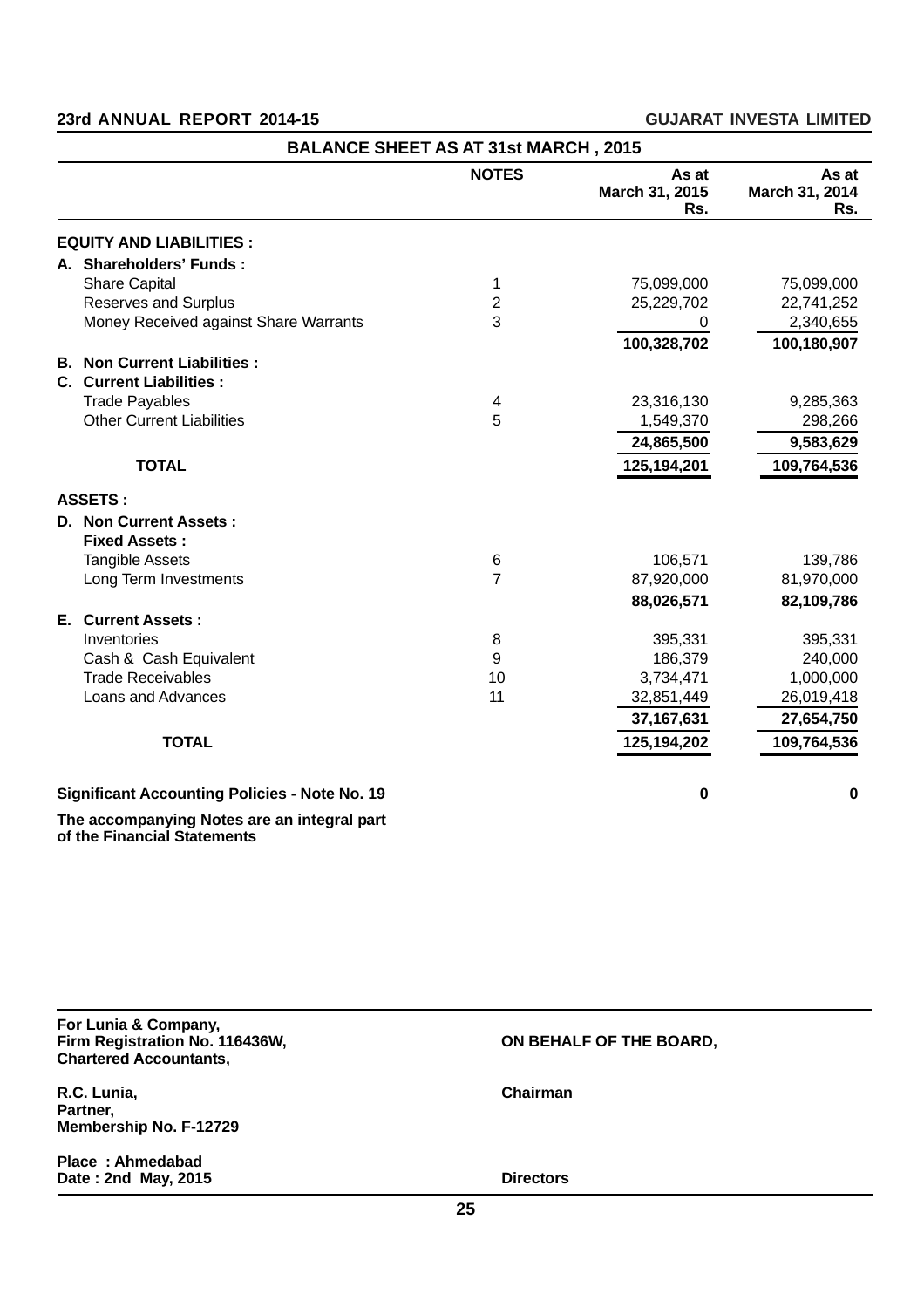| Statement of Profit and Loss for the Year ended March 31, 2015             |              |                       |                                                                |  |  |  |
|----------------------------------------------------------------------------|--------------|-----------------------|----------------------------------------------------------------|--|--|--|
|                                                                            | <b>NOTES</b> | March 31, 2015<br>Rs. | For the Year ended For the Year ended<br>March 31, 2014<br>Rs. |  |  |  |
| <b>INCOME:</b>                                                             |              |                       |                                                                |  |  |  |
| Revenue From Operations                                                    | 12           | 113,283,859           | 68,022,977                                                     |  |  |  |
| Other Income                                                               | 13           | 9,600                 | 7,845                                                          |  |  |  |
| <b>Total Revenue(I)</b>                                                    |              | 113,293,459           | 68,030,822                                                     |  |  |  |
| <b>EXPENDITURE:</b>                                                        |              |                       |                                                                |  |  |  |
| Purchases                                                                  | 14           | 111,655,505           | 66,539,283                                                     |  |  |  |
| Future and Option                                                          |              | 423,887               | U                                                              |  |  |  |
| Change in Inventories                                                      | 15           | 0                     | 0                                                              |  |  |  |
| <b>Employee benefits Expenses</b>                                          | 16           | 624,000               | 300,000                                                        |  |  |  |
| Depreciation and Amortisation Expenses                                     | 17           | 33,215                | 40,835                                                         |  |  |  |
| Administrative and Other Expenses                                          | 18           | 336,532               | 315,078                                                        |  |  |  |
| <b>Total Expenses(II)</b>                                                  |              | 113,073,139           | 67,195,196                                                     |  |  |  |
| Profit/(Loss) before Tax                                                   |              | 220,320               | 835,626                                                        |  |  |  |
| Tax provisions :                                                           |              |                       |                                                                |  |  |  |
| (a) Current Tax                                                            |              | 80,000                | 280,000                                                        |  |  |  |
| (b) Previous Year                                                          |              | (7, 475)              | (24, 328)                                                      |  |  |  |
| Profit for the year                                                        |              | 147,795               | 579,954                                                        |  |  |  |
| Basic & Diluted Earning per Share - Rs.<br>(Face Value of Rs. 10/- each)   |              | 0.02                  | 0.08                                                           |  |  |  |
| <b>Significant Accounting Policies - Note No. 19</b>                       |              | $\mathbf 0$           | $\mathbf 0$                                                    |  |  |  |
| The accompanying Notes are an integral part<br>of the Financial Statements |              |                       |                                                                |  |  |  |

| For Lunia & Company,<br>Firm Registration No. 116436W,<br><b>Chartered Accountants,</b> | ON BEHALF OF THE BOARD, |
|-----------------------------------------------------------------------------------------|-------------------------|
| R.C. Lunia,<br>Partner,<br>Membership No. F-12729                                       | Chairman                |
| Place: Ahmedabad<br>Date: 2nd May, 2015                                                 | <b>Directors</b>        |
|                                                                                         | 26                      |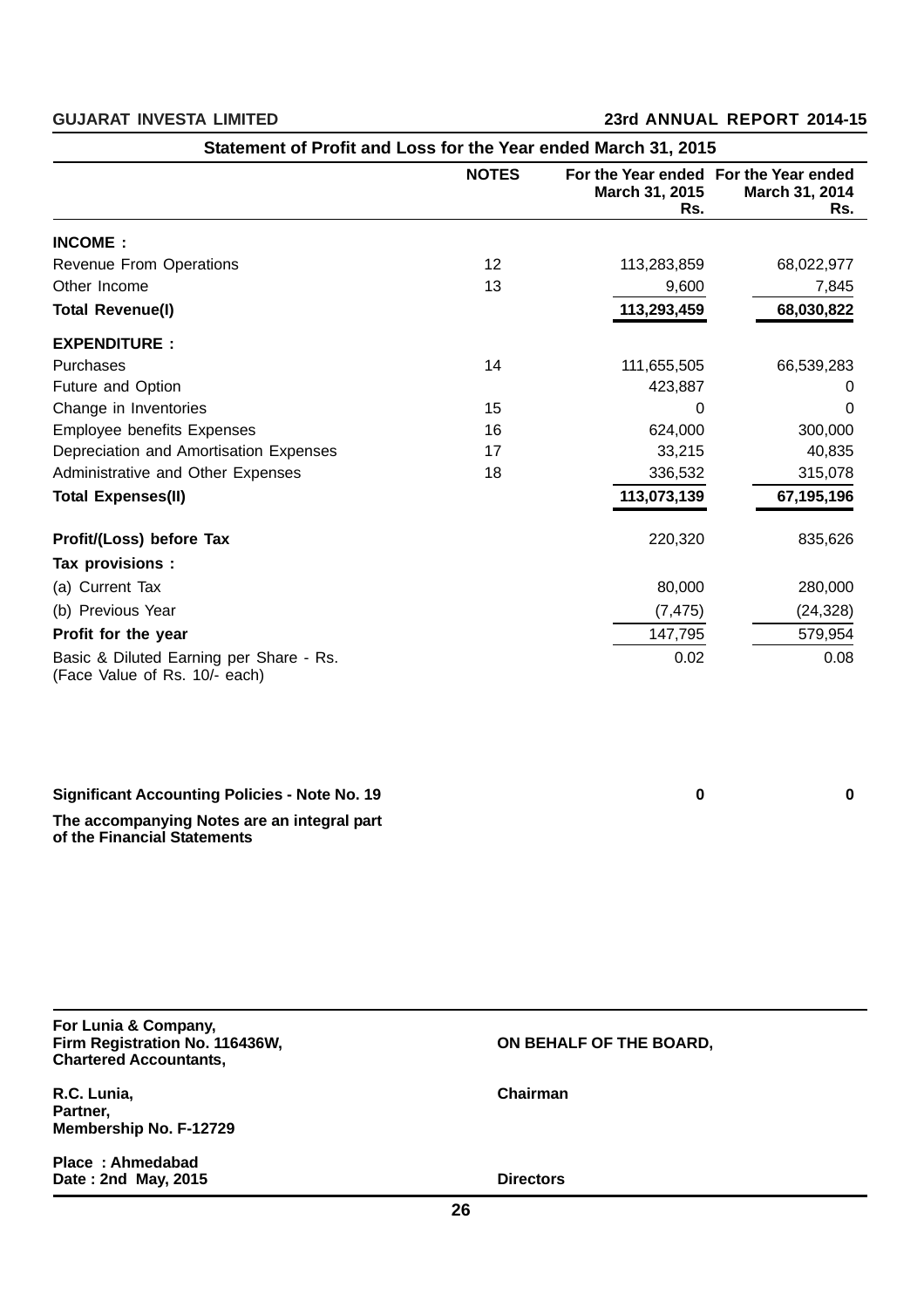| <b>Particulars</b>                                               | Rs.         | Rs.         |
|------------------------------------------------------------------|-------------|-------------|
|                                                                  |             |             |
| A. CASH FLOW FROM OPERATING ACTIVITIES :                         |             |             |
| Net Loss Before Tax and Extra Ordinary Items                     |             | 220,320     |
| Adjustment for:                                                  |             |             |
| Depreciation and Amortisation Expenses                           | 33,215      |             |
| <b>Dividend</b>                                                  | (9,600)     | 23,615      |
| Operating profit before working capital changes                  |             | 243,936     |
| Adjustment for:                                                  |             |             |
| <b>Trade Receivables</b>                                         | (2,734,471) |             |
| Inventories                                                      | 0           |             |
| Loans and Advances                                               | (6,832,031) |             |
| <b>Current Liabilities</b>                                       | 15,281,871  | 5,715,368   |
| Cash Flow from Operations before Extra Ordinary Items            |             | 5,959,304   |
| <b>Direct Tax Paid</b>                                           | (80,000)    |             |
| Extra Ordinary Items (Previous Year's Tax)                       | 7,475       | (72, 525)   |
| <b>NET CASH FLOW FROM OPERATING ACTIVITIES</b>                   |             | 5,886,779   |
| <b>B. CASH FLOW FROM INVESTING ACTIVITIES :</b>                  |             |             |
| Long Term Investments                                            | (5,950,000) |             |
| <b>Dividend Received</b>                                         | 9,600       |             |
| NET CASH OUT FLOW FROM INVESTING ACTIVITIES                      |             | (5,940,400) |
| C. CASH FLOW FROM FINANCING ACTIVITIES :                         |             |             |
| <b>NET CASH FLOW FROM FINANCING ACTIVITIES</b>                   |             | 0           |
| NET (DECREASE) IN CASH AND CASH EQUIVALENT                       |             | (53, 621)   |
| Cash and Cash Equivalent as at 31.03.2014 (Opening Cash Balance) |             | 240,000     |
| Cash and Cash Equivalent as at 31.03.2015 (Closing Cash Balance) |             | 186,379     |

## **CASH FLOW STATEMENT FOR THE YEAR ENDED 31.03.2015**

| <b>Significant Accounting Policies - Note No. 19</b>                                    |                         |
|-----------------------------------------------------------------------------------------|-------------------------|
| The accompanying Notes are an integral part of the Financial Statements                 |                         |
| For Lunia & Company,<br>Firm Registration No. 116436W,<br><b>Chartered Accountants,</b> | ON BEHALF OF THE BOARD, |
| R.C. Lunia,<br>Partner,<br>Membership No. F-12729                                       | Chairman                |
| Place: Ahmedabad<br>Date: 2nd May, 2015                                                 | <b>Directors</b>        |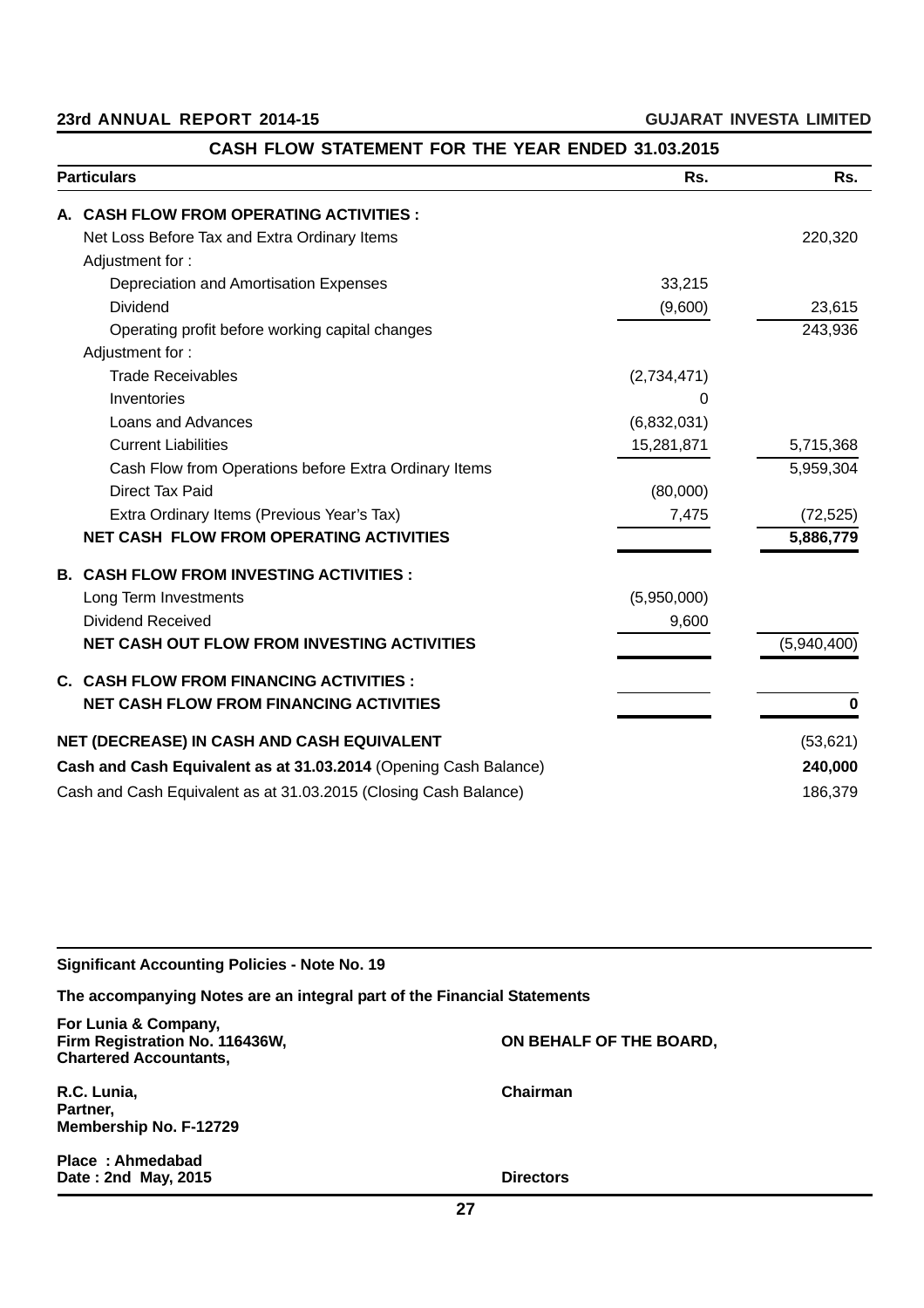| Notes forming part of the Financial Statement as at 31st March, 2015                   |                         |                                   |                                   |  |  |
|----------------------------------------------------------------------------------------|-------------------------|-----------------------------------|-----------------------------------|--|--|
|                                                                                        | No. of<br><b>Shares</b> | As at<br>March 31, 2015<br>Rs.    | As at<br>March 31, 2014<br>Rs.    |  |  |
| <b>SHAREHOLDERS' FUNDS:</b><br><b>NOTE 1 - SHARE CAPTIAL:</b>                          |                         |                                   |                                   |  |  |
| (a) Authorised Shares :<br>Equity Shares of Rs 10/- Each<br>(Previous year Rs 1000000) | 10,000,000              | 100,000,000                       | 10,000,000                        |  |  |
| (b) Issued, Subscribed and Fully Paid-up Shares:                                       | 10,000,000              | 100,000,000                       | 10,000,000                        |  |  |
| Equity Shares of Rs 10/- Each fully paid up                                            | 7,509,900               | 75,099,000                        | 75,099,000                        |  |  |
|                                                                                        | 7,509,900               | 75,099,000                        | 75,099,000                        |  |  |
| (c) Subscribed and fully paid-up :                                                     |                         |                                   |                                   |  |  |
| Equity Shares of Rs 10/- Each fully paid up                                            | 7,509,900               | 75,099,000                        | 75,099,000                        |  |  |
| (d) Reconciliation of Number of Shares :                                               |                         |                                   |                                   |  |  |
| <b>Particulars</b>                                                                     |                         | Number of<br><b>Equity Shares</b> | Number of<br><b>Equity Shares</b> |  |  |

|                                           | $=$ quity $\sim$ inar $\sim$<br>As at | $=$ quity $\sim$ inar $\sim$<br>As at |  |
|-------------------------------------------|---------------------------------------|---------------------------------------|--|
|                                           | 31st March, 2015                      | 31st March, 2014                      |  |
| At the beginning of the year              | 7,509,900                             | 7,509,900                             |  |
| Add: Shares Issued for Cash               |                                       |                                       |  |
| Less: Shares bought back/ Redemption etc. |                                       |                                       |  |
| Shares at the end of the year             | 7,509,900                             | 7,509,900                             |  |

## **(e) Rights, Preferences and Restrictions :**

The Company has only one class of equity shares having a par value of Rs. 10/- per share. Each Shareholder is eligible for one vote per share held. The dividend proposed by the Board of Directors, if any is subject to the approval of shareholders in the ensuing Annual General Meeting.

In the event of liquidation of the Company, the holders of Equity Share will be entitled to receive remaining assets of the company distribution of all preferential amounts. The distribution will be in proportion to the number of Equity Shares held by the Shareholders.

#### **(f) Details of each Shareholder holding more than 5% shares and the number of shares held :**

|                                            |               | As at 31st March, 15 |               | As at 31st March, 14 |
|--------------------------------------------|---------------|----------------------|---------------|----------------------|
|                                            | No. of        | $%$ of               | No. of        | $%$ of               |
|                                            | <b>Shares</b> | <b>Holding %</b>     | <b>Shares</b> | <b>Holding %</b>     |
| Somna Agarwal                              | 1161000       | 15.46                | 1161000       | 15.46                |
| Purshottam Agarwal                         | 1664419       | 22.16                | 1664419       | 22.16                |
| Anjani R. Agarwal                          | 947500        | 12.62                | 947500        | 12.62                |
| Purshottam Agarwal HUF                     | 575000        | 7.66                 | 575000        | 7.66                 |
|                                            |               |                      | As at         | As at                |
|                                            |               | March 31, 2015       |               | March 31, 2014       |
|                                            |               |                      | Rs.           | Rs.                  |
| <u>NOTE - 2 - RESERVES AND SURPLUS :</u>   |               |                      |               |                      |
| <b>Security Premium Account:</b>           |               |                      |               |                      |
| Balance1. as per Last Financial Statements |               |                      | 8,255,500     | 8,255,500            |
| (A)                                        |               |                      | 8,255,500     | 8,255,500            |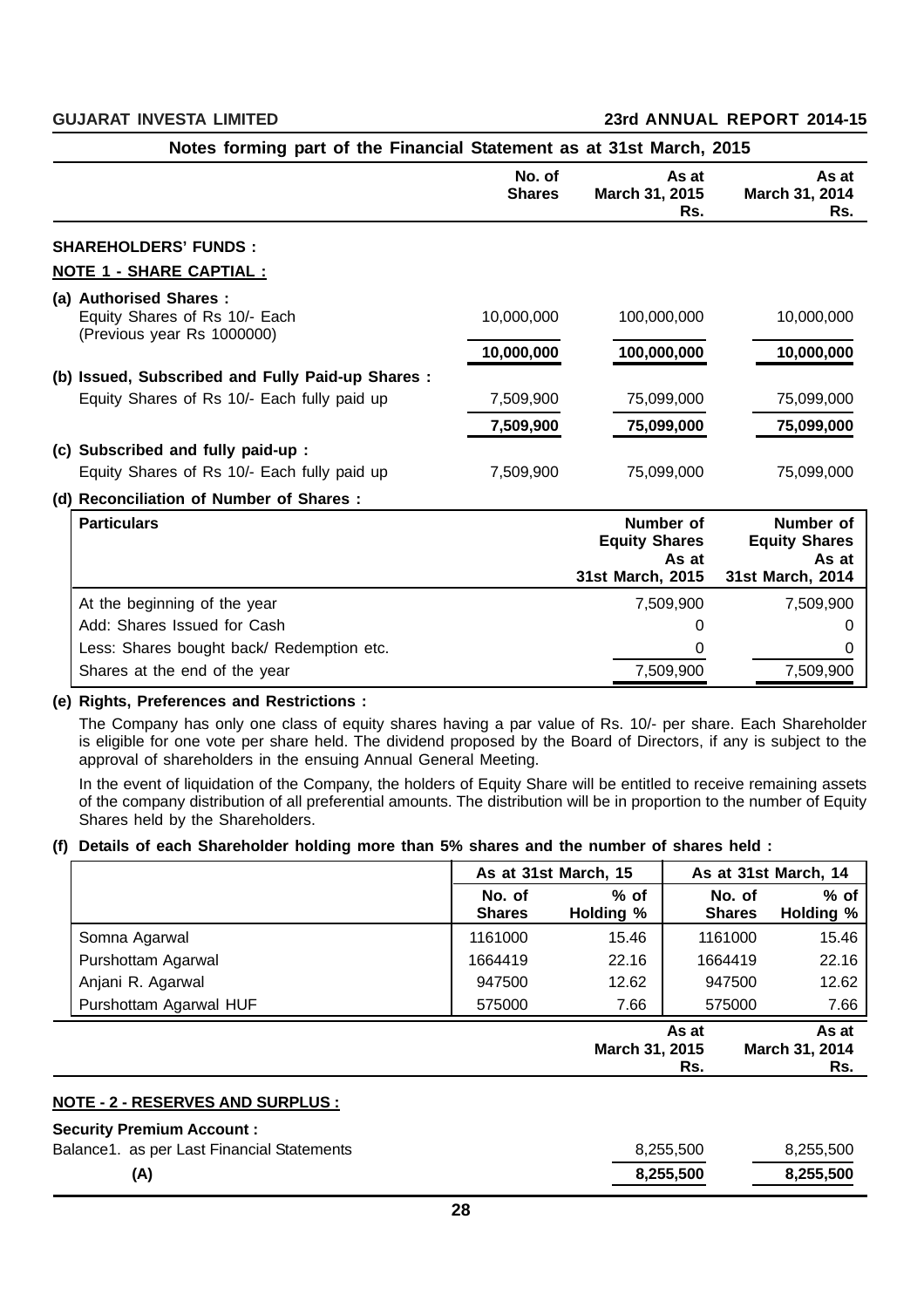| As at<br>As at<br>March 31, 2015<br>March 31, 2014<br>Rs.<br>Rs.<br>2,340,655<br>0<br>0<br>2,340,655<br>2,897,150<br>2,781,160<br>29,559<br>115,991<br>2,926,709<br>2,897,150<br>Balance as per Last Financial Statements<br>11,588,601<br>11,124,638<br>147,795<br>579,954<br>(29, 559)<br>(115, 991)<br>11,706,838<br>11,588,601<br>25,229,702<br>TOTAL $(A) + (B)$<br>22,741,252<br>$\mathbf 0$<br>2,340,655<br>23,168,658<br>9,055,991<br>229,372<br>147,472<br>23,316,130<br>9,285,363<br>18,266<br>0<br>1,469,370<br>0<br>80,000<br>280,000<br>1,549,370<br>298,266 | Notes forming part of the Financial Statement as at 31st March, 2015                                                                                          |  |  |  |  |
|---------------------------------------------------------------------------------------------------------------------------------------------------------------------------------------------------------------------------------------------------------------------------------------------------------------------------------------------------------------------------------------------------------------------------------------------------------------------------------------------------------------------------------------------------------------------------|---------------------------------------------------------------------------------------------------------------------------------------------------------------|--|--|--|--|
|                                                                                                                                                                                                                                                                                                                                                                                                                                                                                                                                                                           |                                                                                                                                                               |  |  |  |  |
|                                                                                                                                                                                                                                                                                                                                                                                                                                                                                                                                                                           | <u>NOTE - 2 - RESERVES AND SURPLUS : (Contd)</u>                                                                                                              |  |  |  |  |
|                                                                                                                                                                                                                                                                                                                                                                                                                                                                                                                                                                           | <b>Capital Reserve Account:</b><br>Convertible Debenture Warrants forfeited during the year                                                                   |  |  |  |  |
|                                                                                                                                                                                                                                                                                                                                                                                                                                                                                                                                                                           | Special Reserve U/s 45-IC of RBI Act. 1934 :<br><b>Opening Balance</b><br>Additon during the year - 20% of the Profit<br><b>Statement of Profit and Loss:</b> |  |  |  |  |
|                                                                                                                                                                                                                                                                                                                                                                                                                                                                                                                                                                           | Net Profit for the year<br>Less: Transfer to Special Reserve                                                                                                  |  |  |  |  |
|                                                                                                                                                                                                                                                                                                                                                                                                                                                                                                                                                                           |                                                                                                                                                               |  |  |  |  |
|                                                                                                                                                                                                                                                                                                                                                                                                                                                                                                                                                                           | <b>NOTE - 3 - MONEY RECEIVED AGAINST SHARE WARRANTS</b>                                                                                                       |  |  |  |  |
|                                                                                                                                                                                                                                                                                                                                                                                                                                                                                                                                                                           | Application Money - Convertible Debenture Warrants                                                                                                            |  |  |  |  |
|                                                                                                                                                                                                                                                                                                                                                                                                                                                                                                                                                                           | During the year Company has foreited Convertible<br>Debenture warrants application money, which was partly paidup                                             |  |  |  |  |
|                                                                                                                                                                                                                                                                                                                                                                                                                                                                                                                                                                           | <b>CURRENT LIABILITIES:</b>                                                                                                                                   |  |  |  |  |
|                                                                                                                                                                                                                                                                                                                                                                                                                                                                                                                                                                           | <u>NOTE - 4 TRADE PAYABLES :</u>                                                                                                                              |  |  |  |  |
|                                                                                                                                                                                                                                                                                                                                                                                                                                                                                                                                                                           | <b>Sundry Creditors for Goods</b><br><b>Sundry Creditors for Expenses</b>                                                                                     |  |  |  |  |
|                                                                                                                                                                                                                                                                                                                                                                                                                                                                                                                                                                           |                                                                                                                                                               |  |  |  |  |
|                                                                                                                                                                                                                                                                                                                                                                                                                                                                                                                                                                           | <u>NOTE - 5 - OTHER CURRENT LIABILITIES :</u>                                                                                                                 |  |  |  |  |
|                                                                                                                                                                                                                                                                                                                                                                                                                                                                                                                                                                           | Tax Deducted at Sources<br>Union Bank of India<br>Provision for Taxation                                                                                      |  |  |  |  |

## **NOTE - 6 - FIXED ASSETS :**

**TANGIBLE ASSETS :**

| S. | <b>DETAIL OF</b>     | <b>RATE</b> |                       | <b>GROSS</b>         | <b>BLOCK</b> |              |           |                       | <b>DEPRECIATION</b>         |              | <b>NET BLOCK</b> |          |
|----|----------------------|-------------|-----------------------|----------------------|--------------|--------------|-----------|-----------------------|-----------------------------|--------------|------------------|----------|
|    | <b>ASSETS</b>        | S.L.M.      | AS AT                 | ADDI-                | DEDUC-       | <b>TOTAL</b> | AS AT     | ADDI-                 | ADJUST-                     | <b>TOTAL</b> | AS AT            | AS AT    |
|    |                      | (IN %)      | 01.04.14              | <b>TIONS</b>         | <b>TIONS</b> | 31.03.15     | 01.04.14  | <b>TIONS</b>          | <b>MENTS</b>                | 31.03.15     | 31.03.15         | 31.03.14 |
|    |                      |             | <b>DURING</b><br>THE. | <b>DURING</b><br>THE |              |              |           | <b>DURING</b><br>THE. | <b>DURING</b><br><b>THE</b> |              |                  |          |
|    |                      |             | YEAR                  | <b>YEAR</b>          |              |              |           | <b>YEAR</b>           | <b>YEAR</b>                 |              |                  |          |
|    |                      |             | RS.                   | RS.                  | RS.          | RS.          | RS.       | RS.                   | RS.                         | RS.          | RS.              | RS.      |
|    | <b>MOTOR CAR</b>     | 9.50        | ,788,438              | 0                    |              | ,788,438     | 1,788,437 | $\Omega$              | 0                           | ,788,437     |                  |          |
|    | <b>MOTOR CYCLE</b>   | 9.50        | 118,529               | $\theta$             | 0            | 118,529      | 118,528   | $\Omega$              | 0                           | 118,528      |                  |          |
| 3  | <b>SCOOTER</b>       | 9.50        | 29,200                | $\theta$             | 0            | 29,200       | 29,199    | $\Omega$              | 0                           | 29,199       |                  |          |
|    | MOBILE PHONES        | 10.34       | 73.686                | 0                    | 0            | 73.686       | 71.202    | $\Omega$              | 0                           | 71.202       | 2,484            | 2,484    |
|    | & TELEPHONES         |             |                       |                      |              |              |           |                       |                             |              |                  |          |
| 5  | <b>COMPUTER</b>      | 16.21       | 204.907               | 0                    | 0            | 204.907      | 67.611    | 33.215                | 0                           | 100.826      | 104.081          | 137.296  |
|    | <b>TOTAL</b>         |             | 2.214.760             | 0                    |              | 2.214.760    | 2,074,976 | 33,215                | 0                           | 2.108.191    | 106.569          | 139,784  |
|    | <b>PREVIOUS YEAR</b> |             | 2,214,760             | 0                    |              | 2,214,760    | 1,991,259 | 42,882                | 0                           | 2,034,141    | 180,619          | 223,501  |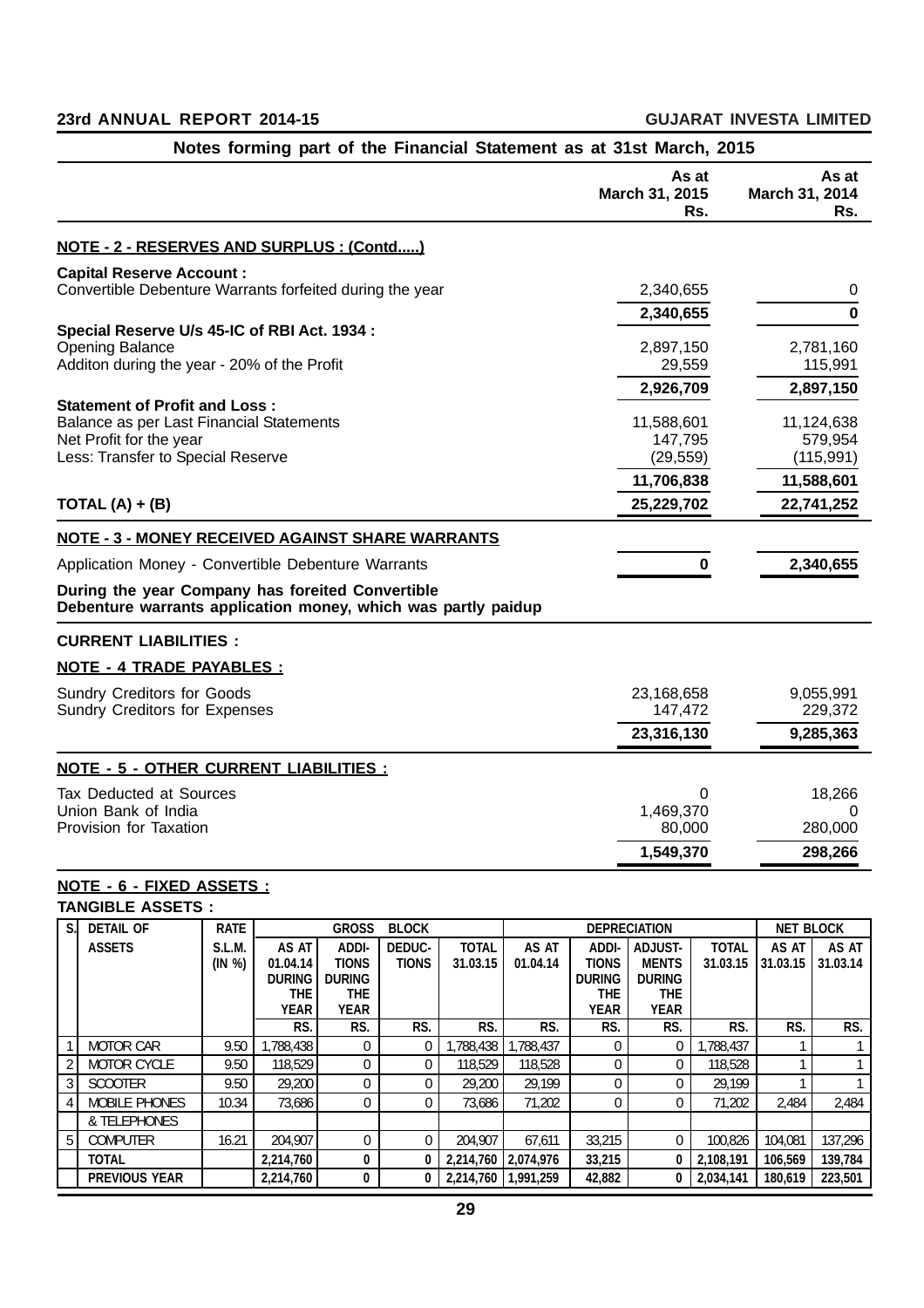|                                                                              | As at<br>March 31, 2015<br>Rs. | As at<br>March 31, 2014<br>Rs. |
|------------------------------------------------------------------------------|--------------------------------|--------------------------------|
| <u>NOTE - 7 - LONG TERM INVESTMENTS :</u>                                    |                                |                                |
| <b>Unquoted Shares:</b>                                                      |                                |                                |
| Ambuja Fashion Private Limited                                               | 150,000                        | 150,000                        |
| 15000 (Previous year 15000) Equity Shares of Rs. 10 Each                     |                                |                                |
| V.R.Polyfab Pvt. Ltd.                                                        | 700,000                        | 700,000                        |
| 70000 (Previous Year 70000) Equity Shares of Rs.10 Each                      |                                |                                |
| Global Aman Infratech Pvt. Ltd.                                              | 10,000,000                     | 10,000,000                     |
| 100000 (Previous Year 100000) Equity Shares of Rs.10 Each                    |                                |                                |
| Anunay Fab Ltd.                                                              | 71,020,000                     | 71,120,000                     |
| 2702000 (Previous Year 2712000)<br>Equity Shares of Rs.10 Each               |                                |                                |
| Balhanuman Fabrics Private Ltd                                               | 6,050,000                      | 0                              |
| 55,000 (Previous Year 0) Equity Shares of Rs.10 Each                         |                                |                                |
|                                                                              | 87,920,000                     | 81,970,000                     |
| <u>NOTE - 8 - INVENTORIES :</u>                                              |                                |                                |
| [Valued at lower of Cost or Net Realisable Value]                            |                                |                                |
| <b>Stock of Securities</b>                                                   | 395,331                        | 395,331                        |
|                                                                              | 395,331                        | 395,331                        |
|                                                                              |                                |                                |
| <b>NOTE - 9 - CASH AND CASH EQUIVALENTS :</b>                                |                                |                                |
| Cash on hand                                                                 | 159,608                        | 188,385                        |
| <b>Balances with Banks</b>                                                   |                                |                                |
| In Current Accounts                                                          | 26,772                         | 51,616                         |
|                                                                              | 186,379                        | 240,000                        |
| <u>NOTE - 10 - TRADE RECEIVABLES :</u>                                       |                                |                                |
| Outstanding for a period exceeding six months from the due date for payments | 0                              | 0                              |
| <b>Other Receivables</b>                                                     |                                |                                |
| Unsecured, Considered Good                                                   | 3,734,471                      | 1,000,000                      |
| <b>Total</b>                                                                 | 3,734,471                      | 1,000,000                      |
| <b>NOTE - 11 - SHORT TERM LOANS AND ADVANCES :</b>                           |                                |                                |
| (Unsecured, considered good, except otherwise stated)                        |                                |                                |
| Deposits                                                                     | 15,000                         | 15,000                         |
| Intercorporate Loans                                                         | 32,237,791                     | 25,453,453                     |
| Advances Recoverable in Cash or Kind                                         | 221,600                        | 200,000                        |
| Other Loans and Advances                                                     | 377,058                        | 350,965                        |
| <b>Total</b>                                                                 | 32,851,449                     | 26,019,418                     |

**30**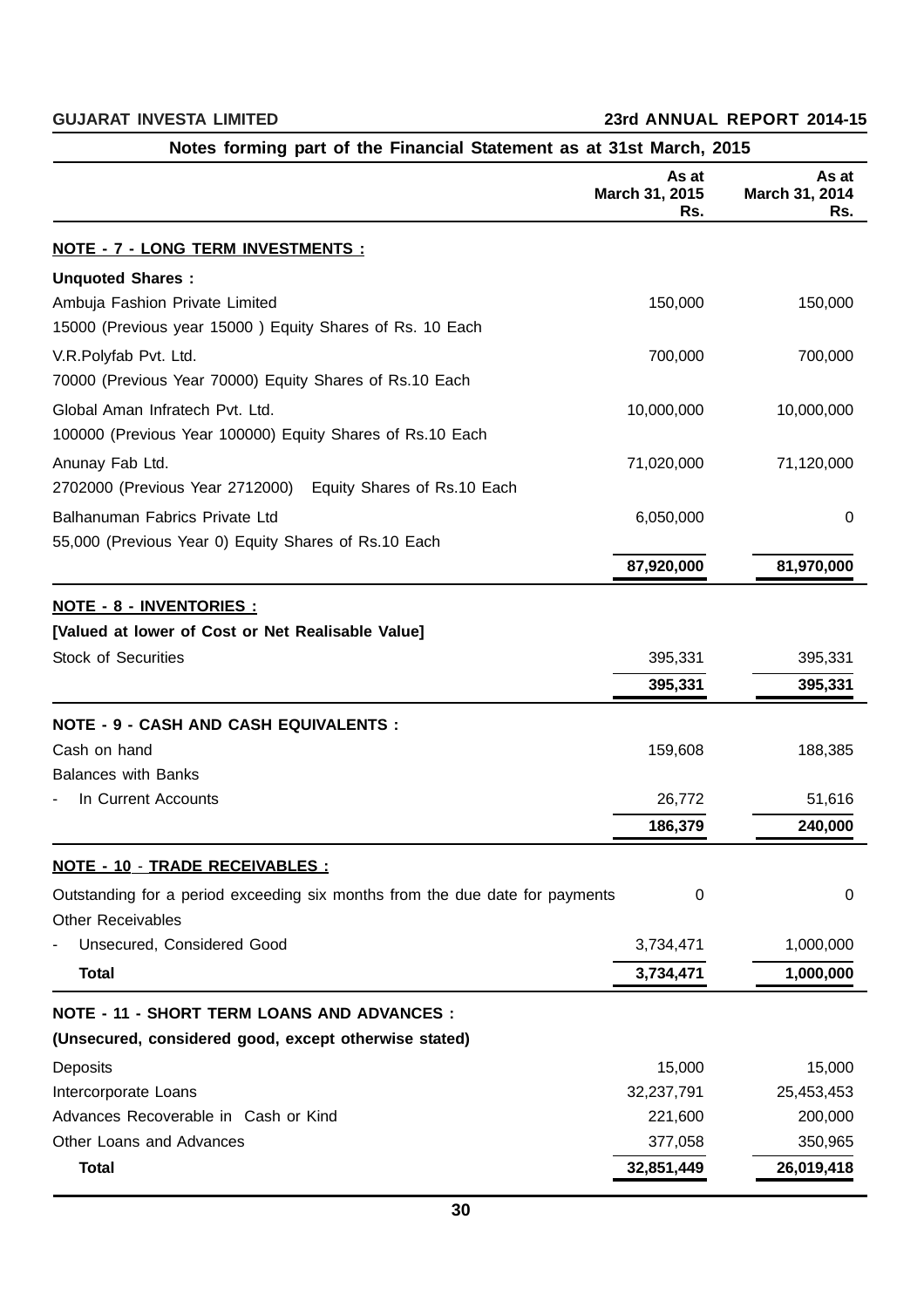| Notes forming part of the Financial Statement as at 31st March, 2015    |                       |                                                                |
|-------------------------------------------------------------------------|-----------------------|----------------------------------------------------------------|
|                                                                         | March 31, 2015<br>Rs. | For the Year ended For the Year ended<br>March 31, 2014<br>Rs. |
| <b>REVENUE</b>                                                          |                       |                                                                |
| <u>NOTE - 12 - REVENUE FROM OPERATIONS :</u>                            |                       |                                                                |
| <b>Sales</b>                                                            | 111,651,801           | 66,898,977                                                     |
| Profit on Sale of Investments                                           | 250,000               | O                                                              |
| <b>Interest Received</b>                                                | 1,382,058             | 1,124,000                                                      |
|                                                                         | 113,283,859           | 68,022,977                                                     |
| NOTE - 13 - OTHER INCOME:                                               |                       |                                                                |
| Dividend                                                                | 9,600                 | 7,845                                                          |
|                                                                         | 9,600                 | 7,845                                                          |
| NOTE - 14 - PURCHASES :                                                 |                       |                                                                |
| Purchases                                                               | 111,655,505           | 66,539,283                                                     |
|                                                                         | 111,655,505           | 66,539,283                                                     |
| NOTE - 15 - CHANGE IN INVENTORIES :                                     |                       |                                                                |
| Opening stock                                                           | 395,331               | 395,331                                                        |
| Less:- Closing Stock                                                    | 395,331               | 395,331                                                        |
| Increase/Decrease in Stock                                              | 0                     | 0                                                              |
| <u>NOTE - 16 - EMPLOYEE BENEFIT EXPENSES :</u>                          |                       |                                                                |
| Salary                                                                  | 624,000               | 300,000                                                        |
|                                                                         | 624,000               | 300,000                                                        |
| <u>NOTE - 17 - DEPRECIATION AND AMORTISATION EXPENSES :</u>             |                       |                                                                |
| Depreciaton on Tangible Assets                                          | 0                     | 40,835                                                         |
| Amortisation of Intangible Assets                                       | 0                     | 0                                                              |
|                                                                         | 0                     | 40,835                                                         |
| <u>NOTE - 18 - ADMINISTRATIVE EXPENSES AND OTHER EXPENSES :</u>         |                       |                                                                |
| <b>Bank Charges</b>                                                     | 328                   | 351                                                            |
| Advertisements and Business Promotion<br><b>BSE Listing Fees</b>        | 23105<br>55,056       | 21,450<br>33,708                                               |
| <b>Computer Expenses</b>                                                | 9,591                 | 7,501                                                          |
| <b>Consulting Expenses</b>                                              | 0                     | 7,500                                                          |
| <b>ROC Expenses</b>                                                     | 14,500                | U                                                              |
| Demat Charges                                                           | 7,043                 | 0                                                              |
| <b>Discount Expenses</b><br>NSDL / CDSL Charges                         | 0<br>5,618            | 3,000<br>0                                                     |
| <b>Office Expenses</b>                                                  | 18,455                | 12,625                                                         |
| Postage & Angadia                                                       | 4,000                 | 3,400                                                          |
| <b>Printing &amp; Stationery Expenses</b>                               | 6,150                 | 5,500                                                          |
| <b>Professional Fees</b>                                                | 20,632                | 144,869                                                        |
| Stock Exchange Listing Fees<br>Telephone / Internet Expenses            | 112,360<br>14,750     | 28,090<br>2,140                                                |
|                                                                         | 291,588               | 270,134                                                        |
| <b>AUDITORS' REMUNERATION</b><br>Audit Fee, Tax Audit Fee & Tax Matters | 44,944                | 44,944                                                         |
| <b>TOTAL</b>                                                            | 336,532               | 315,078                                                        |

# **Notes forming part of the Financial Statement as at 31st March, 2015**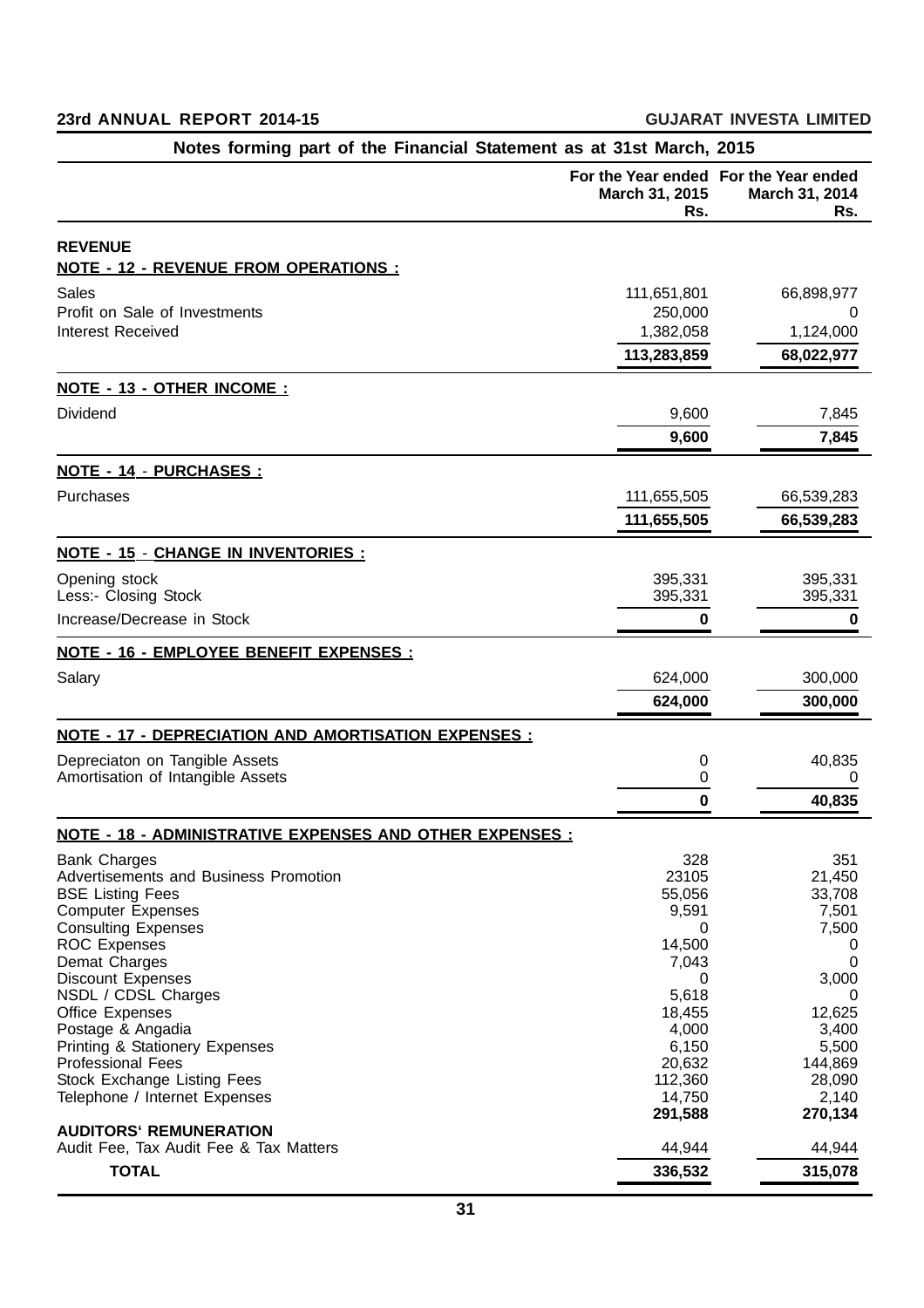## **Note - 19 - Statement of Significant Accounting Policies :**

## **BASIS OF PREPARATION :**

The Company follows the accrual method of accounting. The financial statements have been prepared in accordance with historical cost convention and accounting principles generally accepted in India. Pursuant to section 133 of the Companies Act, 2013 read with Rule 7 of the Companies (Accounts) Rules, 2014, till the standards of accounting or any addendum thereto are prescribed by the Central Government in consultation and recommendation of the National Financial Reporting Authority, the existing Accounting Standards notified under the Companies Act, 1956 shall continue to apply. Consequently these financial statements have been prepared to comply in all material aspects with the accounting standards notified under Section 211(3C) of Companies Act, 1956 (Companies (Accounting Standards) Rules, 2006, as amended) and other relevant provisions of Companies Act, 2013.

## **USE OF ESTIMATES :**

The preparation of Financial Statements requires the management to make estimates and assumptions in the reported amounts of assets and liabilities (including contingent liabilities) as of the date of the financial statements and the reported income and expenses during the reporting period. Management believes that the estimates used in preparation of the financial statements are prudent and reasonable. Further results could differ from these estimates.

## **ASSETS CLASSIFICATION :**

All assets and liabilities have been classified as current or non current as per the Company's normal operating cycle and other criteria set out in the Schedule III to the Companies Act, 2013. Based on the nature of products and the time between the acquisition of assets for processing and their realization in cash and cash equivalents, the Company has ascertained its operating cycle as 12 months for the purpose of current – non current classification of assets and liabilities.

## **INFLATION :**

Assets and liabilities are recorded at historical cost to the Company (except so far as they relate to (a) revaluation of fixed assets and providing for deprecation on revalued amounts and (b) items covered under "Accounting Standard (AS) – 30" on Financial Instruments; Recognition and Measurement" which have been measured at their fair value). These costs are not adjusted to reflect the changing value in the purchasing power of money.

## **REVENUE RECOGNITION :**

- a) Sales are recorded net of trade discounts, rebates and include excise duty, if any. Income from service is recognized as they are rendered based on arrangement/agreements with concerned parties.
- b) Revenue from services is recognized based on the services rendered in accordance with the terms of contracts.

## **VALUATION OF INVENTORY :**

### **Inventories are valued at cost or net realizable value whichever is lower.**

## **FIXED ASSETS AND DEPRECIATION :**

### **Tangible Assets :**

Fixed assets are stated at their original cost of acquisition less accumulated depreciation and impairment losses. Cost comprises of all costs incurred to bring the asses to their location and working condition.

Till 1st April, 2014, Depreciation on Fixed Assets was provided on pro rate basis for the period of use on straight line method (SLM) as per rates specified in the Schedule XIV of the Companies Act, 1956.

Effective from 1<sup>st</sup> April, 2014, the Company depreciates its fixed assets over useful life in the manner prescribed in Schedule II of the Companies Act, 2013.

### **INTANGILBE ASSETS :**

Intangible assets are stated at their cost of acquisition less accumulated amortization and impairment losses. An intangible assets is recognized, where it is probable that the future economic benefits attributable to the assets will flow to the enterprise and where its value/cost can be reliably measured.

## **IMPARMENT OF ASSETS :**

An asset is considered as impaired in accordance with Accounting Standard 28 on Impairment of Assets when at balance sheet date there are indications of impairment and the carrying amount of the assets or where applicable, the cash generating unit to which the asset belongs, exceeds its recoverable amount (i.e. the higher of the assets net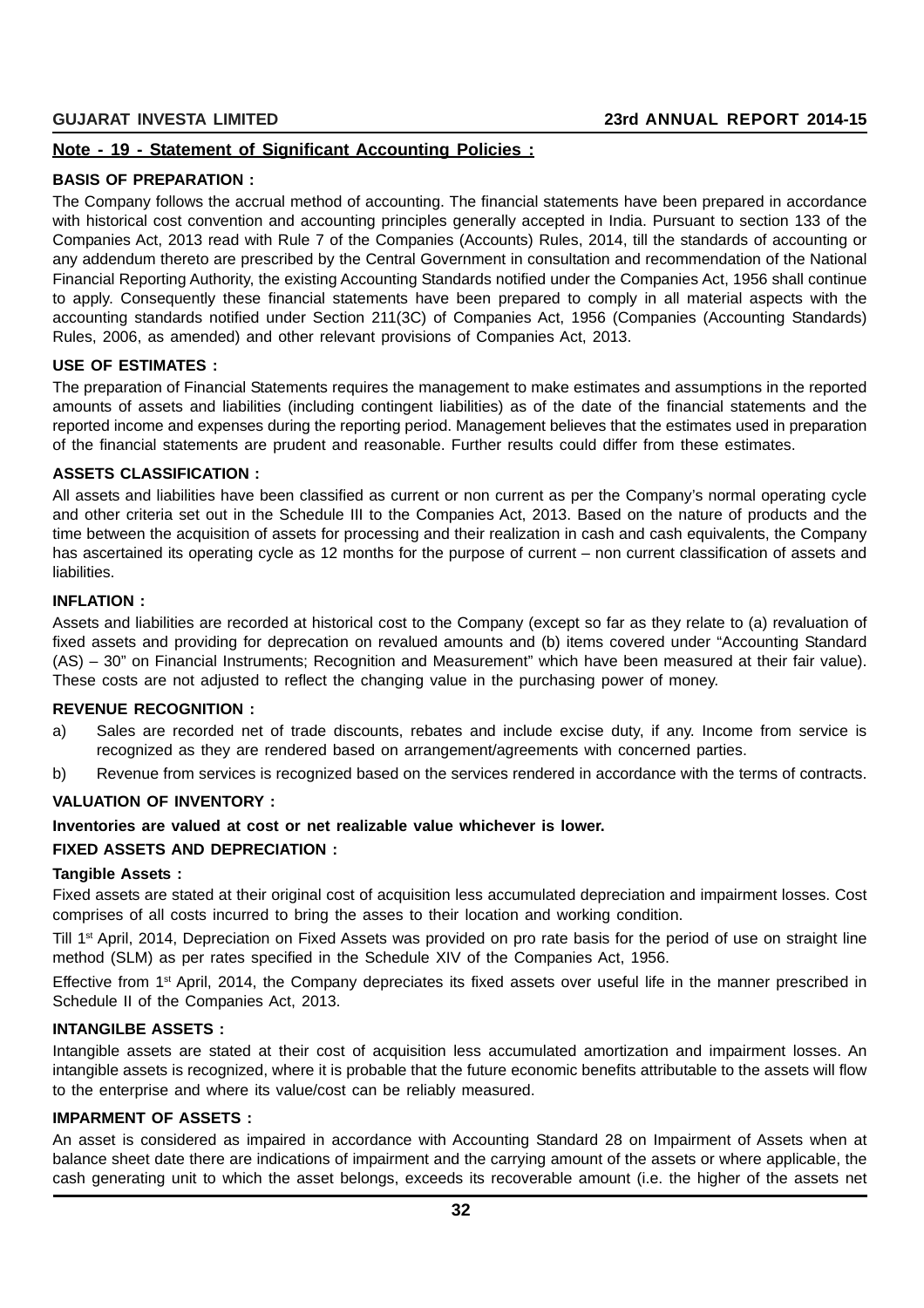selling price and value in use). The carrying amount is reduced to the recoverable amount and the reduction is recognized as an impairment loss in the Statement of Profit and Loss account.

Assessment is also done at each Balance Sheet date as to whether there is any indication that an impairment loss recognized for an asset in prior accounting periods may no longer exist or may have decreased

### **INVESTMENTS :**

Investments are classified as Long Term Investments and Current Investments. Long Term Investments are stated at cost less permanent diminution in value, if any. Current Investments are stated at lower of cost and net realizable value.

Investments in associates are valued at cost less any provision for impairment. Investments are reviewed for impairment if events or changes in circumstances indicate that the carrying amount may not be recoverable.

Investments in property, Investments in building that are not intended to be occupied substantially for use by, or in the operations of the Company have been classified as investment property. Investment properties are carried at cost less accumulated depreciation.

## **DERIVATIVES & COMMODITY HEDGING TRANSACTIONS :**

In order to hedge its exposure to foreign exchange, interest rate and commodity price risks, the Company enters into forward, option, swap contracts and other derivative financial instruments. The Company neither hold nor issues any derivatives financial instruments for speculative purposes.

Derivative financial instruments are initially recorded at their fair value on the date of the derivative transaction and are re-measured at their fair value at subsequent balance sheet dates.

Change in the fair value of derivatives that are designated and qualify as cash flow hedges and are determined to be an effective hedge are recorded in hedging reserve account. To designate a forward contract or option as an effective hedge, management, objectively evaluates evidences with appropriate supporting documents at the inception of each contract whether the contract is effective in achieving offsetting cash flows attributable to hedged risk. Ay cumulative gain or loss on the hedging instrument recognized in hedging reserve is kept in hedging reserve until the forecast transaction occurs or the hedged accounting is discontinued. Amount deferred to hedging reserve are recycled in the Statement of Profit and Loss in the periods when the hedged item is recognized in the Statement of Profit and Loss or when the portion of the gain or loss is determined to be an ineffective hedge.

Derivative Financial instruments that do not qualify for hedge accounting are marked to market at the balance sheet date and gains or losses are recognized in the Statement of Profit and Loss immediately.

Hedge accounting is discontinued when the hedging instrument expires or is sold, terminated or exercised, or no longer qualifies for hedge accounting. If a hedged transaction is no longer expected to occur, the net cumulative gain or loss recognized in hedging reserve is transferred to profit of Loss for the year.

### **EMPLOYEE BENEFITS :**

The Company's Contributions to State Plans namely Employees Provident Fund, Employee's State Insurance Fund and Employee's Pension Scheme are charged to revenue every year.

No provision for gratuity has been made during the year and the liability for the same has not been ascertained by the company till the end of the accounting year and same will be accounted on cash basis.

## **BORROWING COST :**

Borrowing costs include interest, fees and other charges incurred in connection with the borrowing of funds. It is calculated on the basis of effective interest rate in accordance with Accounting Standard (AS)-30 and considered as revenue expenditure and charged to Statement of Profit and Loss for the year in which it is incurred except for borrowing costs either generally or specifically attributed directly to the acquisition/ improvement of qualifying assets up to the date when such assets are ready for intended use which are capitalized s a part of the Cost of such asset.

### **TAXES ON INCOME :**

Tax expense consists of both current as well as deferred tax. Current tax represent amount of income tax payable including the tax payable U/s 115JB, if any, in respect of taxable income for the year.

Minimum Alternate Tax Credit is recognized as an asset only when and to the extent there is convincing evidence that the Company will pay normal income tax within the specified period.

Deferred tax is recognized on timing difference between the accounting income and taxable income for the year that originates in one period and capable of reversal in one or more subsequent period. Such deferred tax is quantified using the tax rates and laws enacted or substantively enacted as on the Balance sheet date.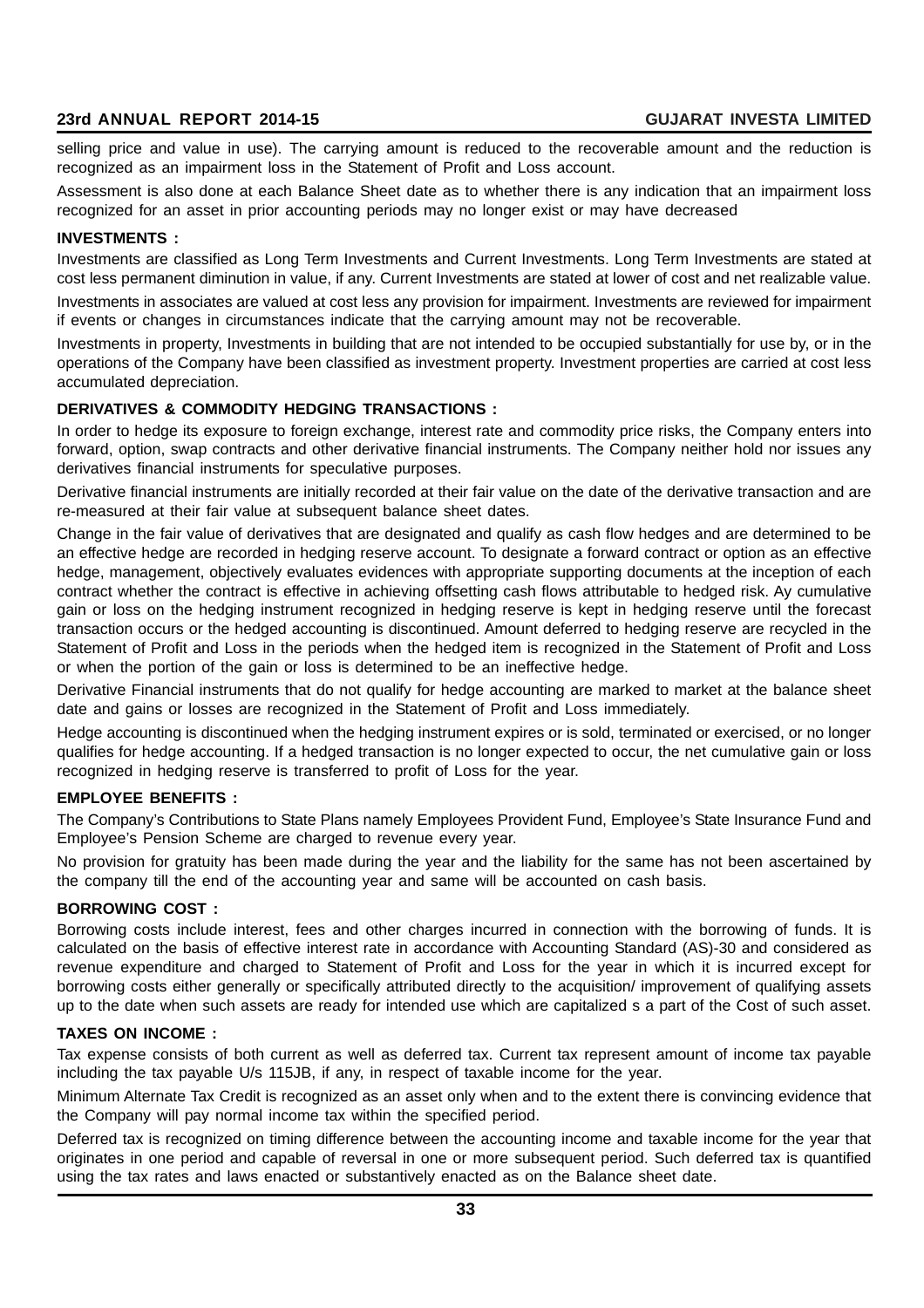Deferred Tax asset is recognized and carried forward to the extent that there is a virtual certainty supported by convincing evidence that sufficient future taxable income will be available against which such deferred tax assets can be realized.

## **PROVISIONS, CONTINGENT LIABILITIES AND CONTINGENT ASSETS :**

Provisions involving a substantial degree of estimation in measurement are recognized when there is a preset obligation as a result of past events and it is probable that there will be an outflow or resources. Contingent liabilities are not recognized but are disclosed in the accounts by way of a note. Contingent assets are neither recognized nor disclosed in the financial statements.

## **B. NOTES ON ACCOUNTS :**

- 1. Balance of Trade Receivables, Trade Payables, Advances and Deposits are as per the books of accounts and are subject to confirmation from respective parties.
- 2. Previous year's figures have been regrouped and rearranged wherever applicable.
- 3. Value of imports accounted on C.I.F. Basis Rs.Nil.
- 4. Expenditure in foreign currency Rs. Nil (Previous year Rs. Nil)
- 5. Earning in foreign exchange accounted on F.O.B. Rs. NIL
- 6. RELATED PARTY TRANSACTIONS :
	- (A) Relationship :
		- (i) Key Management Personnel and Relatives Sri Purshottam Agarwal, Director Sri Anandkumar Agarwal, Director Smt Somna P. Agarwal, Director Sri Sumant Periwal, Director
		- (ii) Associates

Anunay Fab Limited Global Aman Infratech P. Ltd

- (iii) Enterprises over which key management personnel and/or their relatives have significant influence – Nil
- B) Transactions during the year with related parties in normal course of business and balance at the end of the financial year:

| No. | <b>Particulars</b>            | A(i)<br>2013-14 | A(i)<br>2014-15 | A(ii)<br>2013-14 | A(ii)<br>2014-15 |
|-----|-------------------------------|-----------------|-----------------|------------------|------------------|
|     |                               | <b>Rs</b>       | <b>Rs</b>       | <b>Rs</b>        | <b>Rs</b>        |
| 1.  | Loan received                 | 0               | 0               | 4,39,70,288      |                  |
| 2.  | Repayment of Loan             | 0               | 0               | 11,24,000        |                  |
| 3.  | <b>Outstanding Receivable</b> | 0               | 0               | 0                | 68,290           |
| 4.  | Purchases                     | 0               | 0               | 1,37,19,741      |                  |
| 5.  | <b>Sales</b>                  | 0               | 0               | 1,41,60,232      | 96,08,981        |

## **7. EARNING PER SHARE :**

The Company reports basic and diluted Earnings Per Share (EPS) in accordance with Accounting Standard – 20 on Earnings Per Shares. Basic EPS is computed by dividing the net profit or loss for the year by the weighted average number of Equity Shares outstanding during the year. Diluted EPS is computed by dividing the net profit or loss for the year by the weighted average number of equity shares outstanding during the year, as adjusted for the effects of all dilutive potential equity shares, except where the results are anti dilutive.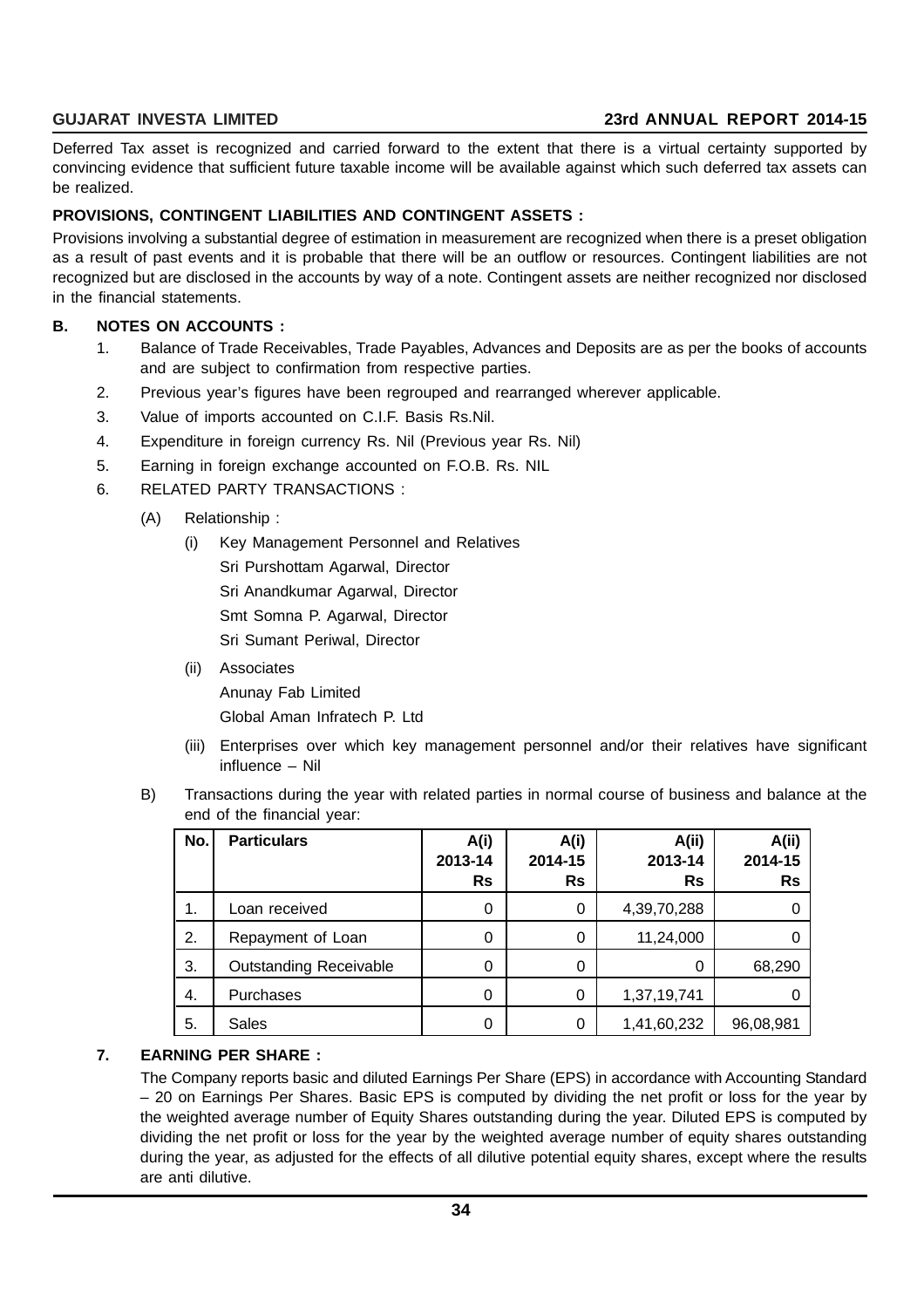Statement showing calculation of Earning per Share, as per AS-20, issued by the Institute of Chartered Accountants of India.

|                                                                      | 2014-15 | 2013-2014 |
|----------------------------------------------------------------------|---------|-----------|
| Profit After Tax (Rs. in Lacs)                                       | 1.81    | 5.80      |
| Weighted average number of Equity Shares of Rs.10 each fully paid up | 7509900 | 7509900   |
| Earning Per Share (in Rs.) (Basic & Diluted)                         | 0.02    | 0.08      |

- 8. Expenditure on employees employed throughout the year drawing Rs. 60,00,000/- or more per annum or for a part of the year and drawing is 5,00,000/- or more per month. Rs. NIL
- 9. Segment Reporting as per AS-17 issued by the Institute of Chartered Accountants of India, for the year ended 31st March, 2015 is Not Applicable.
- 10. Following companies are associates of the Company as Company hold more than 20% of the Share Capital of those Companies.

| No.   Name of Company           | <b>Percentage of Holding</b> | CIN No.               |
|---------------------------------|------------------------------|-----------------------|
| Global Aman Infratech Pvt. Ltd. | 29%                          | U45201GJ2006PTC049212 |
| ' Anunay Fab Ltd.               | 31%                          | U17110GJ1992PLC017717 |

Company has not consolidated the financials of the above mentioned associates with Standalone Financial statement of Company as Company has claimed exemption as given by Companies (Accounts) Amendment Rules, 2014 in respect of consolidation.

> **For Lunia & Company, Chartered Accountants, Firm Registration No. 116436W,**

**Ahmedabad, (R. C. Lunia), The 2nd May, 2015 Partner, Membership No. F-12729**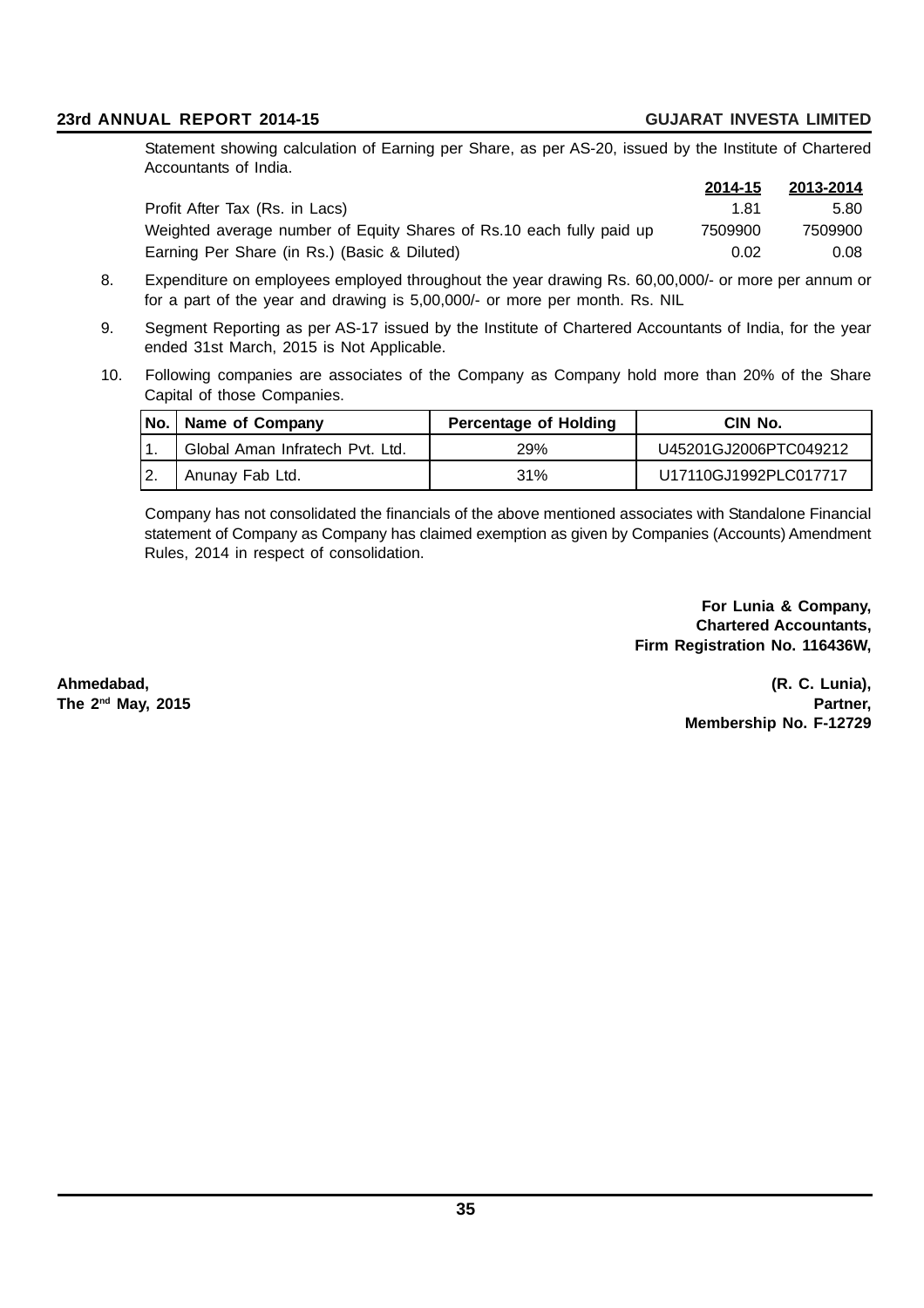#### **Form No. MGT-11**

### **PROXY FORM**

#### **[Pursuant to Section 105(6) of the Companies Act, 2013 and Rule 19(3) of the Companies (Management and Administration) Rules, 2014]**

| Name of the member(s): |                         |
|------------------------|-------------------------|
| Registered Address:    |                         |
| E-mail Id:             | Folio No./Client DP Id: |

I/We, being the member(s) of GUJARAT INVESTA LIMITED, holding shares of the above named company, hereby appoint ::

| (1) |                                                                                                                                                                                                                                |                                                                                                                                                                                                                                |  |
|-----|--------------------------------------------------------------------------------------------------------------------------------------------------------------------------------------------------------------------------------|--------------------------------------------------------------------------------------------------------------------------------------------------------------------------------------------------------------------------------|--|
|     | Address :____________________                                                                                                                                                                                                  |                                                                                                                                                                                                                                |  |
|     |                                                                                                                                                                                                                                |                                                                                                                                                                                                                                |  |
| (2) |                                                                                                                                                                                                                                |                                                                                                                                                                                                                                |  |
|     |                                                                                                                                                                                                                                |                                                                                                                                                                                                                                |  |
|     |                                                                                                                                                                                                                                | Signature : Signature : Signature : Signature : Signature : Signature : Signature : Signature : Signature : Signature : Signature : Signature : Signature : Signature : Signature : Signature : Signature : Signature : Signat |  |
| (2) |                                                                                                                                                                                                                                |                                                                                                                                                                                                                                |  |
|     | Address: Note that the set of the set of the set of the set of the set of the set of the set of the set of the set of the set of the set of the set of the set of the set of the set of the set of the set of the set of the s |                                                                                                                                                                                                                                |  |
|     |                                                                                                                                                                                                                                |                                                                                                                                                                                                                                |  |

as my / our proxy to attend and vote (on a poll) for me / us and on my /our behalf at the 23<sup>rd</sup> Annual General Meeting to be held on Wednesday, the 30th day of September 2015 at 09:30 A..M. at the 252, New Cloth Market, O/S. Raipur Gate, Ahmedabad – 380 002 of the Company at and at any adjournment thereof in respect of such resolutions as are indicated below:

**Resolution No. :** 1) To Approve the Annual Accounts & directors Report and Auditors Report for the year ended on 31.03.2015

2) To re-appoint Mr. Purushottam R. Agarwal (DIN: 00396869) who retires by rotation.

**3) To re-appoint** M/s. Lunia & Company **as Statutory Auditor for the year ended 2015-2016.**

4) To appoint Mr. Sumant Laxminarayan Periwal as an Independent director.

5) To appoint Smt. Somna Purushottam Agarwal as Director of the company.

6) To adopt New sets of Article of Association of the company.

| Signed this state of the state of the state of the state of the state of the state of the state of the state of the state of the state of the state of the state of the state of the state of the state of the state of the st | day of | 2015 |                                  |
|--------------------------------------------------------------------------------------------------------------------------------------------------------------------------------------------------------------------------------|--------|------|----------------------------------|
| Signature of shareholder                                                                                                                                                                                                       |        |      | Affix Re.1/-<br>Revenue<br>Stamp |
| Signature of Proxy holder(s)                                                                                                                                                                                                   |        |      |                                  |
| Note: This form in order to be effective should be duly stamped, completed and signed and must be deposited at the Regis                                                                                                       |        |      |                                  |

stered Office of the company, not less than 48 hours before the commencement of the meeting. - - - - - - - - - - - - - - - - - - - - - - - - - - - - - - - - - - - - - - - - - - - - - - - - - - - - - - - - - - - - - - - - - - - - - - - - - - - - - - - - - - - - - - - - - - - - - - - - - - - - - - - - - - -

#### **ATTENDANCE SLIP**

Regd. Folio No.:\_\_\_\_\_\_\_\_\_\_\_\_\_\_\_\_\_\_\_\_\_\_\_\_\_\_\_\_\_\_\_\_\_\_\_\_\_\_\_\_\_\_\_\_\_\_\_ \*\* DP ID :\_\_\_\_\_\_\_\_\_\_\_\_\_\_\_\_\_\_\_\_\_\_\_\_\_\_\_\_\_\_\_\_\_\_\_\_\_\_\_\_\_\_\_\_\_\_\_

#### $**$  Client ID :

#### **23rd Annual General Meeting - 30-09-2015**

I certify that I am a member/ proxy for the member of the Company.

I hereby record my presence at the 23<sup>rd</sup> Annual General Meeting of the Company held on Wednesday, the 30th September, 2015 at 09:30 A.M. at 252, New Cloth Market, O/S. Raipur Gate, Ahmedabad – 380 002.

\_\_\_\_\_\_\_\_\_\_\_\_\_\_\_\_\_\_\_\_\_\_\_\_\_\_\_\_\_\_\_\_\_\_\_\_ \_\_\_\_\_\_\_\_\_\_\_\_\_\_\_\_\_\_\_\_\_\_\_\_\_\_\_\_\_\_\_\_\_\_\_\_

\*Member's/ Proxy's Name in Block Letter \*Member's/ Proxy Signature \*Member's/ Proxy Signature

**Note :** 1. Member/ Proxy must bring the Attendance Slip to the Meeting and hand it over, duly signed, at the registration counter. 2. The copy of the Notice may please be brought to the Meeting Hall.

\* Strike out whichever is not applicable.

Applicable only in case of investors holding shares in Electronic Form.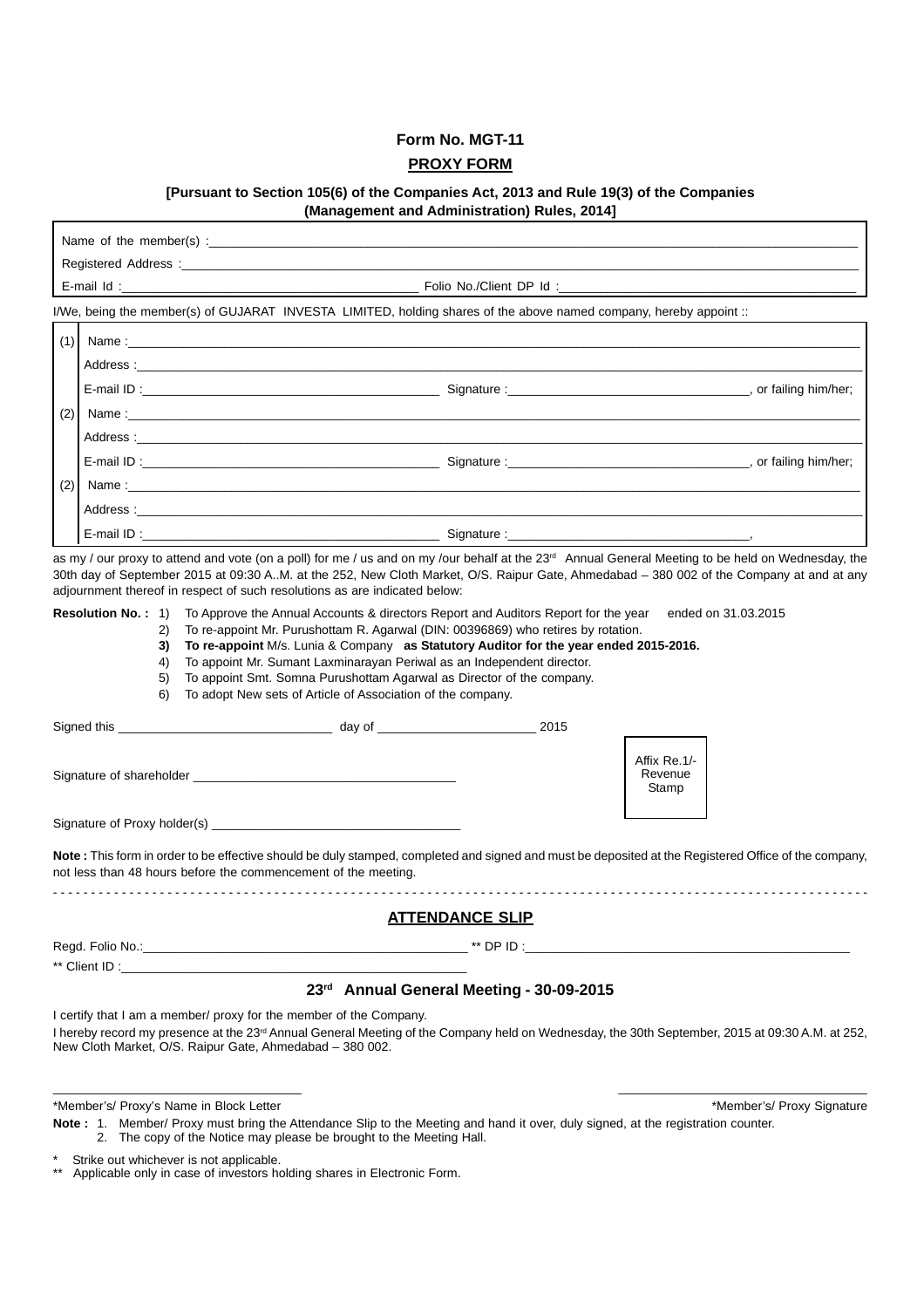*lf Undelivered please return to :*<br>GUJARAT RAFFIA INDUSTRIES LIMITED<br>252, New Cloth Market,<br>O/S. Raipur Gate,<br>Ahmedabad - 380 002. Ahmedabad - 380 002. O/S. Raipur Gate, 252, New Cloth Market, **GUJARAT RAFFIA INDUSTRIES LIMITED** *If Undelivered please return to :*

To

Book Post **Book Post**